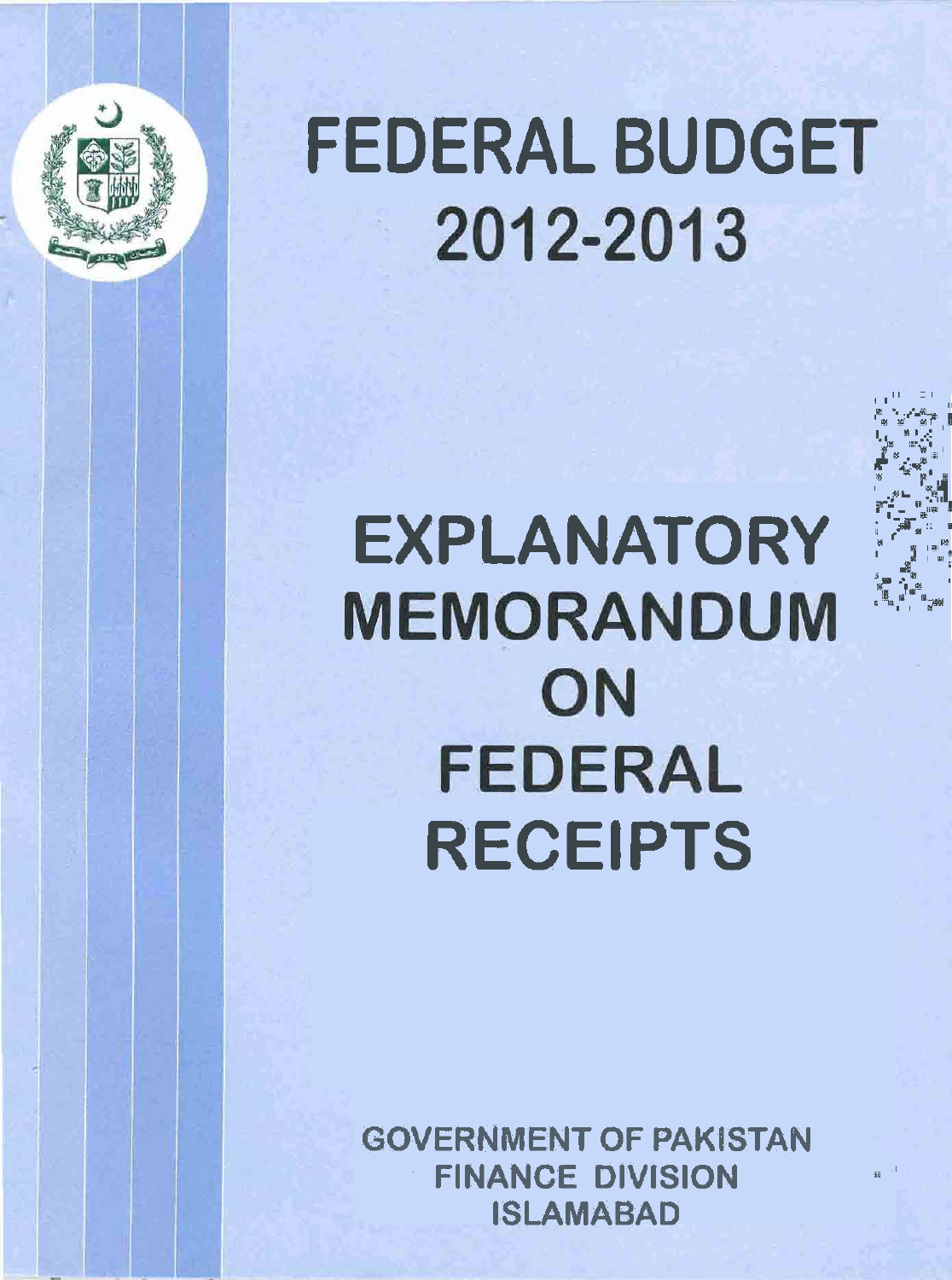#### **P R E F A C E**

The Annual Budget Statement containing estimated receipts and expenditures for financial year 2012-2013 is being tabled in the National Assembly of Pakistan and transmitted to the Senate of Pakistan as required under Article 80(1) and 73 (1) of the Constitution of Islamic Republic of Pakistan.

The "Explanatory Memorandum on Federal Receipts" is also being tabled along with the Annual Budget Statement, as additional information, in order to help the readers understand the details of the receipts included in the Statement. The Memorandum distinguishes revenue from capital receipt. Revenue receipt is further categorized as tax and non-tax receipt. The section on capital receipt provides information on public debt and external resources, which are further explained in a separate publication titled "Estimates of Foreign Assistance". A brief overview of self-financing of the Public Sector Development Programme by the Provinces is also included in this Memorandum.

With the aim of helping the readers to form a comprehensive view of the federal resources that have determined the formulation of the Budget for 2012- 2013, the nature of receipts has been explained, wherever considered appropriate. I hope that this document would be useful for a comprehensive understanding of the Annual Budget Statement.

> **Abdul Wajid Rana** Secretary to the Government of Pakistan

Finance Division, **Islamabad 1st June, 2012**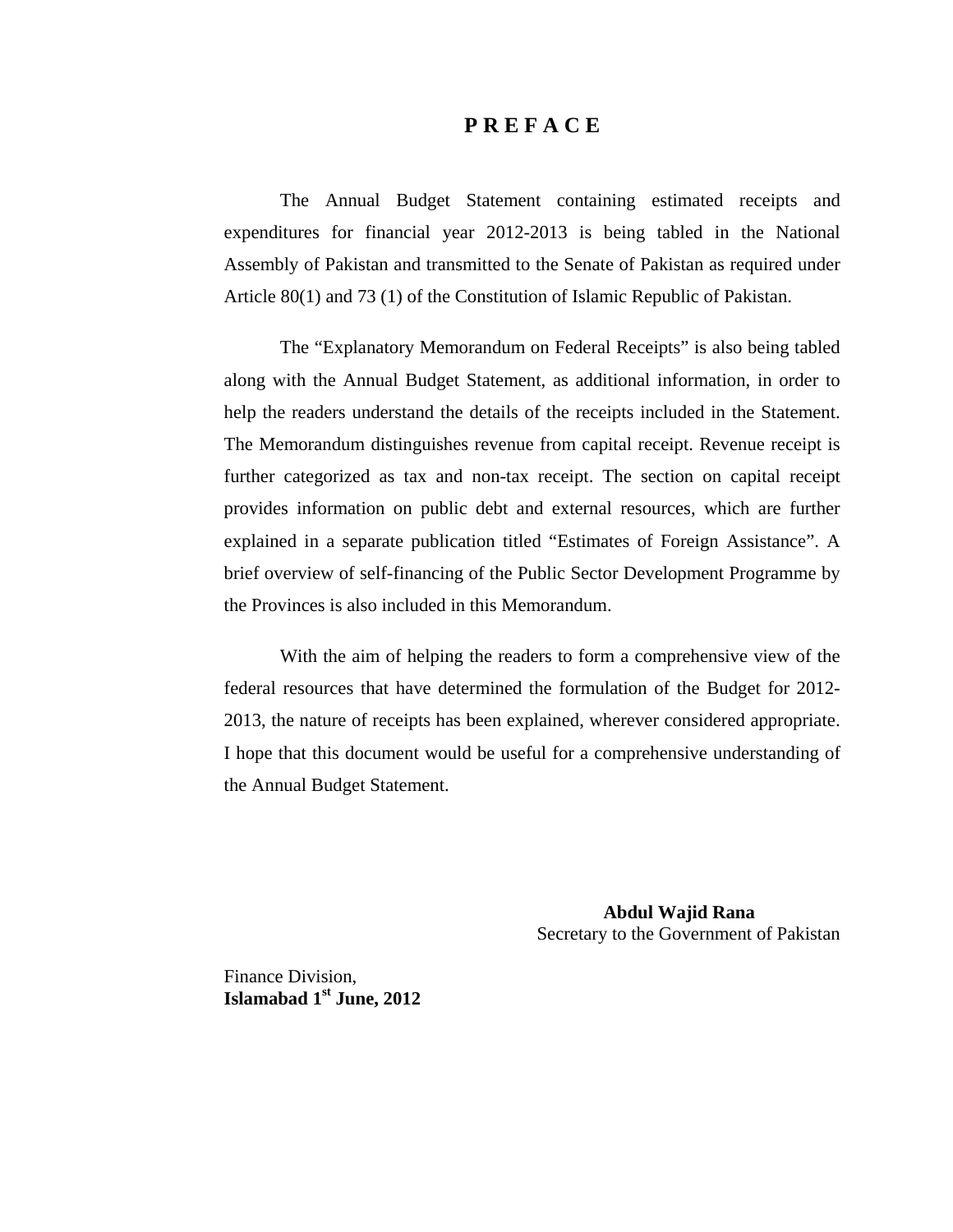# **TABLE OF CONTENTS**

## **SECTION – I**

| 1. | Revenue receipts                                             | $\mathbf{1}$ |
|----|--------------------------------------------------------------|--------------|
| 2. | <b>Federal</b> taxes                                         | 4            |
| 3. | Direct taxes                                                 | 4            |
|    | Sales Tax                                                    | 6            |
|    | <b>Federal Excise</b>                                        | 6            |
|    | Customs                                                      | 8            |
| 4. | Non-tax receipts                                             | 10           |
| 5. | Income from Property & Enterprise                            | 11           |
|    | <b>Interest Receipts</b>                                     | 12           |
|    | Dividend on government investments                           | 17           |
| 6. | Receipts from civil administration<br>General administration | 19<br>19     |
|    | Defence services                                             | 21           |
|    | Law and order                                                | 21           |
|    | Community services                                           | 22           |
|    | Social services                                              | 23           |
| 7. | Miscellaneous receipts                                       | 24           |
|    | Others receipts                                              | 25           |
| 8. | Development Surcharge & Royalties                            | 29           |
| 9. | Provincial Share in revenue receipts                         | 31           |
|    |                                                              |              |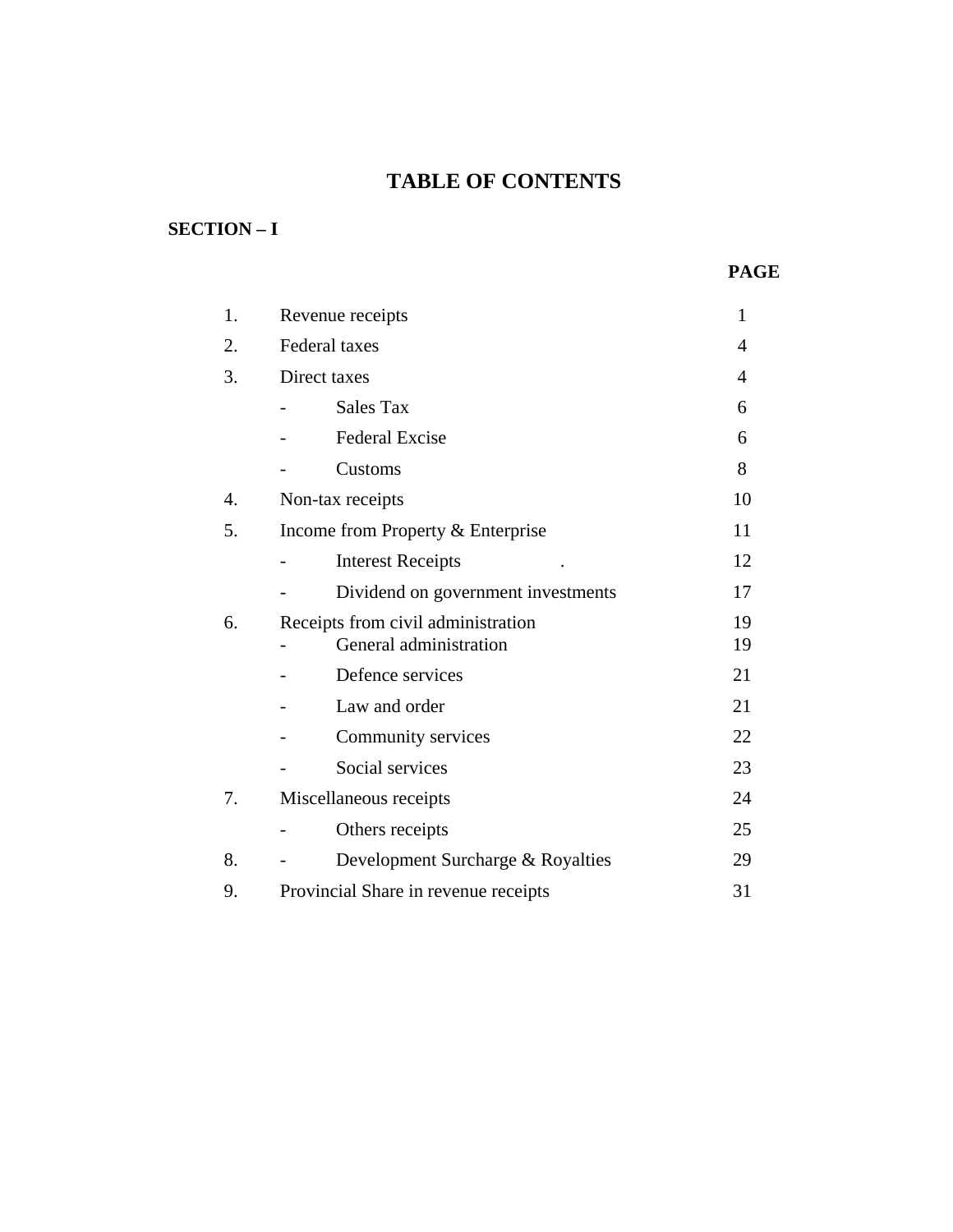## **SECTION – II**

#### **PAGE**

| 10.             | Capital receipts                    |    |
|-----------------|-------------------------------------|----|
| 11 <sub>1</sub> | Recoveries of loans and advances    | 42 |
| 12.             | Public debt                         | 47 |
| 13.             | Public account                      | 51 |
| 14.             | <b>External resources</b>           | 61 |
| 15.             | <b>Privatization Proceeds</b>       | 64 |
| 16.             | Self-financing of PSDP by Provinces | 65 |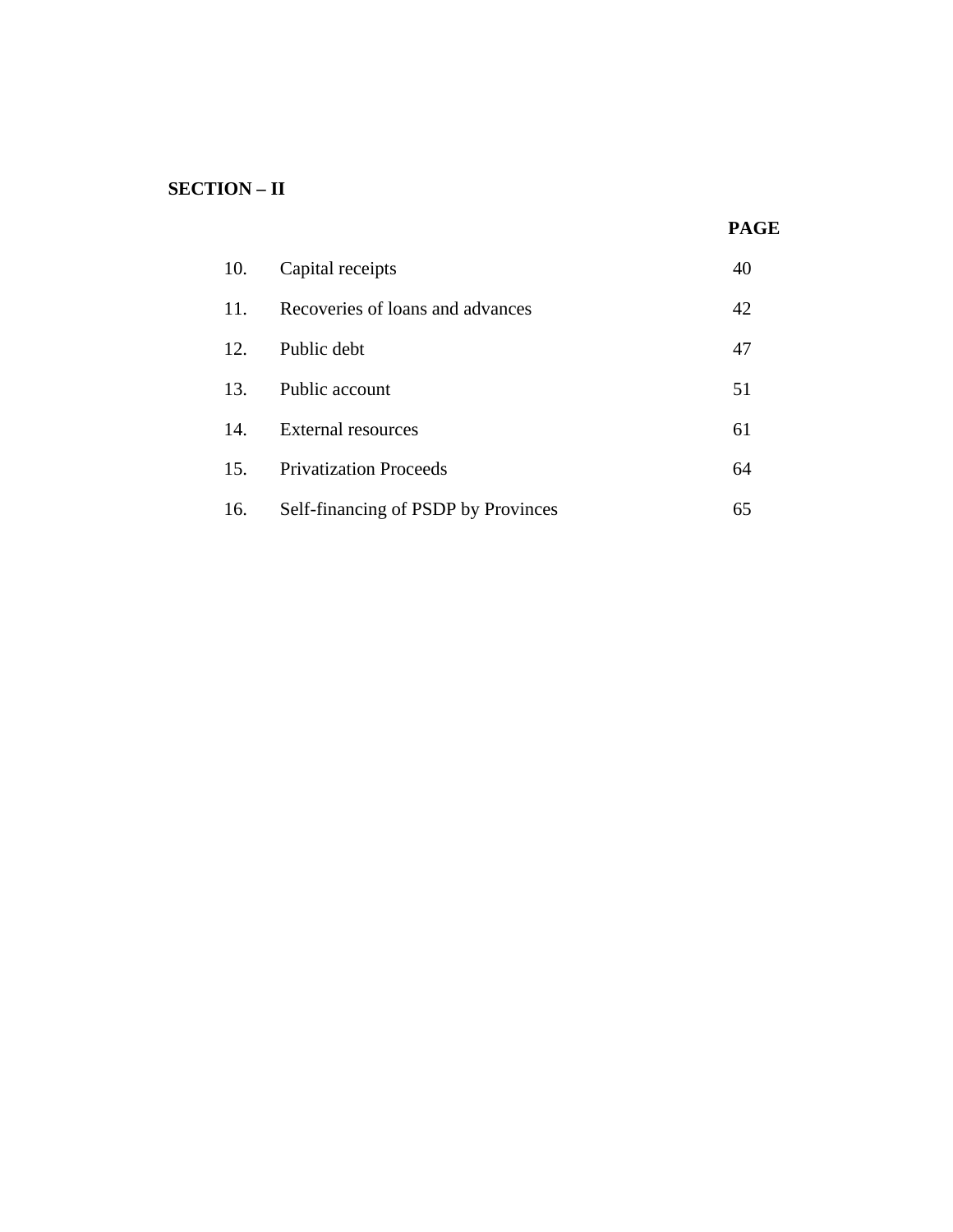# **SECTION I**

1

# **REVENUE RECEIPTS**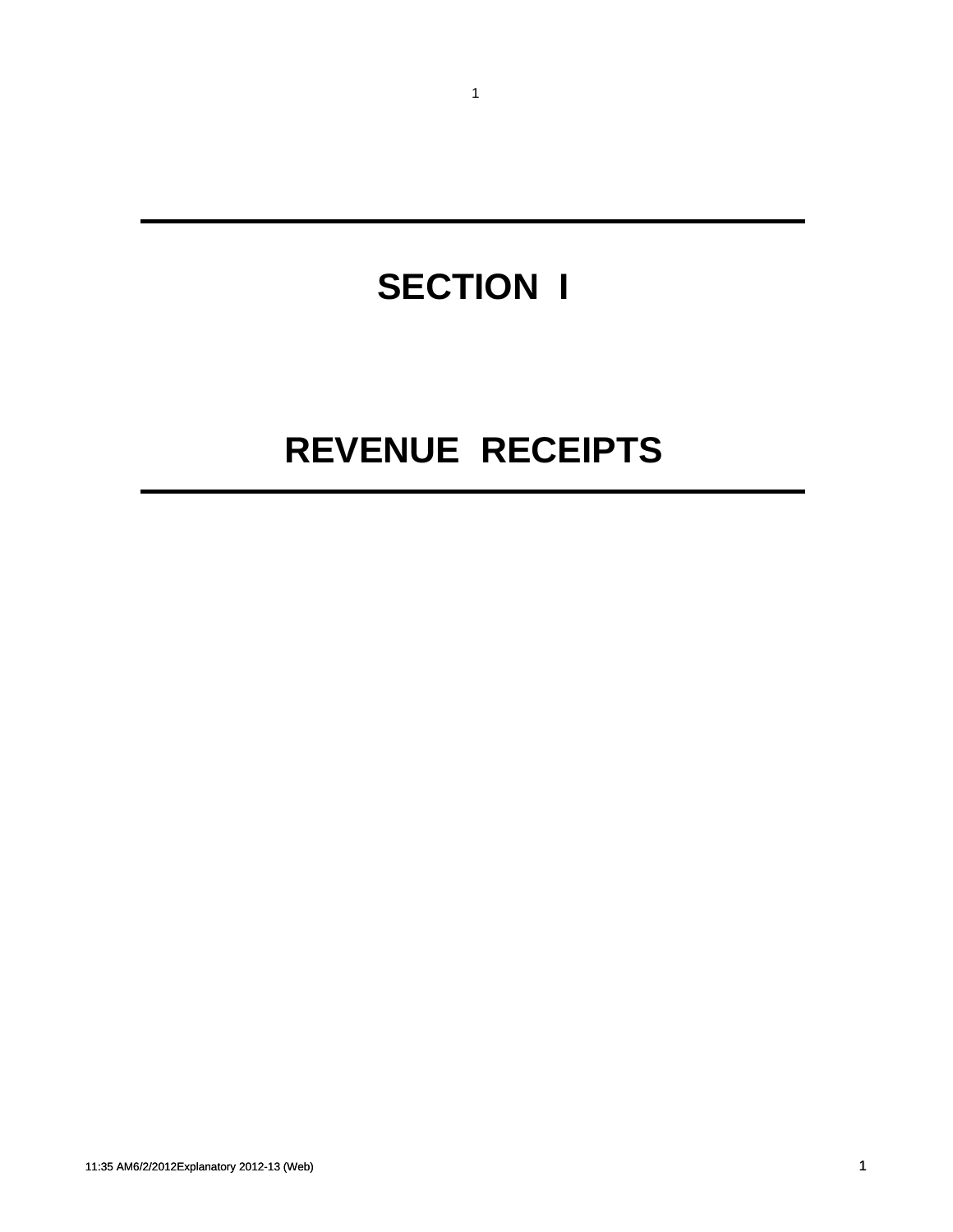#### **1. REVENUE RECEIPTS**

**1.1** The revenue receipts of the federal government may be categorized as tax revenue receipts and non-tax revenue receipts.

**1.2** The revenue receipts of the Federal Government are derived from the following sources:-

- i) Proceeds from taxation.
- ii) Net revenue of the Commercial Departments.
- iii) Interest on loans advanced by the Federal Government
- iv) Return on investments made by the Federal Government
- v) Fees and Other Miscellaneous receipts realized by administrative Ministries and Divisions of the Federal Government
- vi) Surcharges on Petroleum and Natural Gas
- vii) Dividends

#### **TAX REVENUE**

**1.3** Tax revenue is of two types, direct and indirect. Direct taxes are comprised of Income Tax, Workers Welfare Tax, Workers Participation Fund and Capital Value Tax. The indirect taxes are comprised of Customs, Sales Tax, Federal Excise, Petroleum Levy, Taxes collected by the Islamabad Capital Territory (ICT) administration and Airport Tax. The major part of the revenue is administered by the Federal Board of Revenue.

#### **NON-TAX REVENUE**

**1.4** The non-tax revenue of the federal government is administered by various ministries /divisions/departments and comprises of following sources:

- i) Income from property and enterprise;
- ii) Receipts from civil administration and other functions;
- iii) Miscellaneous receipts.

**1.5** The summary of budget and revised estimates for fiscal year 2011-2012 and budget estimates for fiscal year 2012-2013 are given on the following pages.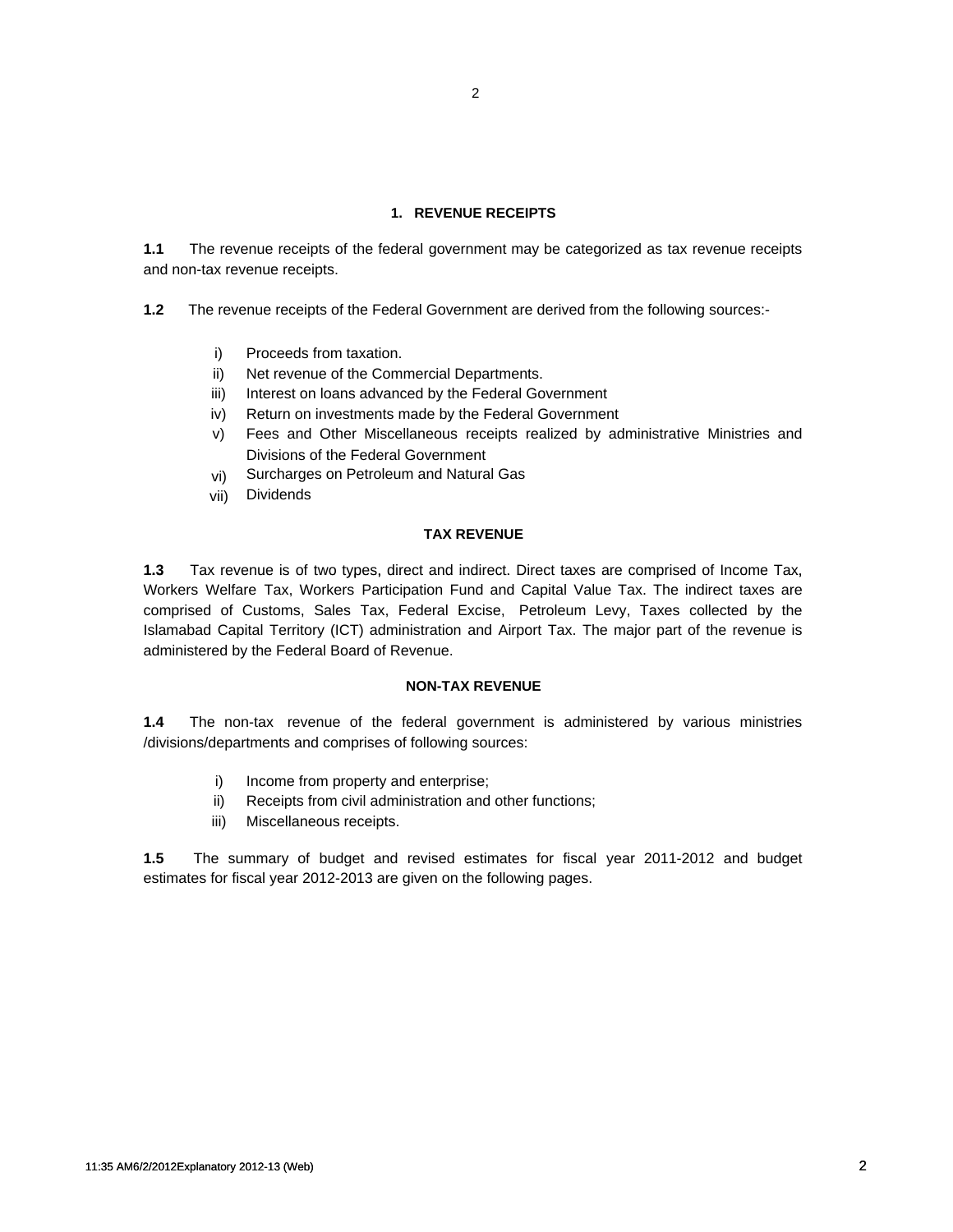#### **Table 1**

|                 |                                   |               |                | (Rs. in Million)  |
|-----------------|-----------------------------------|---------------|----------------|-------------------|
|                 |                                   | 2011-12       | $2011 - 12$    | 2012-13           |
|                 |                                   | <b>Budget</b> | <b>Revised</b> | <b>Budget</b>     |
| $\ast$<br>в     | <b>TAX REVENUE</b>                | 2074182.100   | 2024568.000    | 2503575.000       |
| <b>B01</b>      | <b>Direct taxes</b>               | 743600.000    | 745000.000     | 932000.000        |
| B011            | Income Tax                        | 718600.000    | 730000.000     | 914000.000        |
| B01501          | Workers Welfare Tax and           | 25000.000     | 15000.000      | 18000.000         |
| B01502          | <b>Workers Participation Fund</b> | 0.000         | 0.000          | 0.000             |
| <b>B02</b>      | <b>Indirect taxes</b>             | 1330582.100   | 1279568.000    | 1571575.000       |
| B020-22         | Customs                           | 206400.000    | 215000.000     | 247500.000        |
| B023            | Sales Tax                         | 836700.000    | 852030.000     | 1076500.000       |
| B024-25         | <b>Federal Excise</b>             | 165600.000    | 139970.000     | 125000.000        |
|                 | Petroleum Levy                    | 120000.000    | 69000.000      | 120000.000        |
| B026            | Other Taxes (ICT)                 | 1807.100      | 3493.000       | 2500.000          |
| B03064          | Airport Tax                       | 75.000        | 75.000         | 75.000            |
| C               | <b>NON TAX REVENUE</b>            | 657969.828    | 512183.985     | <u>730331.263</u> |
| C <sub>01</sub> | <b>Income from Property</b>       | 195330.191    | 93718.864      | 178773.200        |
|                 | and Enterprise                    |               |                |                   |
| C01002          | Profits (Pakistan Post office)    | $-2195.000$   | 0.000          | 0.000             |
| C01008          | <b>PTA</b>                        | 75000.000     | 0.000          | 79000.000         |
| C012            | Interest (Provinces)              | 15638.138     | 12875.418      | 15436.748         |
| C013-18         | Interest (PSEs & others)          | 42503.368     | 22169.116      | 19729.422         |
| C019            | <b>Dividends</b>                  | 64383.685     | 58674.330      | 64607.030         |

#### **SUMMARY OF REVENUE RECEIPTS**

\* Out of which FBR collection has been estimated at Rs.1952.0 billion for R.E. 2011-12 and at Rs.2381.0 billion for B.E. 2012-13

**contd.**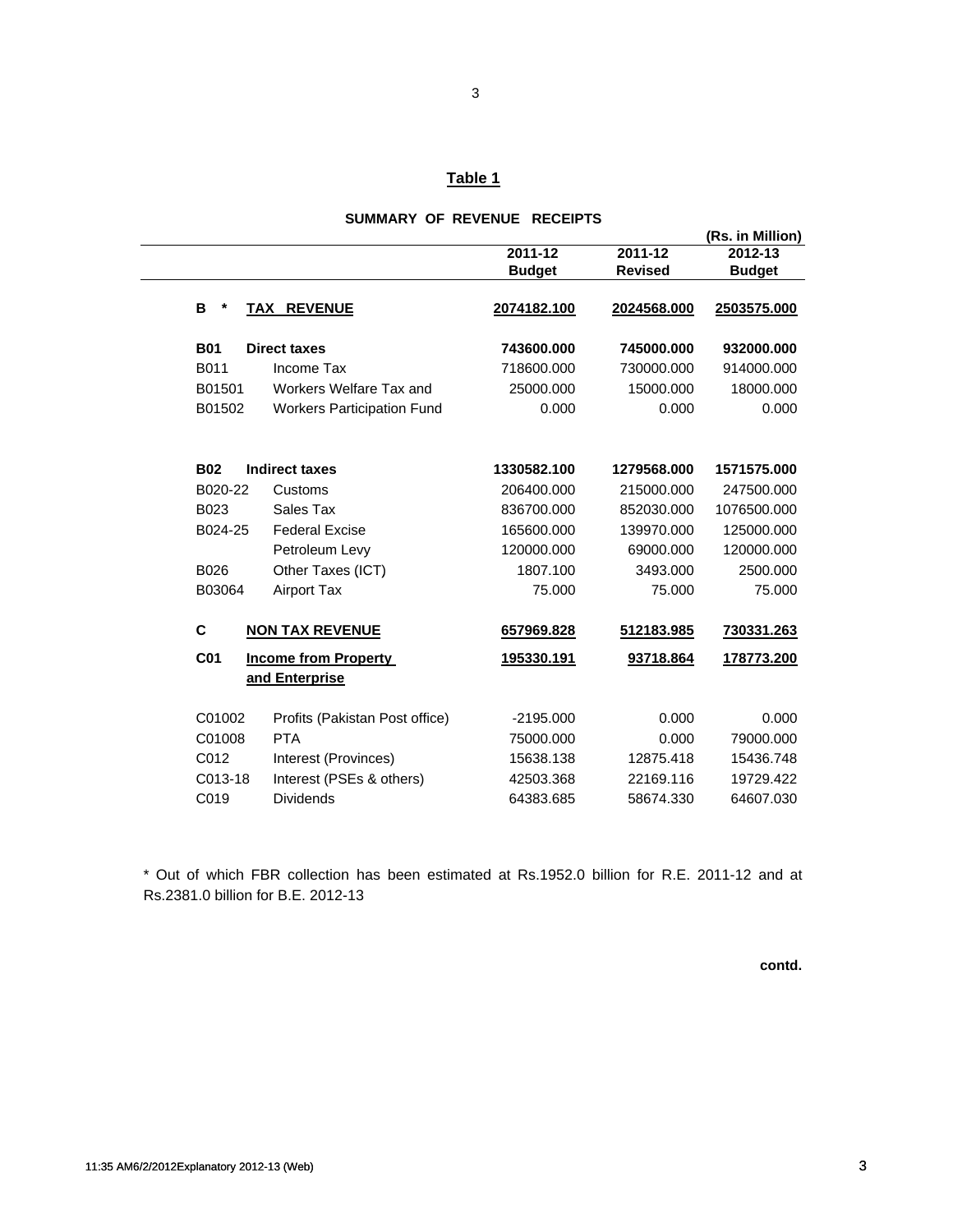|  |  |  | SUMMARY OF REVENUE RECEIPTS |
|--|--|--|-----------------------------|
|--|--|--|-----------------------------|

|                 |                                                                                                        |                                           |                                           | (Rs. in Million)                          |
|-----------------|--------------------------------------------------------------------------------------------------------|-------------------------------------------|-------------------------------------------|-------------------------------------------|
|                 |                                                                                                        | 2011-12                                   | 2011-12                                   | 2012-13                                   |
|                 |                                                                                                        | <b>Budget</b>                             | <b>Revised</b>                            | <b>Budget</b>                             |
| C <sub>02</sub> | <b>Receipts from Civil Admn.</b><br>and Other Functions                                                | 321384.778                                | 249016.927                                | 354174.531                                |
| C021-24         | <b>General Administration</b>                                                                          | 800.607                                   | 779.246                                   | 858.646                                   |
| C02211          | <b>SBP Profit</b>                                                                                      | 200000.000                                | 200000.000                                | 200000.000                                |
| C025            | Defence                                                                                                | 118739.000                                | 45749.300                                 | 150608.177                                |
| C026            | Law and Order                                                                                          | 865.980                                   | 980.032                                   | 1114.633                                  |
| C027            | <b>Community Services</b>                                                                              | 532.134                                   | 698.730                                   | 711.580                                   |
| C028            | <b>Social Services</b>                                                                                 | 447.157                                   | 809.619                                   | 881.495                                   |
| C <sub>03</sub> | <b>Miscellaneous Receipts</b>                                                                          | 141254.859                                | 169448.194                                | 197383.532                                |
| C031-34         | Economic Services                                                                                      | 2388.254                                  | 2404.300                                  | 2528.160                                  |
| C03806          | Citizenship, Naturalization<br>& Passport Fees                                                         | 13750.000                                 | 11760.000                                 | 14800.000                                 |
| C038            | Others                                                                                                 | 27111.976                                 | 37719.004                                 | 32182.505                                 |
| C03902          | Development Surcharge on Gas                                                                           | 24925.138                                 | 24000.480                                 | 30882.285                                 |
| C03905          | Royalty on Oil                                                                                         | 15183.130                                 | 22773.420                                 | 22027.182                                 |
| C03906          | Royalty on Gas<br>Discount Retained on Local Crude                                                     | 32796.361                                 | 35190.990                                 | 36163.400                                 |
| C03910          | Oil                                                                                                    | 25100.000                                 | 22050.000                                 | 22500.000                                 |
| C03915          | Windfall Levy against Crude Oil                                                                        | 0.000                                     | 5150.000                                  | 5300.000                                  |
| C03916          | Gas Infrastructure Development<br>Cess                                                                 | 0.000                                     | 8000.000                                  | 30000.000                                 |
| C03917          | Petroleum Levy on LPG                                                                                  | 0.000                                     | 400.000                                   | 1000.000                                  |
|                 | <b>Gross Federal Revenue Receipts</b><br>Less: Provincial Share<br><b>Net Federal Revenue Receipts</b> | 2732151.928<br>1203320.980<br>1528830.948 | 2536751.985<br>1208615.277<br>1328136.708 | 3233906.263<br>1458923.901<br>1774982.362 |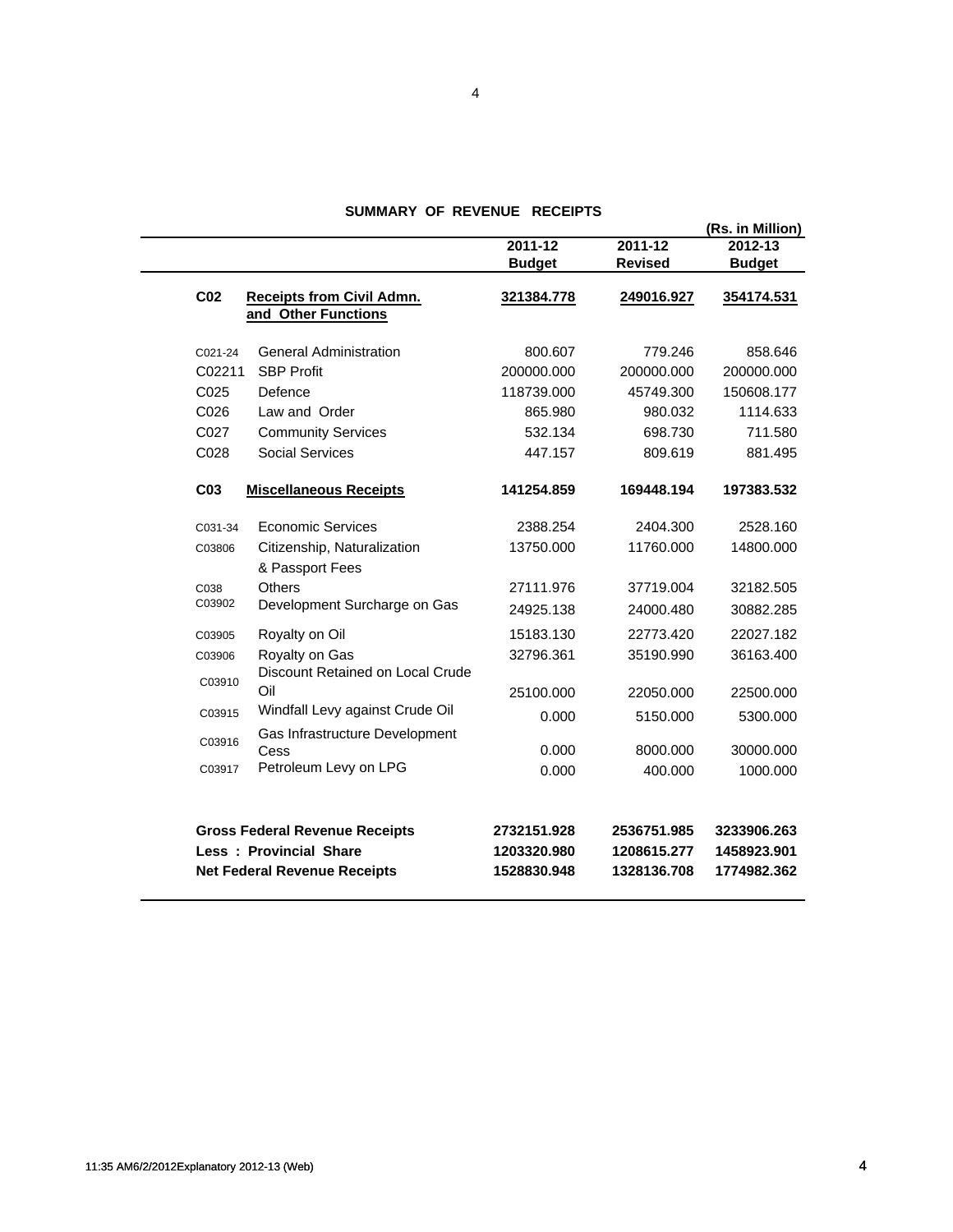#### **2. FEDERAL TAXES**

2.1 Tax revenue collected by the Federal Board of Revenue (FBR) comprises of Inland Revenue and Customs. Inland Revenue comprise of Income Tax, Sales Tax and Federal Excise Duty. The following table shows the revenue estimates for financial year 2011-2012 and 2012-2013.

|                       |               |                | (Rs in Million) |
|-----------------------|---------------|----------------|-----------------|
| <b>Tax Head</b>       | 2011-12       | 2011-12        | 2012-13         |
|                       | <b>Budget</b> | <b>Revised</b> | <b>Budget</b>   |
| Direct Tax            | 743,600.0     | 745,000.0      | 932,000.0       |
| Sales Tax             | 836,700.0     | 852,030.0      | 1,076,500.0     |
| <b>Federal Excise</b> | 165,600.0     | 139,970.0      | 125,000.0       |
| Customs               | 206,400.0     | 215,000.0      | 247,500.0       |
| <b>TOTAL</b>          | 1,952,300.0   | 1,952,000.0    | 2,381,000.0     |

#### **Tax wise Revenue Estimates for Individual Taxes Table 2**

#### **2.2 Direct Taxes:**

2.2.1 Detailed analyses of individual taxes are highlighted below:

2.2.2 During the first 09 months of the current financial year i.e. up to 31-03-2012, Direct Tax collection stood at Rs. 478.7 billion with growth of 25.4%. If such pace of the collection continues with 25.4% growth in the last three months of 2011-2012, estimates of Direct Tax collection at Rs.745.0 billion are expected to be met by 30-06-2012. Taking into account the current inflation, GDP growth and revenue measures, Director Tax estimates for 2012-13 can safely be estimated at Rs.932.0 billion by taking 25% growth over last year.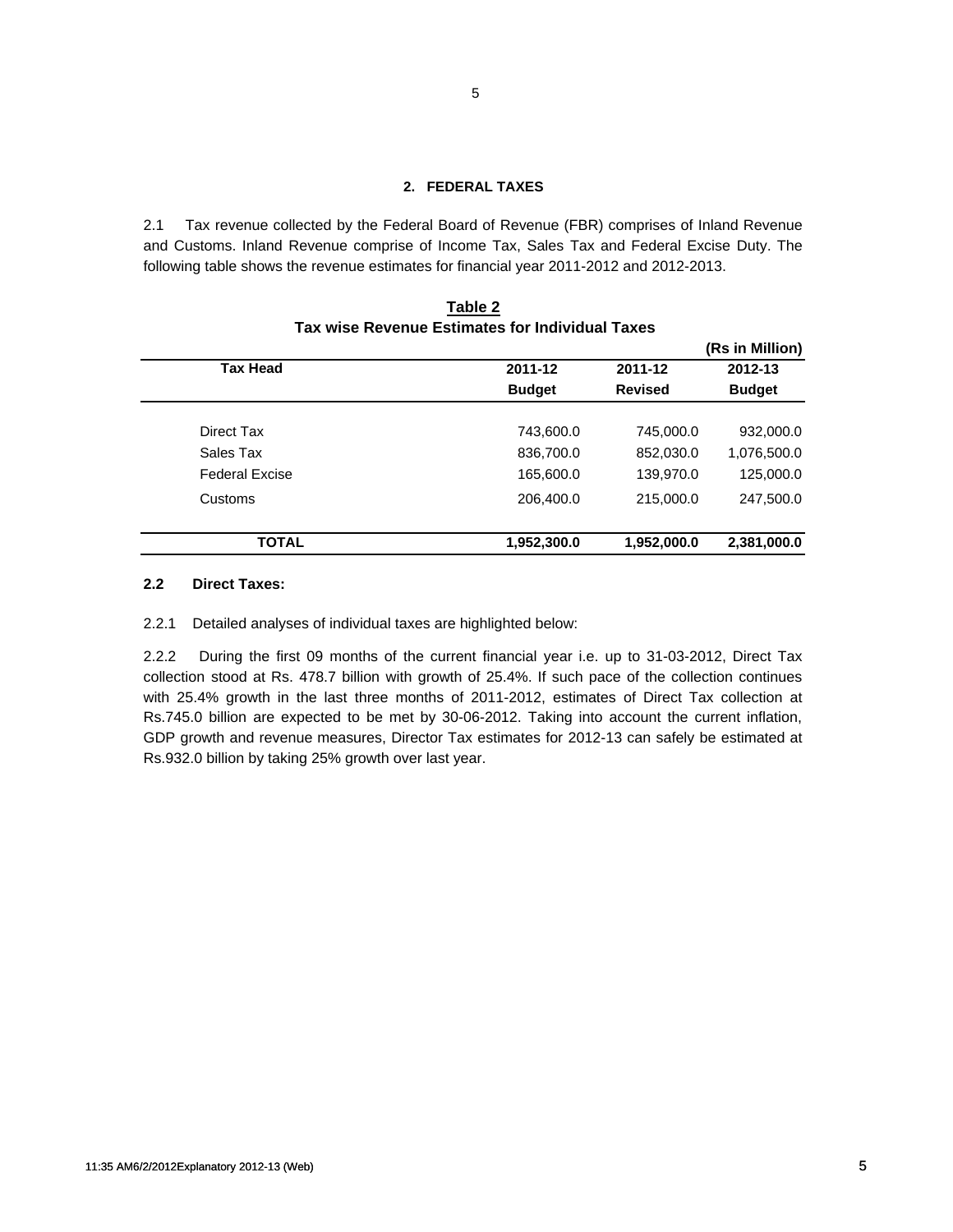2.2.3 Workers Welfare Fund (WWF) and Workers Profit Participation Fund (WPPF) is leviable under the Workers Welfare Act. The estimates for receipts of WWF and WPPF for 2011-2012 are Rs. 15.0 billion and estimates for budget 2012-2013 are Rs. 18.0 billion.

2.2.4 The budget and revised estimates for financial years 2011-2012 and 2012-2013, on account of Direct Taxes are tabulated hereunder.

|               |                | (Rs. in Million) |
|---------------|----------------|------------------|
| 2011-12       | 2011-12        | 2012-13          |
| <b>Budget</b> | <b>Revised</b> | <b>Budget</b>    |
| 718,600.00    | 730,000.00     | 914,000.00       |
| 25,000.00     | 15,000.00      | 18,000.00        |
|               |                |                  |
|               |                | 932,000.00       |
|               | 743,600.00     | 745,000.00       |

#### **DIRECT TAXES Table 3**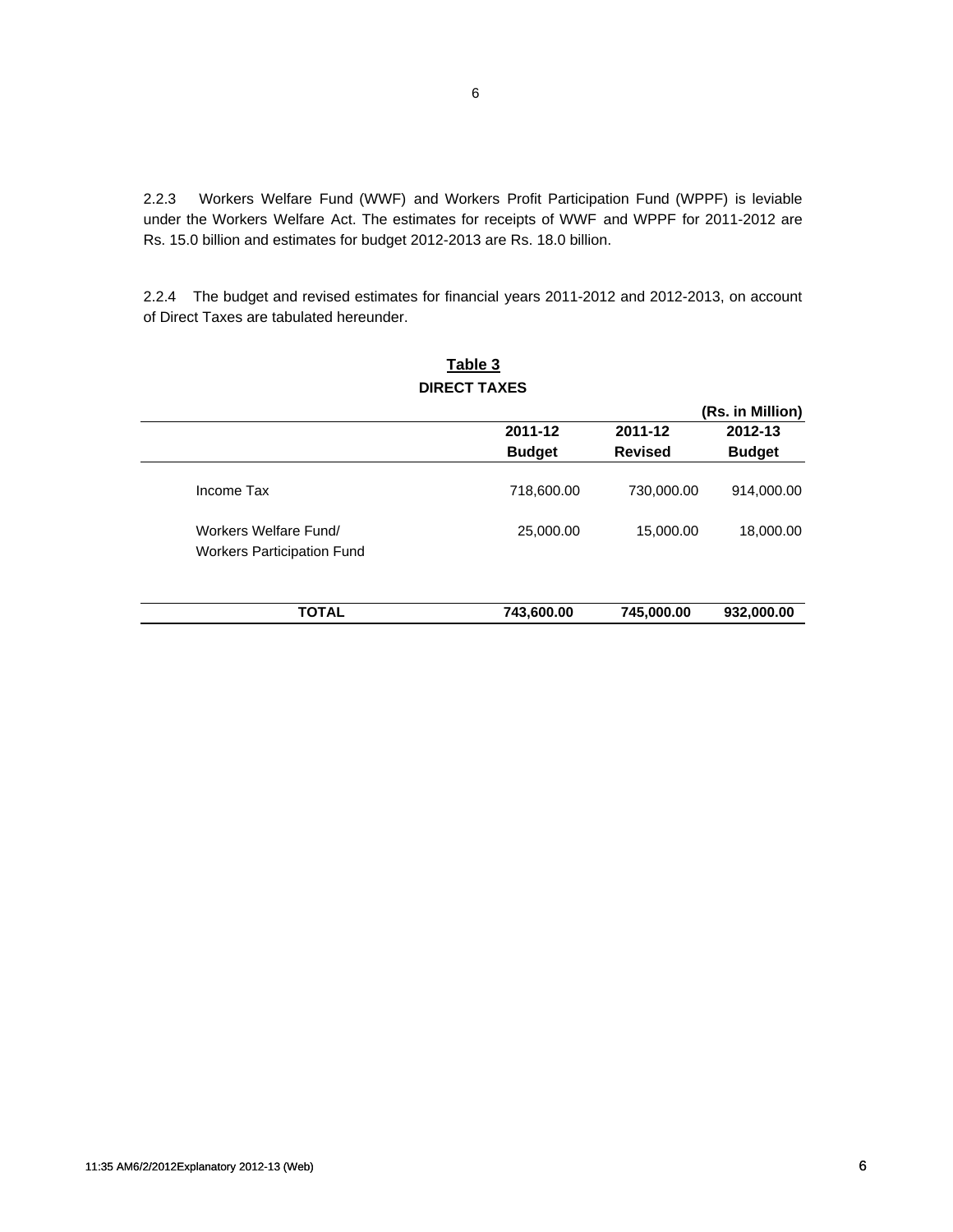#### **2.3. INDIRECT TAXES:**

#### **Sales Tax**

2.3.1 During the first 09 months of the current financial year net revenue collection from sales tax (import + domestic) remained Rs. 568.4 billion as against Rs. 422.6 billion in the corresponding period of the last financial year showing an increase of 34.5% despite reduction of sales tax rates by 1% for the fiscal year 2011-2012. In March, 2011 exemption from fertilizer sector and zero-rating of machinery was withdrawn as a policy measure which has increased collection. The revised budget estimates for fiscal year 2011-12 are Rs. 852.03 billion. Considering the prevailing collection trends, it is it is expected that annual estimates for 2011-12 will be met.

2.3.2 As far as estimates for the financial year 2012-2013 are considering the collection trend of sales tax for the last five years growing at an average of 24% per annum, collection of Rs. 1076.5 billion is projected for financial year 2012-13.

#### **2.4 FEDERAL EXCISE**

3.4.1 In excise regime, there are five major revenue spinners which include cigarettes, beverages, POL Products, cement and natural gas. Almost 75% of federal excise duty collection (domestic) is collected from these five commodities .

2.4.2 During the first 09 months of the current financial year net revenue collection from federal excise duty remained at Rs. 84.8 billion as against Rs. 89.1 billion in the corresponding period of the last financial year showing a decrease of 4.8%. The revised budget estimates for fiscal year 2011-12 are Rs. 139.9 billion. The nominal decrease in FED is due to the reason that during last year major portion of services were brought in the purview of provincial sales tax instead of Federal Excise Duty and also on account of policy initiatives taken during the previous financial year like withdrawal of FED on certain items and elimination of 1% Special Excise Duty. Considering the collection trends during last quarter of previous financial year it is expected that annual estimates for 2011-12 will be achieved.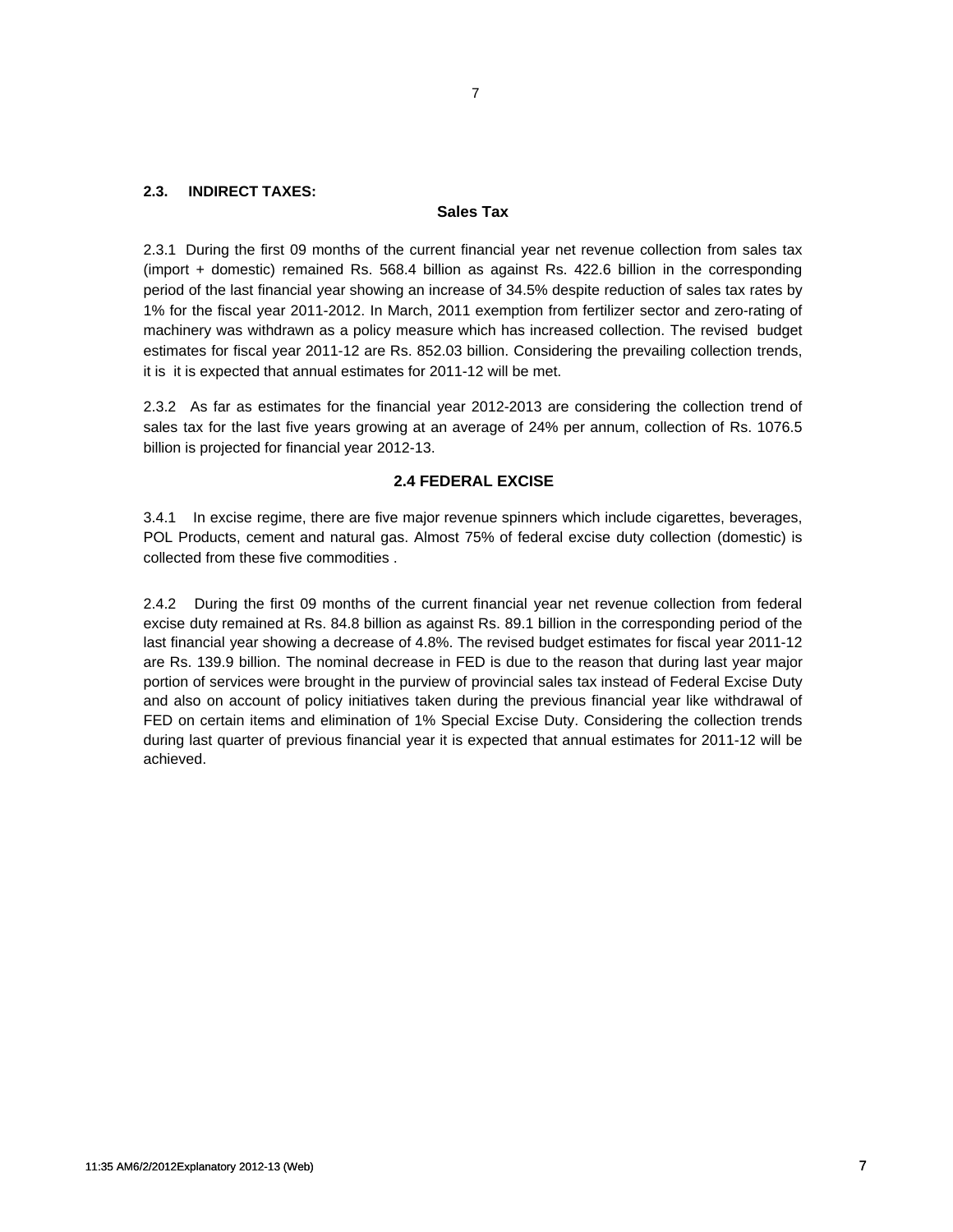2.4.3 As far as estimates for financial year 2012-2013 are concerned, the collection trend up to March, 2012 indicates negative growth of 4.8%, however, if concerted efforts are made by Inland Revenue it is expected to collect Rs.125 billion in 2012-13 despite likely reduction in FED on the items of beverage and cement for 2012-13. Thus as compared to the estimates of 2011-12 at Rs.139.9 billion estimated for 2012-13 may be fixed at Rs.125 billion.

|                                  |               |                | (Rs in Million) |
|----------------------------------|---------------|----------------|-----------------|
| <b>Tax Head</b>                  | 2010-2011     | 2010-2011      | 2011-2012       |
|                                  | <b>Budget</b> | <b>Revised</b> | <b>Budget</b>   |
| Beverage                         | 4263.000      | 1086.000       | 970.000         |
| <b>Beverage Concentrate</b>      | 6703.000      | 7678.000       | 6857.000        |
| Cement                           | 19967.000     | 14726.000      | 14100.000       |
| Cigarettes & Tobacco             | 57372.000     | 60410.000      | 56692.000       |
| Natural Gas                      | 15672.000     | 14482.000      | 14455.000       |
| <b>Perfumery &amp; Cosmetics</b> | 1684.000      | 2069.000       | 1848.000        |
| <b>Petroleum Gases</b>           | 2.000         | 0.000          | 0.000           |
| <b>POL Products</b>              | 6018.000      | 6296.000       | 5100.000        |
| <b>Imported Goods</b>            | 24102.000     | 10450.000      | 9333.000        |
| 1% Special Excise Duty           | 13467.000     | 5254.000       | 0.000           |
| Arrears                          | 250,000       | 2048.000       | 1829.000        |
| <b>Other Services</b>            | 13984.000     | 11423.000      | 10202.000       |
| Other Items                      | 2116.000      | 4047.000       | 3614.000        |
| <b>Gross Total</b>               | 165600.000    | 139970.000     | 125000.000      |

### **Table 4 FEDERAL EXCISE DUTY**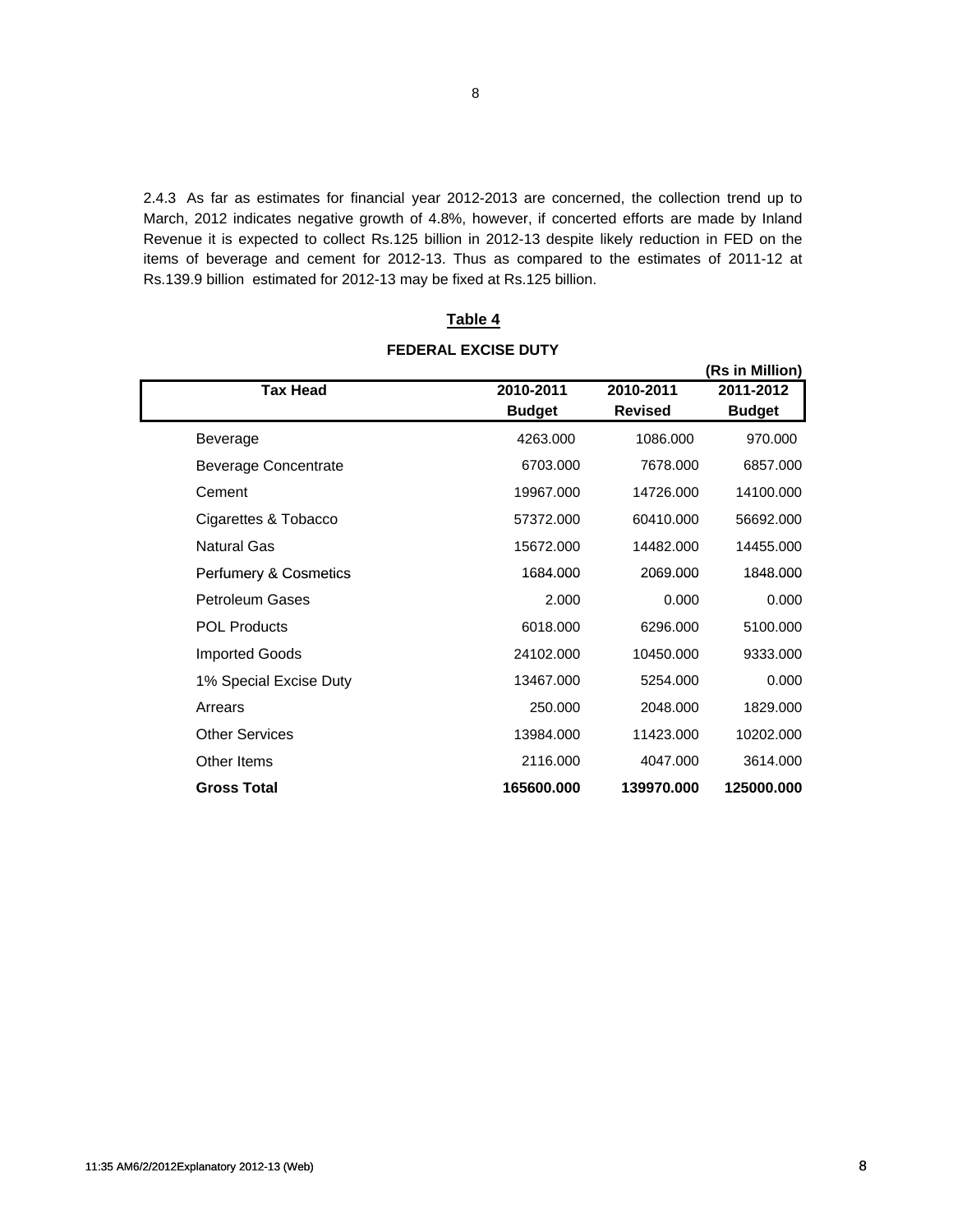#### **2.5 CUSTOMS**

9

2.5.1 During the first 10 months of FY 2011-12 (July-April), net customs duty collections was Rs.166.5 billion which is 17.2% higher than duty collected during corresponding period of FY 2010- 11. This increase in customs duty is attributed mainly to increased facilitation and better enforcement.

2.5.2 Considering the above facts, the net customs duty collection for FY 2011-12 is expected to be around Rs. 215.0 billion. This figure is based on current trend in duty collection as well as monthly targets assigned to various field formations. If the current trend in duty collection is maintained and proposed tariff and administrative measures for the FY 2012-13 are undertaken, it is expected that the net customs duty collection for the next financial year should be around Rs.247.5 billion.

2.5.3 It is, however pointed out that customs revenue is primarily based upon dutiable value of imports, which in turn depends upon macro variables beyond the control of customs administration. Thus the projection cited above may be subject to revision.

2.5.4. The details are given in the following table.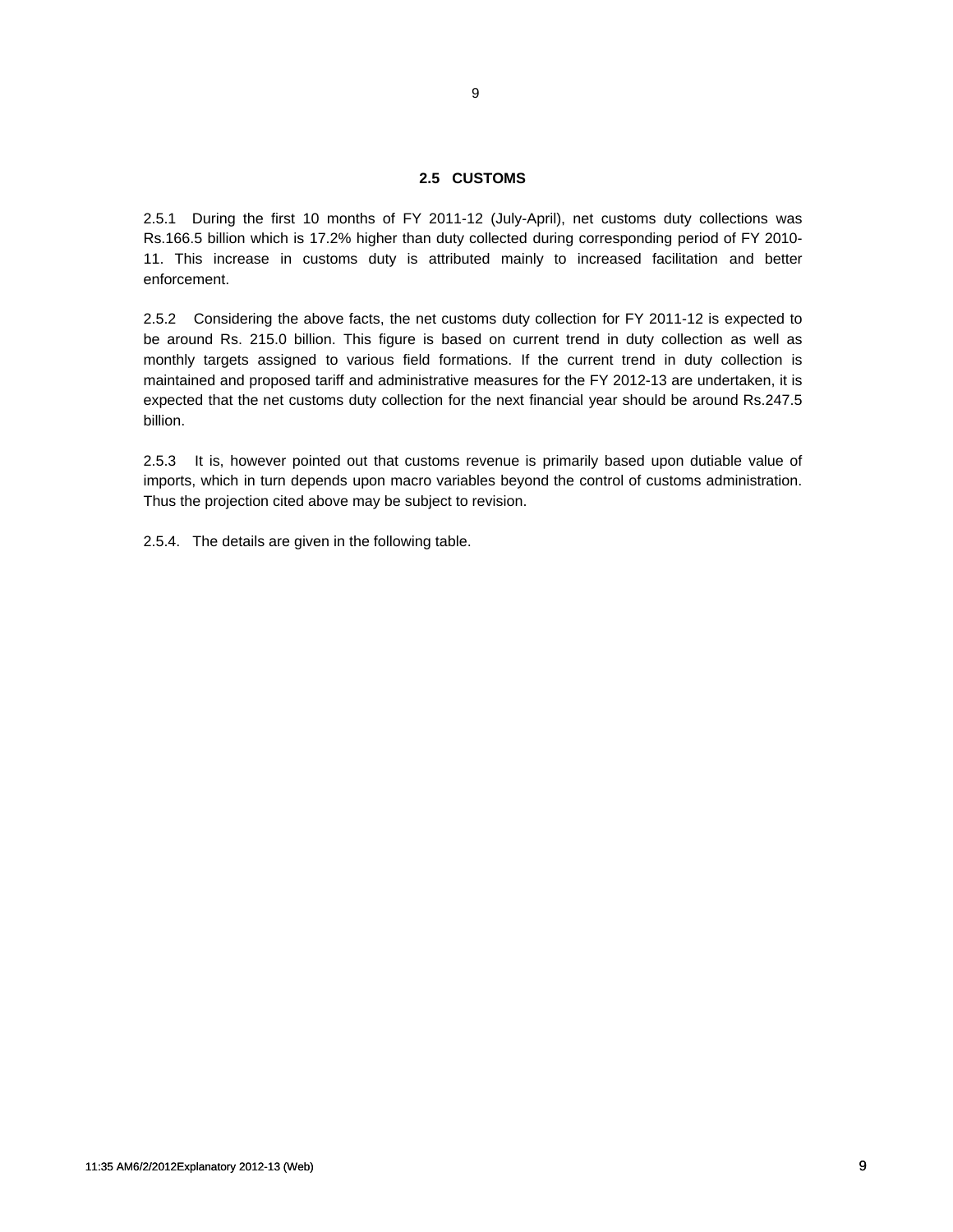| ۰, | ٧<br>I<br>×<br>٠ |
|----|------------------|
|    |                  |

**CUSTOMS Table 5**

|      |                                                              |               |                | (Rs. in Million) |
|------|--------------------------------------------------------------|---------------|----------------|------------------|
| S.No | <b>Items</b>                                                 | 2011-12       | 2011-12        | 2012-13          |
|      |                                                              | <b>Budget</b> | <b>Revised</b> | <b>Budget</b>    |
| 1)   | Vehicles (Ch.87)                                             | 32810         | 42621          | 48822            |
| 2)   | Edible Oil (Ch.15)                                           | 20170         | 18843          | 21585            |
| 3)   | POL Products (Ch.27)                                         | 24730         | 19589          | 22439            |
| 4)   | Machinery & Mechanical<br>appliance (Ch.84)                  | 13610         | 12173          | 13829            |
| 5)   | Electric machinery (Ch.85)                                   | 12270         | 10598          | 12025            |
| 6)   | Iron & steel (Ch.72)                                         | 10880         | 9495           | 10877            |
| 7)   | Plastic & Articles thereof (Ch.39)                           | 9390          | 8390           | 9611             |
| 8)   | Paper and Paper Board(Ch.48)                                 | 6320          | 7118           | 8154             |
| 9)   | Chemicals (Ch.29)                                            | 4930          | 4853           | 5560             |
| 10)  | Textile Materials (Ch.54)                                    | 3030          | 4131           | 4732             |
| 11)  | Tea & Coffee (Ch.09)                                         | 3560          | 3960           | 4536             |
| 12)  | Staple Fibres (Ch.55)                                        | 3320          | 3669           | 4132             |
| 13)  | Dairy Products (Ch.04)                                       | $\Omega$      | 2652           | 3038             |
| (14) | Dyes and Paints (Ch.32)                                      | 3150          | 2634           | 3018             |
| 15)  | Ceramic Products (Ch.69)                                     | 0             | 2555           | 2927             |
| 16)  | Cosmetic & Perfumery (Ch.33)                                 | 2960          | $\Omega$       | $\Omega$         |
| 16)  | Misc. Chemicals Products (Ch.38)                             | 2800          | 0              | $\Omega$         |
| 17)  | Other                                                        | 63563         | 67529          | 77438            |
| 18)  | Export Development Surcharge(EDS)<br><b>GROSS COLLECTION</b> | 217493        | 4961<br>225773 | 6435<br>259157   |
|      | <b>REFUND AND REBATES</b>                                    | 11093         | 10773          | 11657            |
|      | <b>NET COLLECTIONS</b>                                       | 206400        | 215000         | 247500           |
|      |                                                              |               |                |                  |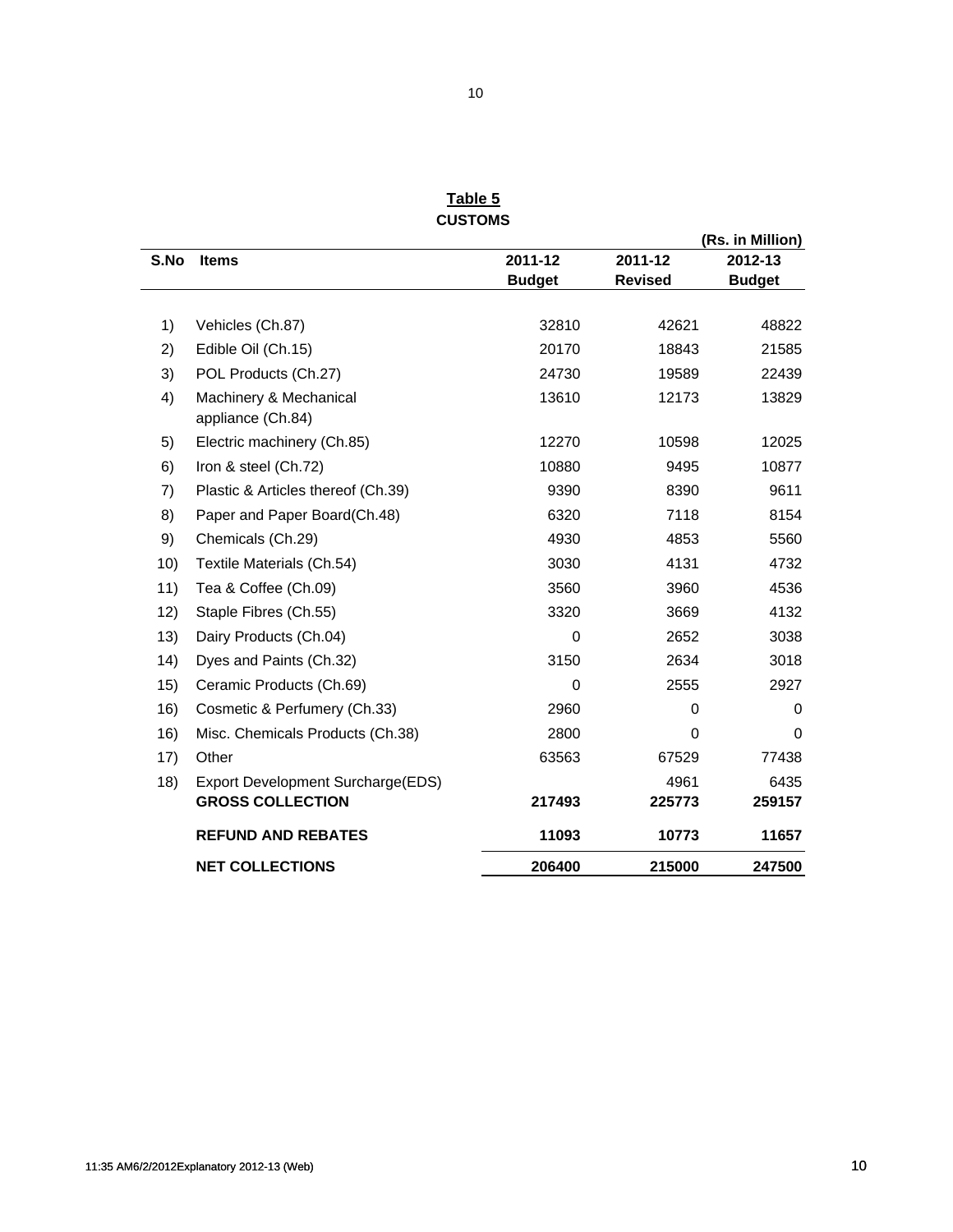#### **3. NON - TAX RECEIPTS**

11

3.1 Non-tax receipts of the federal government comprise of (i) income from property and enterprise, (ii) receipts from civil administration, and (iii) miscellaneous receipts of the federal ministries, divisions and departments.

3.2 The summary of non-tax receipts for 2011-12 revised and 2012-13 budget is given below.

|                 |                                                  |               |                | (Rs. in Million) |
|-----------------|--------------------------------------------------|---------------|----------------|------------------|
|                 |                                                  | 2011-12       | 2011-12        | 2012-13          |
|                 |                                                  | <b>Budget</b> | <b>Revised</b> | <b>Budget</b>    |
| C <sub>01</sub> | Income from Property<br>and Enterprise           | 195,330.191   | 93,718.864     | 178,773.200      |
| CO <sub>2</sub> | Receipts from Civil Admn.<br>and Other Functions | 321,384.778   | 249.016.927    | 354,174.531      |
| CO <sub>3</sub> | Miscellaneous Receipts                           | 141,254.859   | 169,429.704    | 197,383.532      |
|                 | <b>TOTAL</b>                                     | 657,969.828   | 512,165.495    | 730,331.263      |

**SUMMARY OF NON-TAX RECEIPTS Table 6**

3.3 The following chapters contain detailed description and estimates of non-tax receipts.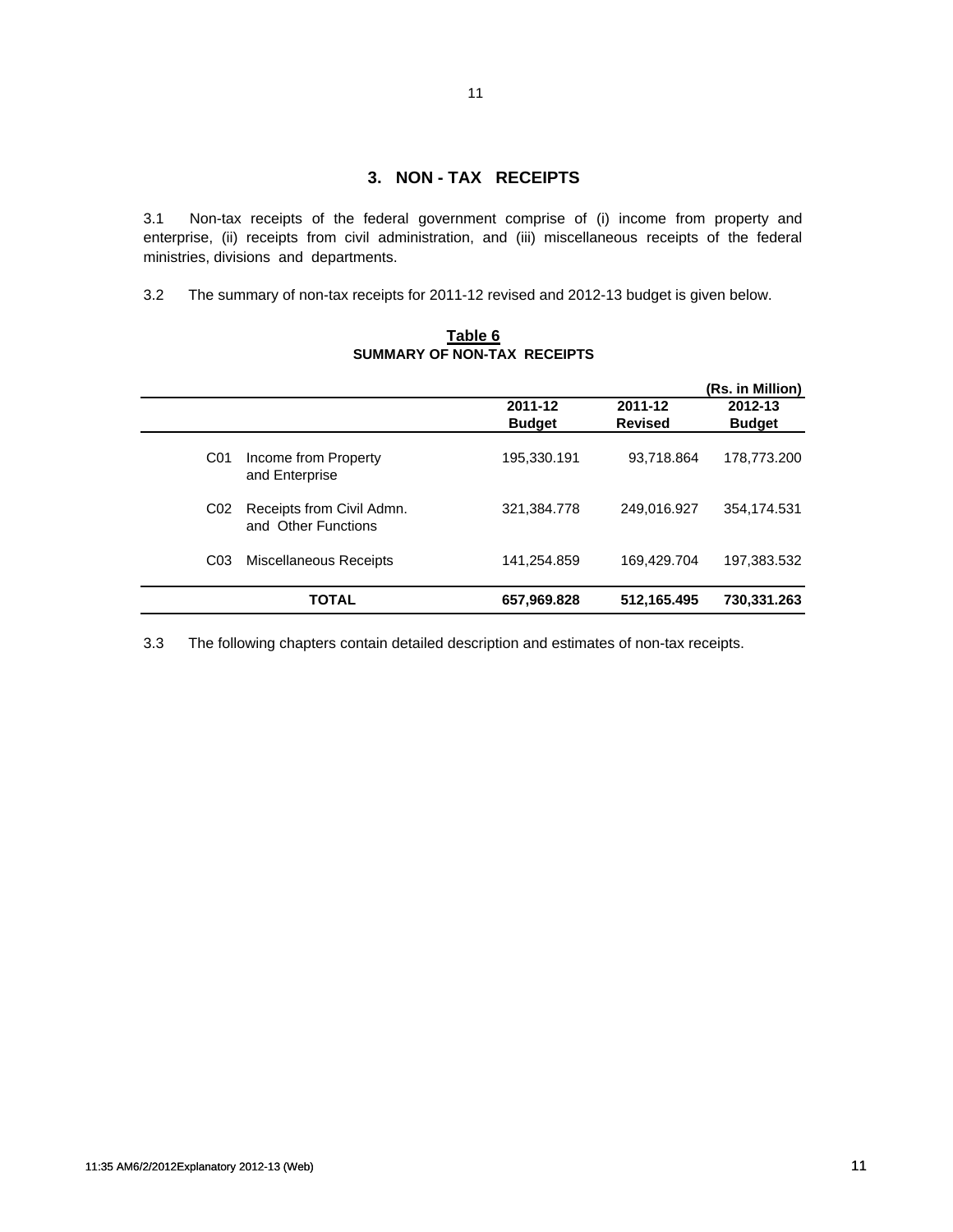#### **4. INCOME FROM PROPERTY & ENTERPRISE**

Income from property & enterprise comprise of profits, interest receipts and dividends from government investments. Estimates of receipts from these sources are given below.

|                                   | <b>4.1 PROFITS</b> |                |                  |
|-----------------------------------|--------------------|----------------|------------------|
|                                   |                    |                | (Rs. in Million) |
|                                   | 2011-12            | 2011-12        | 2012-13          |
|                                   | <b>Budget</b>      | <b>Revised</b> | <b>Budget</b>    |
| C01002 Pakistan Post Office       | $-2,195.000$       | 0.000          | 0.000            |
| C01008 Pakistan Telecom Authority | 75,000.000         | 0.000          | 79,000.000       |
| TOTAL                             | 72,805.000         | 0.000          | 79,000.000       |

**Table 7**

4.1.1 The Pakistan Post Office Department was expecting additional revenues on account of revision of inland postal tariff but that could not be realized due to;-

- (i) World wide declining trend in letter mail World wide declining trend in letter
- (ii) Enhancement of salaries of serving employees and pension of retired employees

Accordingly the deficit of Pakistan Post Office has been estimated at Rs. 2194.866 million for the year 2011-2012.

4.1.2 The Pakistan Telecommunication Authority (PTA) was established to regulate the establishment, operation and maintenance of telecommunication systems and provision of telecommunication services in Pakistan. PTA issues licenses for telecom services against a one time initial license fee and, thereafter, an annual license fee. During 2011-2012, it was expected that Rs.75.00 billion will be earned by PTA on account of auction of 3-G licenses. But due to recession in the market, 3-G licenses could not be auctioned. However, it is expected that the auction of 3-G licenses will be materialized during FY 2012-13.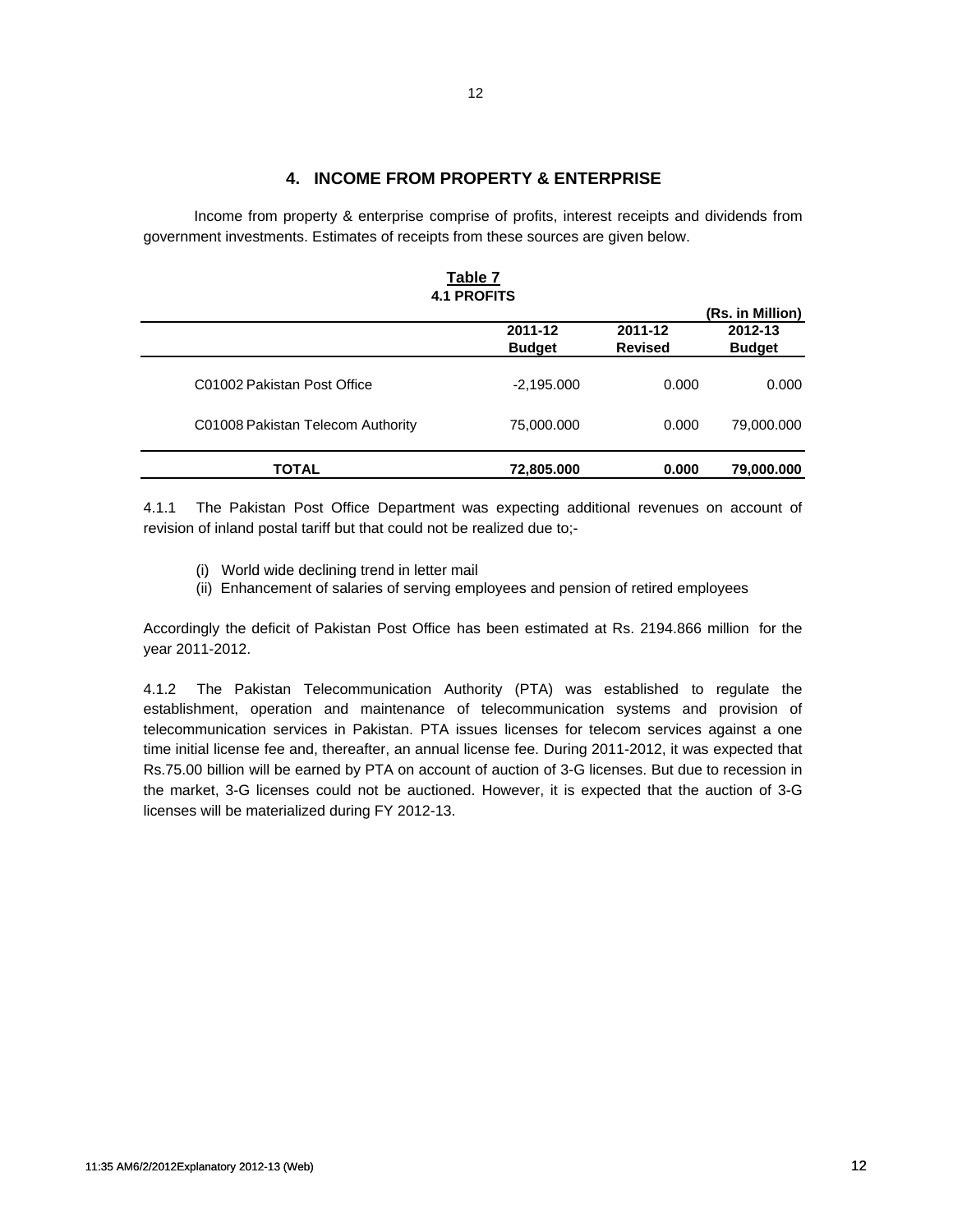#### **4.2 INTEREST RECEIPTS**

4.2.1 Federal Government advances loans to Provinces, Government of Azad Jammu & Kashmir, Public Sector Enterprises, Local Bodies and others to assist them in carrying out their development programmes. These loans and advances are of two types, namely, Cash Development Loans, and Foreign Loans.

4.2.2 Interest on loans granted by the federal government to provincial governments, local bodies, financial institutions, non-financial institutions, commercial departments and government servants is reflected in this section. The interest is chargeable in accordance with the terms and conditions of each loan.

4.2.3 Unless specified otherwise, every loan other than foreign loan advanced by the federal government to the provincial governments is repayable over a period of 25 years. Moratorium of 5 years is allowed on recovery of principal. Simple interest is realized at a rate yearly determined by the Finance Division, according to the actual borrowing cost of the Federal Government.

4.2.4 Federal Government also advances loans to the Government servants for building houses and for the purchase of transport etc.. These advances are governed by the rules as specified from time to time.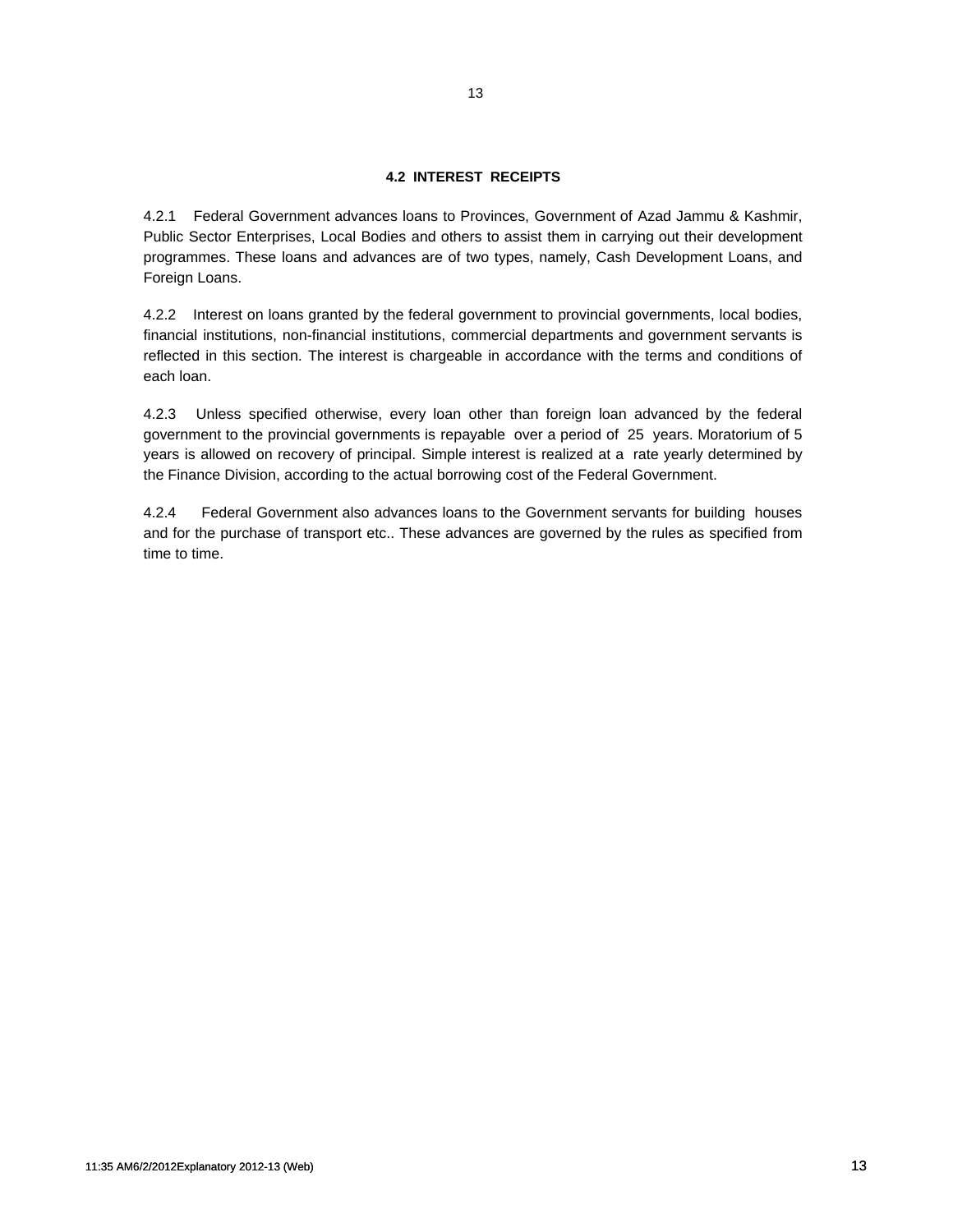|                                                                     | 2011-12<br><b>Budget</b>    | $2011 - 12$<br><b>Revised</b> | (Rs. in Million)<br>2012-13<br><b>Budget</b> |
|---------------------------------------------------------------------|-----------------------------|-------------------------------|----------------------------------------------|
| <b>C012 PROVINCES</b>                                               |                             |                               |                                              |
| <b>PUNJAB</b>                                                       | 9,151.015                   | 5,539.707                     | 8,938.545                                    |
|                                                                     |                             |                               |                                              |
| Interest-Cash Loans<br>Interest-Foreign Loans                       | 5,265.554<br>3,885.461      | 5,265.552<br>274.155          | 4,611.838<br>4,326.707                       |
| <b>SINDH</b>                                                        | 3,554.478                   | 4,033.667                     | 3,684.900                                    |
| Interest-Cash Loans<br>Interest-Foreign Loans                       | 2,561.910<br>992.568        | 2,517.577<br>1,516.090        | 2,445.419<br>1,239.481                       |
| <b>KHYBER PAKHTUNKHWA</b>                                           | 2,298.045                   | 2,611.679                     | 2,163.001                                    |
| Interest-Cash Loans<br>Interest-Foreign Loans                       | 1,133.968<br>1,164.077      | 1,149.328<br>1,462.351        | 1,076.822<br>1,086.179                       |
| <b>BALOCHISTAN</b><br>Interest-Cash Loans<br>Interest-Foreign Loans | 634.600<br>0.000<br>634.600 | 690.365<br>0.000<br>690.365   | 650.302<br>0.000<br>650.302                  |
| <b>TOTAL - PROVINCES</b>                                            | 15,638.138                  | 12,875.418                    | 15,436.748                                   |
|                                                                     | <b>LOAN WISE BREAK UP</b>   |                               |                                              |
|                                                                     |                             |                               | (Rs. in Million)                             |
|                                                                     | 2011-12<br><b>Budget</b>    | 2011-12<br><b>Revised</b>     | 2012-13<br><b>Budget</b>                     |
| <b>C012 PROVINCES</b>                                               |                             |                               |                                              |
| Interest: Cash Loans                                                |                             |                               |                                              |
| Punjab                                                              | 5,265.554                   | 5,265.552                     | 4,611.838                                    |
| Sindh                                                               | 2,561.910                   | 2,517.577                     | 2,445.419                                    |
| Khyber Pakhtunkhwa                                                  | 1,133.968                   | 1,149.328                     | 1,076.822                                    |
| Balochistan                                                         | 0.000                       | 0.000                         | 0.000                                        |
| <b>TOTAL</b>                                                        | 8,961.432                   | 8,932.457                     | 8,134.079                                    |
| <b>Interest: Foreign Loans</b>                                      |                             |                               |                                              |
| Punjab                                                              | 3,885.461                   | 274.155                       | 4,326.707                                    |
| Sindh                                                               | 992.568                     | 1,516.090                     | 1,239.481                                    |
| Khyber Pakhtunkhwa                                                  | 1,164.077                   | 1,462.351                     | 1,086.179                                    |
| Balochistan                                                         | 634.600                     | 690.365                       | 650.302                                      |
| <b>TOTAL</b>                                                        | 6,676.706                   | 3,942.961                     | 7,302.669                                    |
| <b>TOTAL - PROVINCES</b>                                            | 15.638.138                  | 12,875.418                    | 15,436.748                                   |

**INTEREST RECEIPTS (PROVINCE WISE BREAK UP) Table 8**

14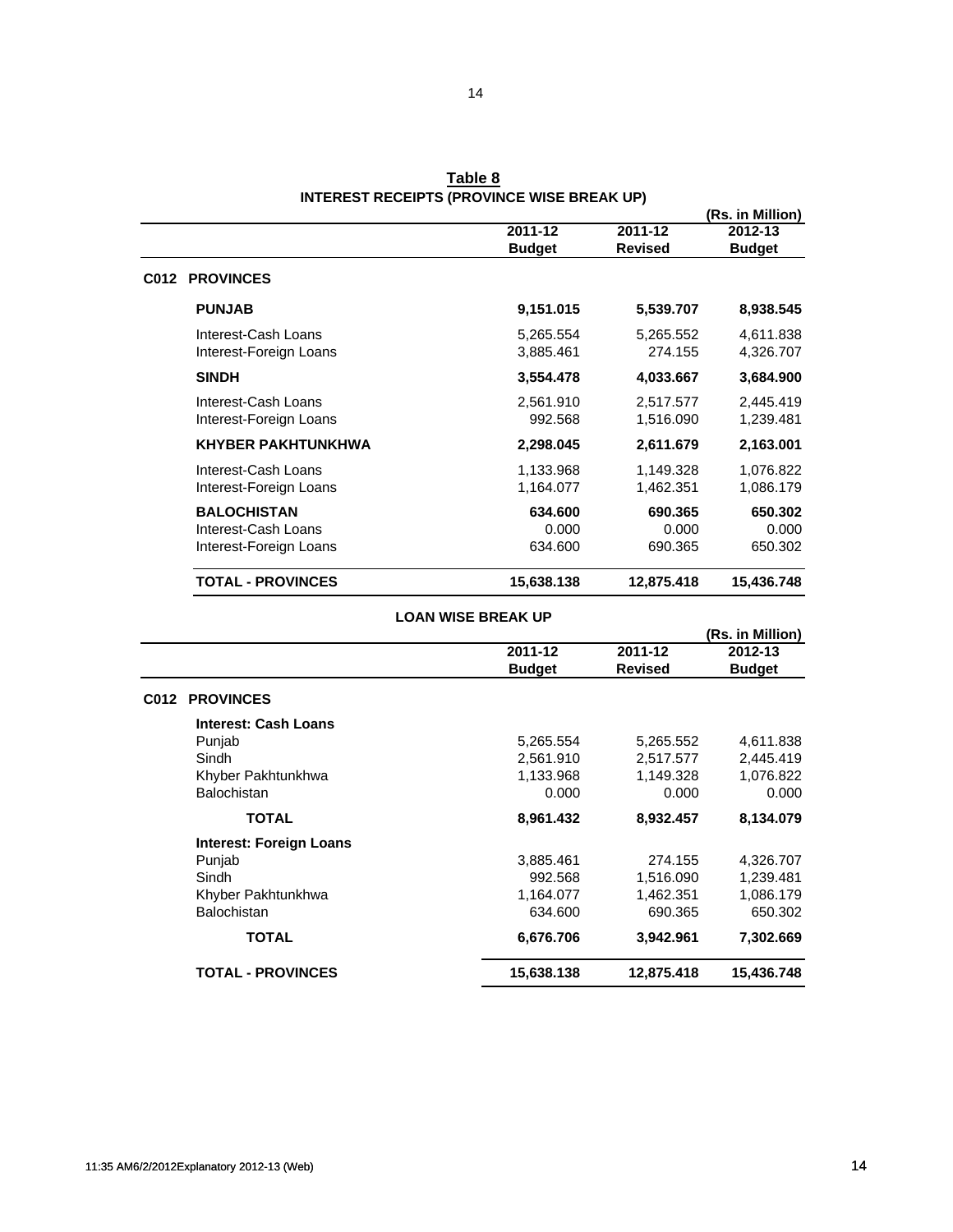|      |                                          |                          |                           | (Rs. in Million)         |
|------|------------------------------------------|--------------------------|---------------------------|--------------------------|
|      |                                          | 2011-12<br><b>Budget</b> | 2011-12<br><b>Revised</b> | 2012-13<br><b>Budget</b> |
|      | C013 LOCAL BODIES                        |                          |                           |                          |
|      | Interest-Cash Loans                      |                          |                           |                          |
|      | P.B.C.                                   | 182.970                  | 194.938                   | 186.313                  |
|      | <b>NHA</b>                               | 19,818.545               | 19,818.545                | 21,962.359               |
|      | <b>SNGPL</b>                             | 0.658                    | 0.658                     | 0.493                    |
|      | <b>PIA</b>                               | 1,431.251                | 1,431.250                 | 1,337.500                |
|      | <b>TOTAL</b>                             | 21,433.424               | 21,445.391                | 23,486.665               |
|      | <b>Interest - Foreign Loans</b>          |                          |                           |                          |
|      | <b>GIK</b> Institute                     | 0.833                    | 0.833                     | 0.799                    |
|      | N.L.C.                                   | 75.025                   | 75.025                    | 63.021                   |
|      | Karachi Port Trust                       | 10.507                   | 10.507                    | 7.257                    |
|      | <b>PAEC</b>                              | 1.140                    | 1.140                     | 0.982                    |
|      | <b>SKMT</b>                              | 1.535                    | 1.493                     | 1.466                    |
|      | <b>CDA</b>                               | 180.787                  | 183.385                   | 166.903                  |
|      | <b>NHA</b>                               | 1,587.130                | 6,352.610                 | 2,662.769                |
|      | <b>PPAF</b>                              | 113.289                  | 124.912                   | 116.175                  |
|      | <b>TOTAL</b>                             | 1,970.246                | 6,749.905                 | 3,019.372                |
|      | <b>TOTAL - LOCAL BODIES</b>              | 23,403.670               | 28,195.296                | 26,506.037               |
| C014 | <b>FINANCIAL INSTITUTIONS</b>            |                          |                           |                          |
|      | <b>Interest - Foreign Loans</b>          |                          |                           |                          |
|      | NDFC/LTCF                                | 2,974.044                | 3,063.075                 | 2,434.136                |
|      | <b>IDBP</b>                              | 187.392                  | 187.392                   | 163.969                  |
|      | Ist. Dawood Leasing Co. Ltd.             | 3.470                    | 3.470                     | 2.313                    |
|      | English Leasing Ltd.                     | 1.384                    | 1.384                     | 0.005                    |
|      | Network Leasing                          | 0.510                    | 0.510                     | 0.284                    |
|      | Pakistan Industrial & Commercial Leasing | 4.027                    | 4.027                     | 2.459                    |
|      | <b>TOTAL</b>                             | 3,170.827                | 3,259.858                 | 2,603.166                |
|      | <b>TOTAL FINANCIAL INSTITUTIONS</b>      | 3,170.827                | 3,259.858                 | 2,603.166                |

15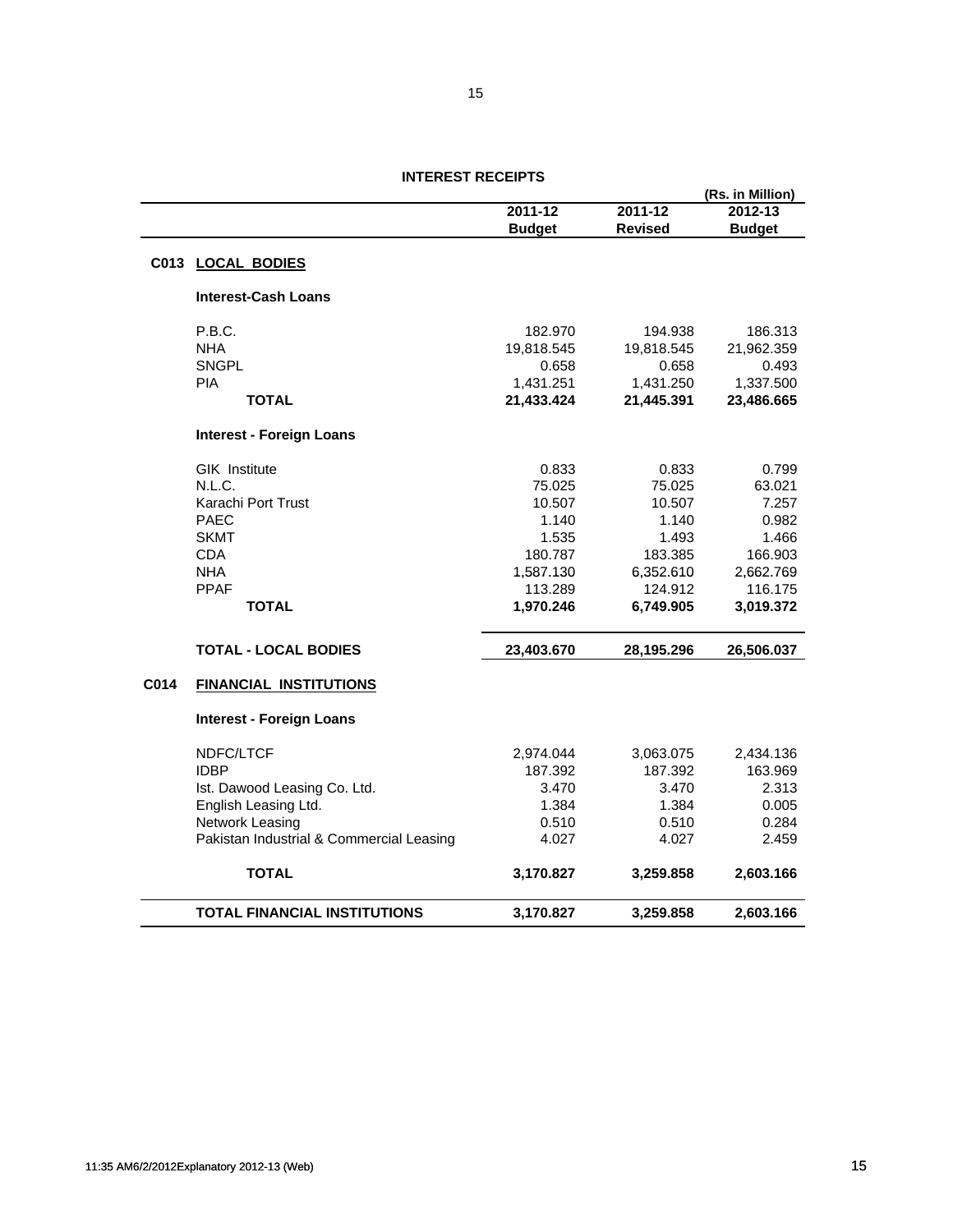|                                            |                          |                               | (Rs. in Million)         |
|--------------------------------------------|--------------------------|-------------------------------|--------------------------|
|                                            | 2011-12<br><b>Budget</b> | $2011 - 12$<br><b>Revised</b> | 2012-13<br><b>Budget</b> |
| C015 NON - FINANCIAL INSTITUTIONS          |                          |                               |                          |
| A: WAPDA                                   |                          |                               |                          |
| <b>Interest-Cash Loans</b>                 | 3,924.854                | 3,683.851                     | 3,789.416                |
| WAPDA (Water Wing)                         | 1,528.903                | 501.918                       | 622.688                  |
| WAPDA (Power Wing)                         | 1,755.912                | 1,493.917                     | 1,482.403                |
| <b>TESCO</b>                               | 35.537                   | 35.540                        | 34.797                   |
| QESCO                                      | 77.830                   | 77.830                        | 77.830                   |
| GENCO-I                                    | 32.122                   | 32.122                        | 31.229                   |
| <b>GENCO-II</b>                            | 33.234                   | 1,081.204                     | 1,081.204                |
| <b>GENCO-IIII</b>                          | 292.416                  | 292.420                       | 291.210                  |
| <b>GENCO-IV</b>                            | 3.385                    | 3.385                         | 3.291                    |
| <b>NTDC</b>                                | 165.515                  | 165.515                       | 164.764                  |
| <b>Interest-Foreign Loans</b>              | 5,223.494                | 6,439.318                     | 4,753.884                |
| WAPDA (Power Wing)                         | 2,786.548                | 3,000.170                     | 2,779.406                |
| <b>TESCO</b>                               | 6.566                    | 6.566                         | 4.275                    |
| <b>GENCO-I</b>                             | 38.324                   | 38.324                        | 22.565                   |
| <b>GENCO-II</b>                            | 50.110                   | 40.774                        | 30.752                   |
| <b>GENCO-IIII</b>                          | 1.357                    | 1.357                         | 1.085                    |
| <b>GENCO-IV</b>                            | 0.000                    | 0.000                         | 0.000                    |
| <b>NTDC</b>                                | 2,340.589                | 2,876.049                     | 1,678.295                |
| <b>IESCO</b>                               | 0.000                    | 476.078                       | 237.506                  |
| <b>TOTAL - WAPDA</b>                       | 9,148.348                | 10,123.169                    | 8,543.300                |
| <b>B: AUTONOMOUS BODIES / CORPORATIONS</b> |                          |                               |                          |
| <b>Interest-Foreign Loans</b>              |                          |                               |                          |
| Pakistan Railways                          | 563.190                  | 564.486                       | 496.538                  |
| Karachi Fish Harbour Authority             | 14.092                   | 14.092                        | 13.028                   |
| <b>TOTAL</b>                               | 577.282                  | 578.578                       | 509.566                  |
|                                            |                          |                               |                          |

#### **INTEREST RECEIPTS**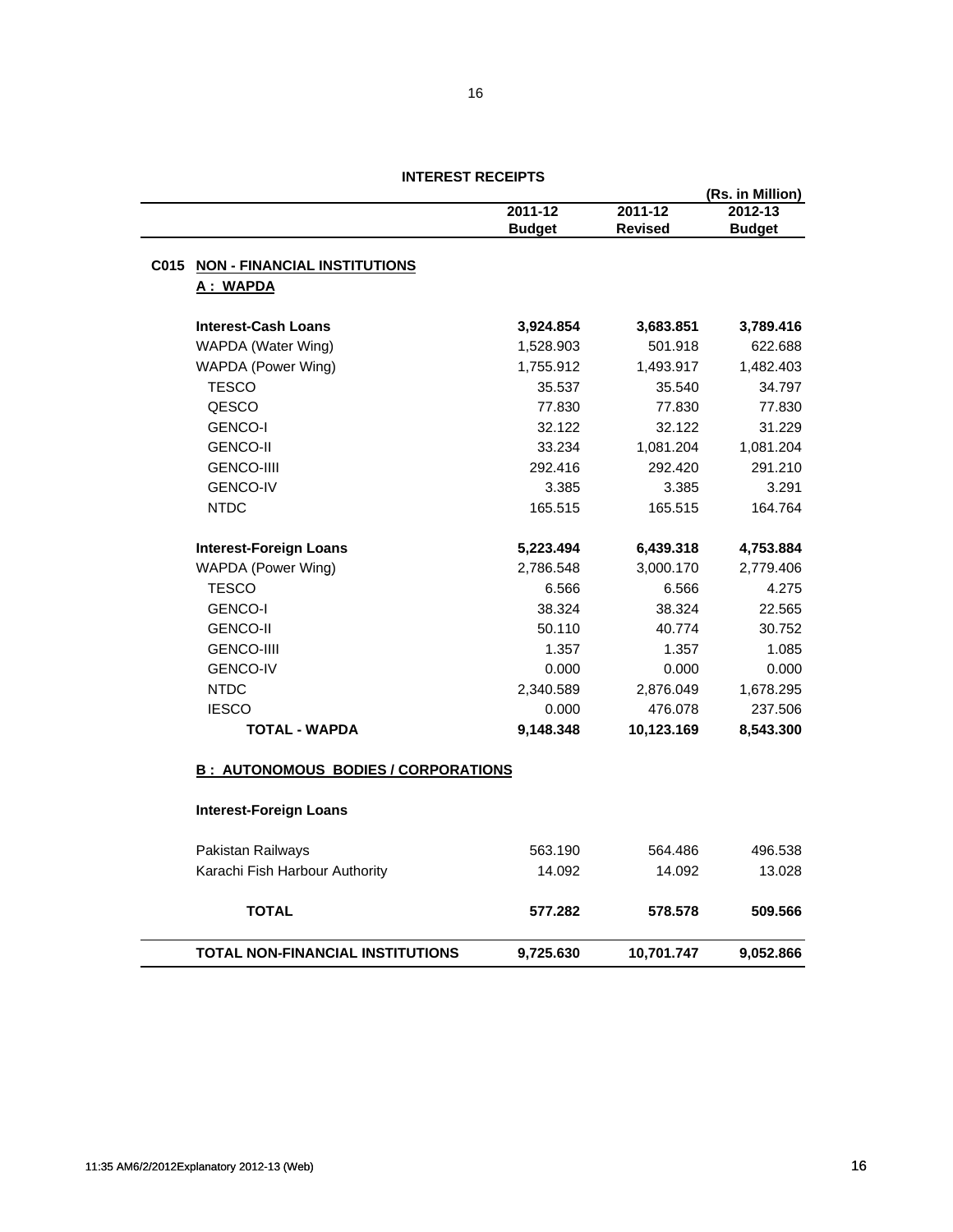#### **INTEREST RECEIPTS**

|      |                                        |               |                | (Rs. in Million) |
|------|----------------------------------------|---------------|----------------|------------------|
|      |                                        | $2011 - 12$   | $2011 - 12$    | $2012 - 13$      |
|      |                                        | <b>Budget</b> | <b>Revised</b> | <b>Budget</b>    |
| C016 | <b>GOVERNMENT SERVANTS</b>             |               |                |                  |
|      | Cantt/Garrison Edu. Institutions       | 2.527         | 2.469          | 2.588            |
|      | AGPR, Islamabad                        | 56.845        | 39.020         | 46.824           |
|      | AGPR, Sub-Office, Lahore               | 9.852         | 9.002          | 9.902            |
|      | AGPR, Sub-Office, Karachi              | 8.712         | 10.426         | 10.426           |
|      | AGPR, Sub-Office, Peshawar             | 7.805         | 8.077          | 8.885            |
|      | AGPR, Sub-Office, Quetta               | 2.938         | 2.234          | 2.346            |
|      | AGPR, Sub-Office, Gilgit               | 1.020         | 1.540          | 1.640            |
|      | Defence                                | 6.161         | 5.600          | 6.900            |
|      | Pakistan Post Office Deptt.            | 1.000         | 1.300          | 1.380            |
|      | Pakistan PWD                           | 0.487         | 0.570          | 0.670            |
|      | Pakistan Mint                          | 0.076         | 0.076          | 0.040            |
|      | CAO (Ministry of Foreign Affairs)      | 0.870         | 0.000          | 0.000            |
|      | Central Dte. of National Savings       | 1.216         | 1.418          | 1.729            |
|      | Geological Survey of Pakistan          | 0.145         | 0.403          | 0.430            |
|      | Directorate of Food                    | 0.005         | 0.000          | 0.000            |
|      | <b>TOTAL GOVT. SERVANTS</b>            | 99.659        | 82.135         | 93.760           |
|      |                                        |               |                |                  |
| C017 | <b>AJK &amp; Others</b>                |               |                |                  |
|      | <b>Interest-Cash Loans</b>             |               |                |                  |
|      | Government of A J & K                  | 5,784.582     | 5,784.582      | 5,745.841        |
|      | <b>Interest-Foreign Loans</b>          |               |                |                  |
|      | Government of A J & K                  | 136.941       | 136.941        | 153.378          |
|      | <b>Interest-Other Loans</b>            |               |                |                  |
|      | Guarantee Fee on Foreign Loans (EAD)   | 52.059        | 49.707         | 49.502           |
|      | <b>TOTAL AJK &amp; OTHERS</b>          | 5,973.582     | 5,971.230      | 5,948.721        |
| C018 | <b>COMMERCIAL DEPARTMENTS</b>          |               |                |                  |
|      | Pakistan Post Office Department        | 130.000       | 130.000        | 150.000          |
|      | TOTAL COMMERCIAL DEPTTS.               | 130.000       | 130.000        | 150.000          |
|      | <b>TOTAL (PSEs &amp; OTHERS)</b>       | 42,503.368    | 48,340.266     | 44,354.550       |
|      | <b>ESTIMATED SHORTFALL</b>             | 0.000         | 26,171.150     | 24,625.128       |
|      | <b>NET - TOTAL (PSEs &amp; OTHERS)</b> | 42,503.368    | 22,169.116     | 19,729.422       |
|      | <b>TOTAL - PROVINCES</b>               | 15,638.138    | 12,875.418     | 15,436.748       |
|      | <b>GRAND TOTAL - INTEREST</b>          | 58,141.506    | 35,044.534     | 35,166.170       |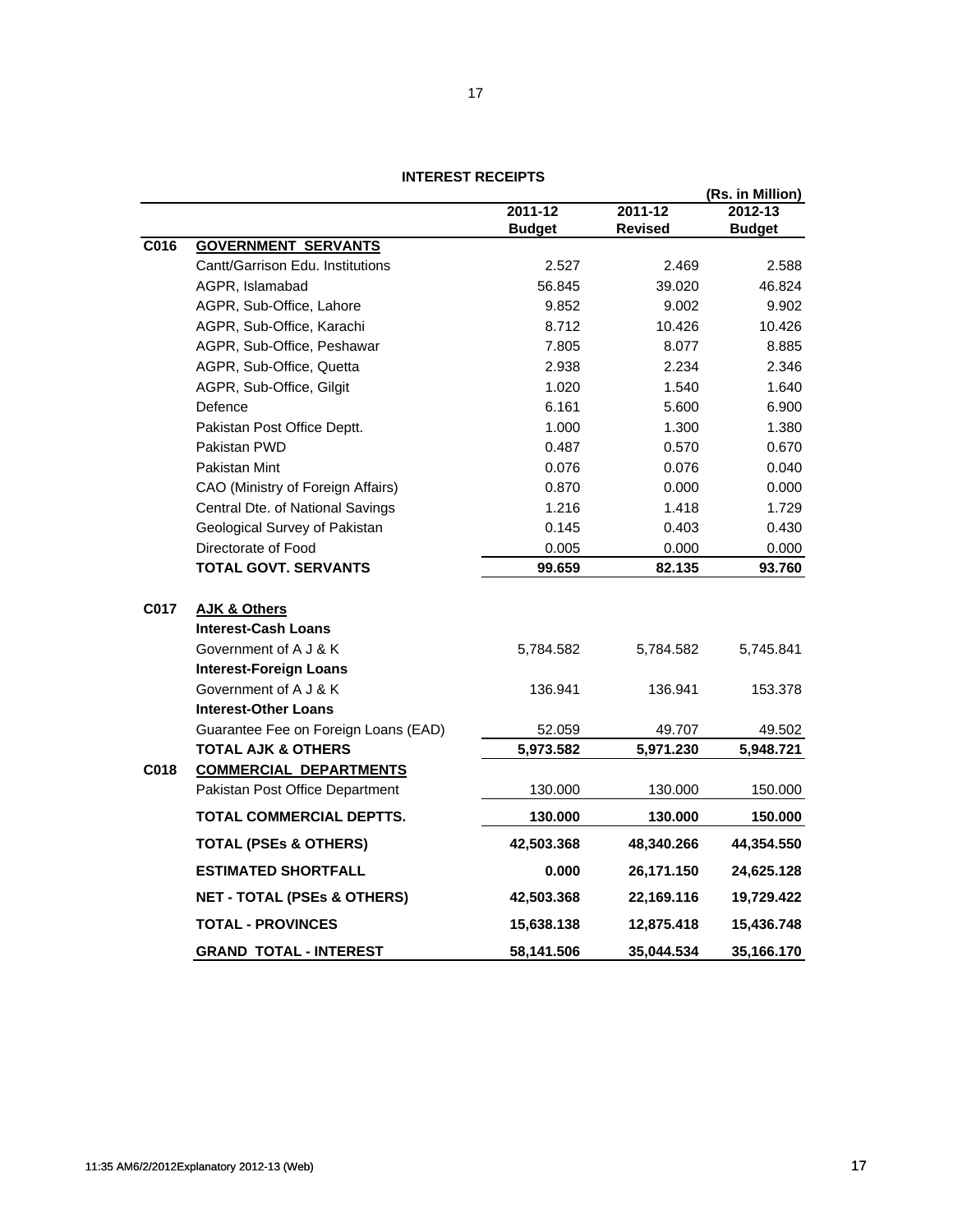#### **4.3 DIVIDENDS ON GOVERNMENT INVESTMENTS**

4.3.1 Dividends represent return on federal government's investment in the share capital of financial institutions and commercial enterprises. The receipt of dividend varies from year to year depending upon profits earned each year by these bodies and declaration of dividends on share capital.

4.3.2 The details of the estimates are given below :

| Table 9        |                               |               |                |                  |
|----------------|-------------------------------|---------------|----------------|------------------|
|                |                               |               |                | (Rs. in Million) |
|                | <b>Name of Organization</b>   | 2011-12       | 2011-12        | 2012-13          |
|                |                               | <b>Budget</b> | <b>Revised</b> | <b>Budget</b>    |
|                |                               |               |                |                  |
| C01901         | <b>FINANCIAL INSTITUTIONS</b> | 431.100       | 405.900        | 408.700          |
|                |                               |               |                |                  |
| 1              | National Investment Trust     | 27.000        | 27.000         | 27,000           |
| $\overline{2}$ | National Bank of Pakistan     | 33,000        | 33,000         | 33,000           |
| 3              | Allied Bank of Pakistan       | 48.100        | 48.100         | 48.100           |
| 4              | <b>United Bank Limited</b>    | 18.000        | 25.200         | 28,000           |
| 5              | <b>Habib Bank Limited</b>     | 65,000        | 65.000         | 65,000           |
| 6              | PaK Oman Investment Co.       | 140.000       | 107.600        | 107.600          |
| $\overline{7}$ | Pak Brunei Investment Co.     | 50,000        | 50,000         | 50.000           |
| 8              | Pak China Investment Co.      | 25,000        | 25,000         | 25,000           |
| 9              | Pak Iran Joint Investment Co. | 25,000        | 25.000         | 25,000           |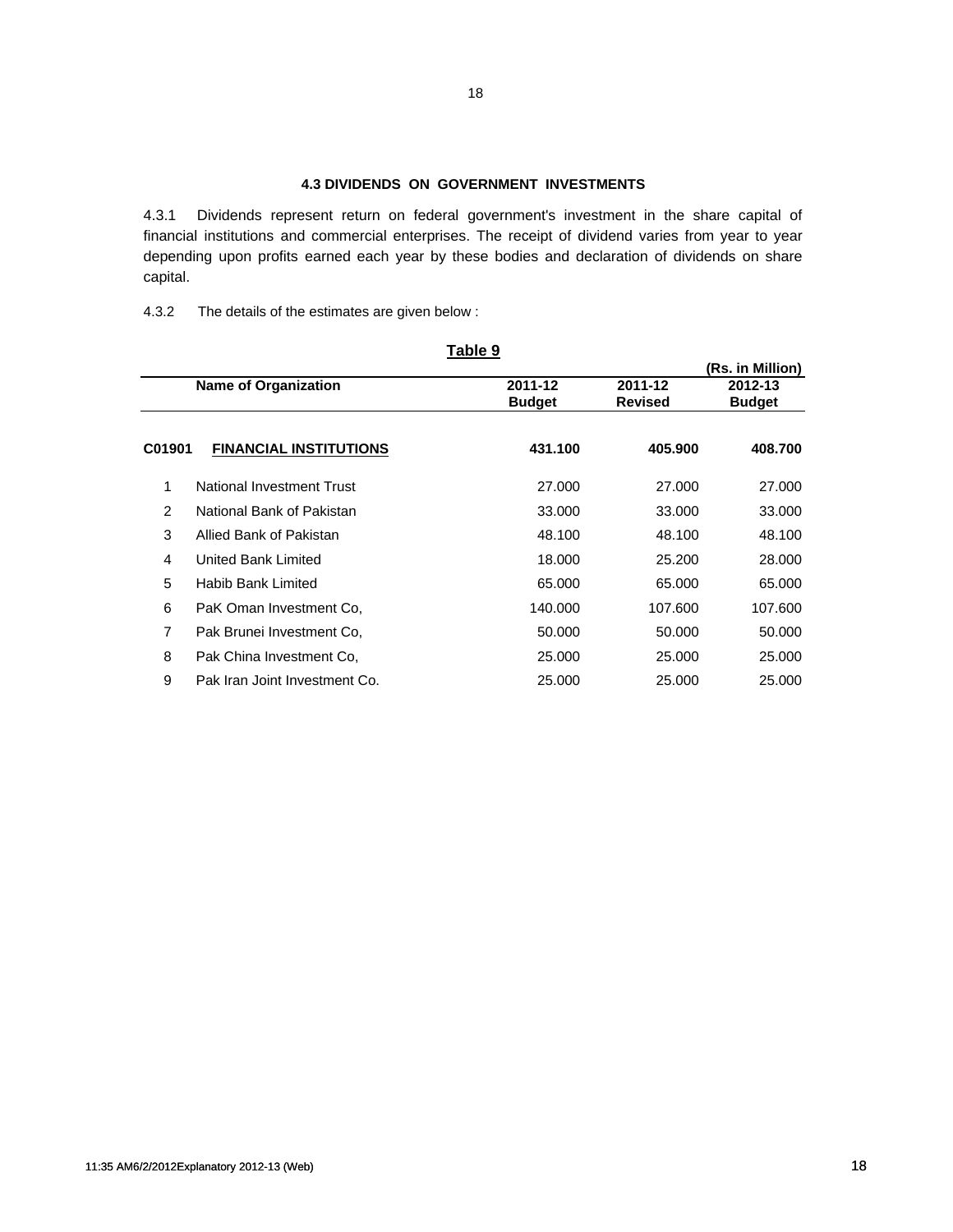|        |                                           |               |                | (Rs. in Million) |
|--------|-------------------------------------------|---------------|----------------|------------------|
|        | <b>Name of Organization</b>               | 2011-12       | 2011-12        | 2012-13          |
|        |                                           | <b>Budget</b> | <b>Revised</b> | <b>Budget</b>    |
| C01902 | <b>NON-FINANCIAL INSTITUTIONS</b>         | 63,952.585    | 58,268.430     | 64,198.330       |
| 1.     | Pakistan Petroleum Limited                | 8,442.276     | 6,358.400      | 9,339.400        |
| 2.     | Mari Gas Company Ltd.                     | 48.000        | 60.000         | 64.500           |
| 3.     | Pakistan State Oil                        | 385.056       | 385.100        | 450.000          |
| 4.     | Pak Arab Refinery Ltd.                    | 3,000.000     | 2,400.000      | 3,000.000        |
| 5.     | SNGPL                                     | 660.000       | 174.000        | 500.000          |
| 6      | <b>SSGCL</b>                              | 600.000       | 1,115.400      | 1,200.000        |
| 7      | <b>GHPL</b>                               | 13,000.000    | 13,000.000     | 13,500.000       |
| 8      | OGDCL                                     | 25,000.000    | 25,000.000     | 26,000.000       |
| 9      | <b>PMDC</b>                               | 15.000        | 14.600         | 17.600           |
| 10     | State Life Insirance Corporation          | 200.000       | 200.000        | 200.000          |
| 11     | National Insurance Ciorporation           | 440.000       | 440.000        | 440.000          |
| 12     | Pakistan Reinsurance Corporation          | 404.000       | 404.000        | 404.000          |
| 13     | Fauji Fertilizer Co,.                     | 35.784        | 59.700         | 60.000           |
| 14     | Saindal Metal Ltd.                        | 0.000         | 1,650.000      | 2,000.000        |
| 15     | <b>PEPAC</b>                              | 0.500         | 0.000          | 2.000            |
| 16     | PEAL                                      | 5.000         | 0.000          | 5.000            |
| 17     | Pakistan Services Ltd.                    | 0.340         | 0.000          | 0.400            |
| 18     | <b>PTV</b>                                | 5.000         | 0.000          | 5.000            |
| 19     | <b>PIDC</b>                               | 75.000        | 75.000         | 75.000           |
| 20     | <b>PERAC</b>                              | 4.489         | 4.500          | 4.500            |
| 21     | National Shipping Corporation             | 200.000       | 54.800         | 56.100           |
| 22     | <b>Tourism Development Corporation</b>    | 0.860         | 0.000          | 0.900            |
| 23     | Pakistan Security Printing Corporation    | 225.000       | 360.000        | 360.000          |
| 24     | <b>NESPAK</b>                             | 1.000         | 1.500          | 1.500            |
| 25     | National Power Construction               | 5.280         | 11.000         | 12.000           |
| 26     | <b>PTCL</b>                               | 6,500.000     | 6,500.000      | 6,500.000        |
| 27     | Tourism Promotion Services (Pakistan)Ltd. | 0.000         | 0.430          | 0.430            |
| 28     | Others                                    | 4,700.000     | 0.000          | 0.000            |
|        | <b>TOTAL - DIVIDENDS</b>                  | 64,383.685    | 58,674.330     | 64,607.030       |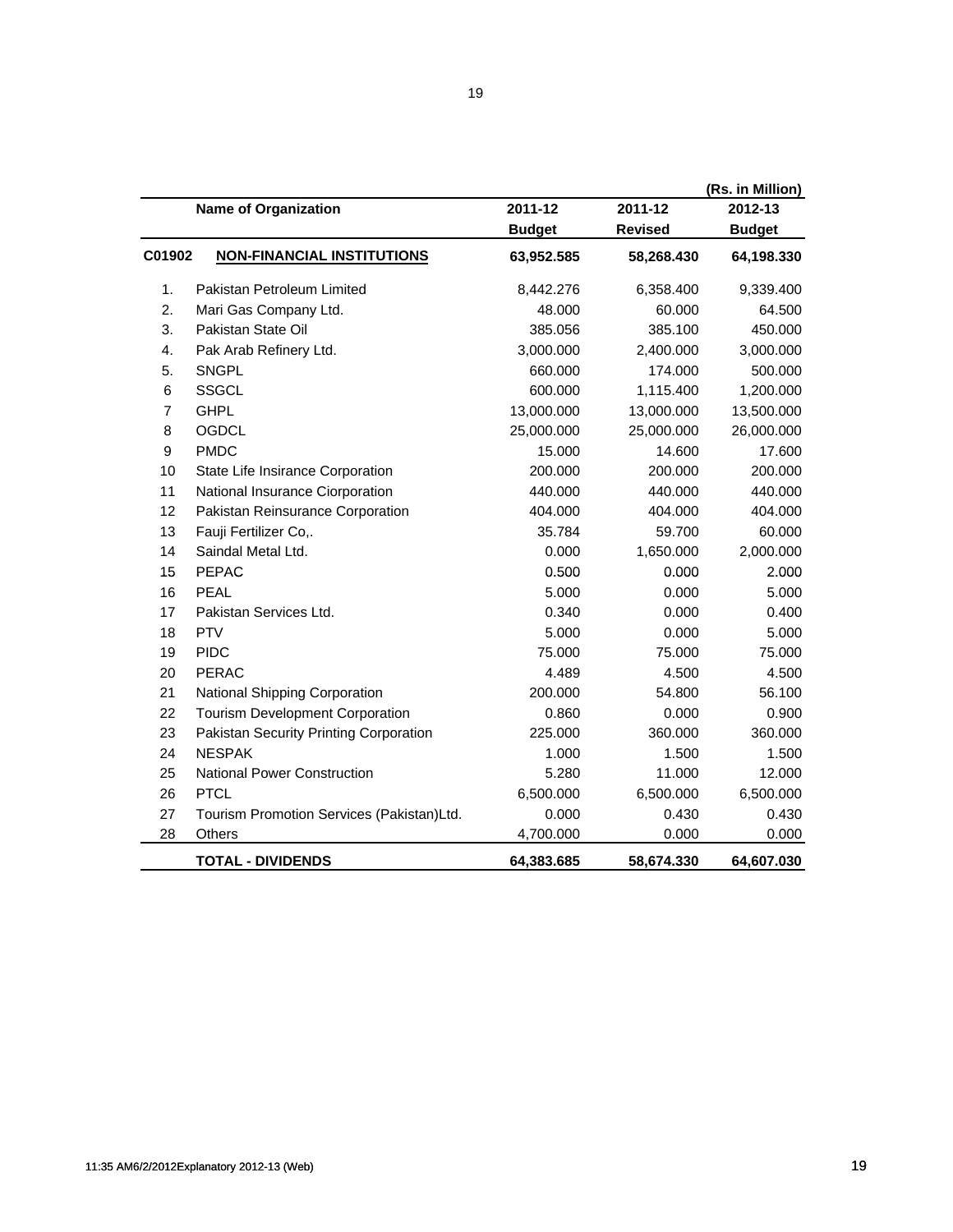#### **5. RECEIPTS FROM CIVIL ADMINISTRATION AND OTHER FUNCTIONS**

#### **5.1 GENERAL ADMINISTRATION RECEIPTS**

#### **5.1.1 ORGANS OF STATE**

5.1.1.1 These receipts are realized on account of fees from the candidates appearing in the examinations of Federal Public Service Commission and tuition fees charged by the Pakistan Forest Institute. The estimates of receipts on this account are given below:

**Table 10**

|                  |                                          | Гаble 10                 |                           |                          |
|------------------|------------------------------------------|--------------------------|---------------------------|--------------------------|
|                  |                                          |                          |                           | (Rs. in Million)         |
|                  |                                          | 2011-12<br><b>Budget</b> | 2011-12<br><b>Revised</b> | 2012-13<br><b>Budget</b> |
| C <sub>021</sub> | <b>ORGANS OF STATE</b>                   | 24.150                   | 31.000                    | 35,000                   |
|                  | <b>Federal Public Service Commission</b> | 22.500                   | 31,000                    | 35,000                   |
|                  | Pakistan Forest Institute                | 1.650                    | 0.000                     | 0.000                    |

#### **5.1.2 FISCAL ADMINISTRATION**

#### **AUDIT FEES**

5.1.2.1 The department of the Auditor General of Pakistan charges fees from autonomous bodies/ corporations etc, which do not fall within its normal audit jurisdiction, for auditing their accounts. This fee is deposited in the government account.

#### **STATE BANK OF PAKISTAN'S RECEIPTS**

5.1.2.2 The surplus profit of the State Bank of Pakistan, after making usual provision for reserve funds and payment of dividend, is transferred to the federal government. The State Bank also pays dividend on the share capital of the Federal Government. The value of coins that are minted and come in circulation in one year are also deposited by the State Bank in Government Account.

#### **PAKISTAN MINT**

5.1.2.3 The Pakistan Mint's receipts are mainly from the disposal of dross & scrap and also from the minting of defence services, sports and academic medals.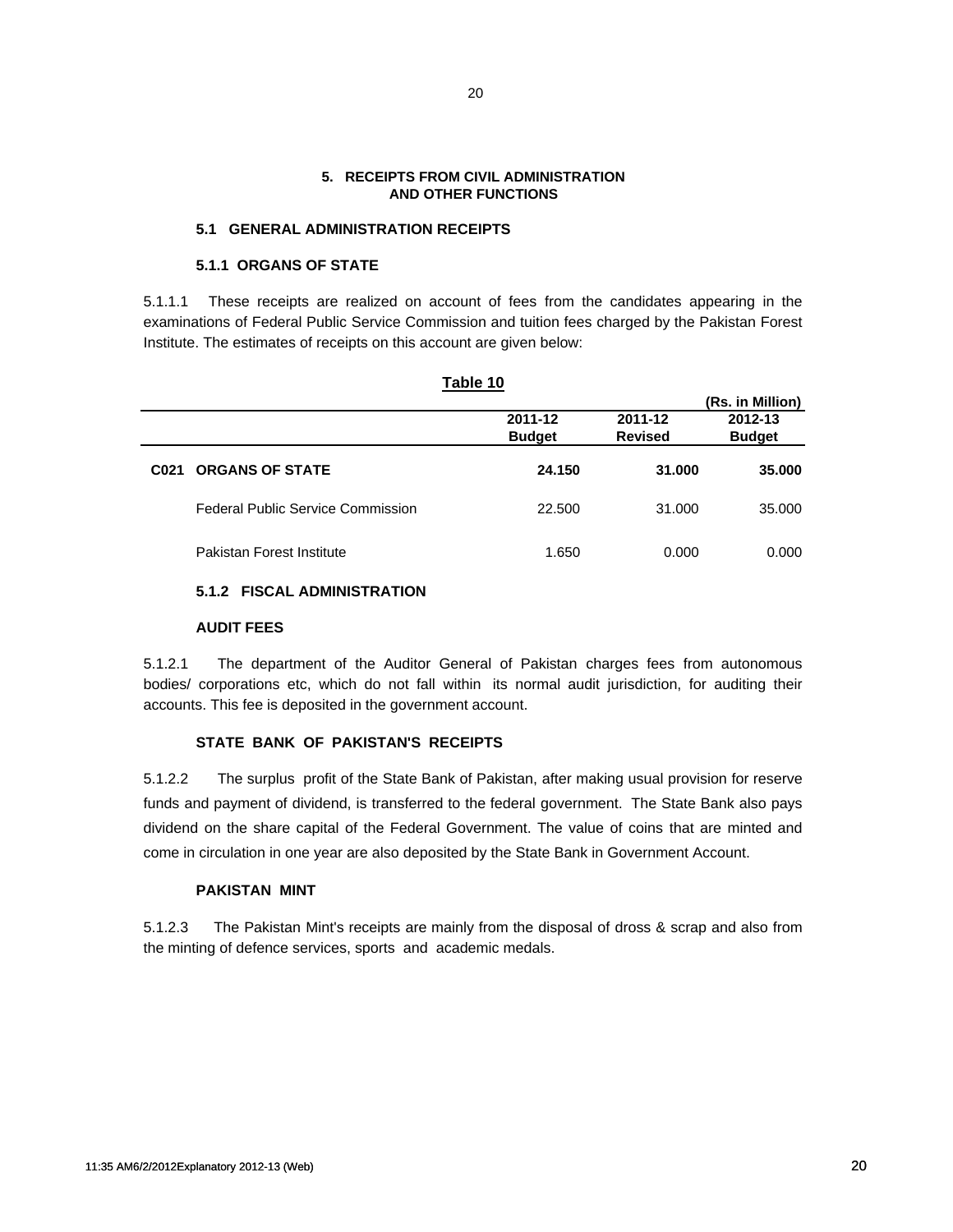#### 21

#### **PENSION & GRATUITY CONTRIBUTION**

5.1.2.4 These receipts pertain to pension and gratuity contributions by the borrowing departments in respect of officials on deputation with them.

5.1.2.5 The estimates of receipts from fiscal administration are given below:

|                                      | Table 11                 |                           |                                              |
|--------------------------------------|--------------------------|---------------------------|----------------------------------------------|
|                                      | 2011-12<br><b>Budget</b> | 2011-12<br><b>Revised</b> | (Rs. in Million)<br>2012-13<br><b>Budget</b> |
| <b>FISCAL ADMINISTRATION</b><br>C022 | 200346.357               | 200298.246                | 200353.646                                   |
| Audit Fee                            | 1.457                    | 1.800                     | 2.000                                        |
| <b>SBP Profit</b>                    | 200,000.000              | 200,000.000               | 200,000.000                                  |
| <b>Currency Dividend from SBP</b>    | 9.600                    | 9.646                     | 9.646                                        |
| Coinage Account                      | 300.000                  | 250.000                   | 300,000                                      |
| Pakistan Mint                        | 35.000                   | 35,000                    | 40.000                                       |
| Receipts in Aid of Superannuation    |                          |                           |                                              |
| (Pension & Gratuity Contribution)    | 0.300                    | 1.800                     | 2.000                                        |
| <b>5.1.3 ECONOMIC REGULATION</b>     |                          |                           |                                              |

5.1.3.1 The receipts on this account comprise of insurance fees realized under Insurance Act, 1989. Estimates are given below :

|      | Table 12                                              |                          |                           |                                              |
|------|-------------------------------------------------------|--------------------------|---------------------------|----------------------------------------------|
|      |                                                       | 2011-12<br><b>Budget</b> | 2011-12<br><b>Revised</b> | (Rs. in Million)<br>2012-13<br><b>Budget</b> |
| C023 | <b>ECONOMIC REGULATION</b>                            | 430.000                  | 450.000                   | 470.000                                      |
|      | Fees realized under Insurance<br>Act, 1989            | 430.000                  | 450.000                   | 470.000                                      |
|      | TOTAL - GENERAL ADMN. (Excluding<br><b>SBP Profit</b> | 800.507                  | 779.246                   | 858,646                                      |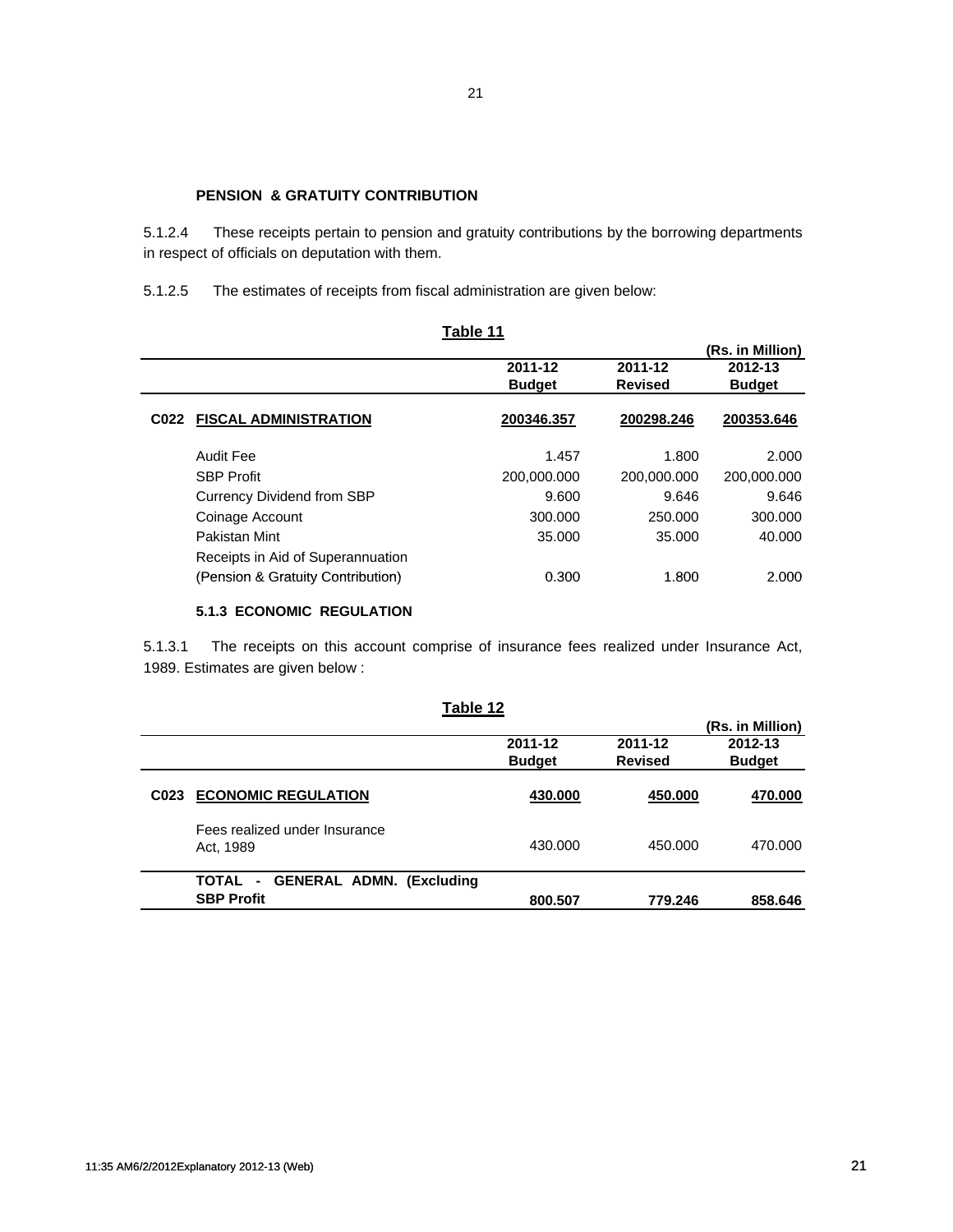#### **5.2 DEFENCE SERVICES RECEIPTS**

5.2.1 These receipts are realized mainly on account of service charges in accordance with the protocol agreements, dues from civil agencies, sale & auction of obsolete stores and charges realized on account of use of army aviation facilities etc. The non-effective receipts include leave salary etc. of armed forces personnel on deputation abroad.

5.2.2 The estimates of defence receipts are given below :

|                  |                         | Laule TJ      |                |                  |
|------------------|-------------------------|---------------|----------------|------------------|
|                  |                         |               |                | (Rs. in Million) |
|                  |                         | 2011-12       | 2011-12        | 2012-13          |
|                  |                         | <b>Budget</b> | <b>Revised</b> | <b>Budget</b>    |
| C <sub>025</sub> | <b>DEFENCE SERVICES</b> | 118,739.000   | 45,749.300     | 150,608.177      |
|                  | Effective               | 7,985.282     | 9,740.382      | 10,958.177       |
|                  | Non-effective           | 160.420       | 160.420        | 150,000          |
|                  | Miscellaneous           | 110,344.800   | 35,600.000     | 139,500.000      |
|                  | <b>Service Charges</b>  | 248.498       | 248.498        | 0.000            |

#### **Table 13**

#### **5.3 LAW AND ORDER RECEIPTS 5.3 LAW AND ORDER**

5.3.1 These receipts represent the proceeds from fines imposed by Insurance Appellate Tribunals, Drug Courts and Special Judges under the administrative control of Law and Justice Division. These also include fines, fees and recoveries of the Supreme Court of Pakistan, civil armed forces and frontier watch & ward. The fees realized on account of issuance and renewal of arms licenses by the Ministry of Interior are also reflected under this classification.

5.3.2 The estimates of receipts from law and order are given in the following page.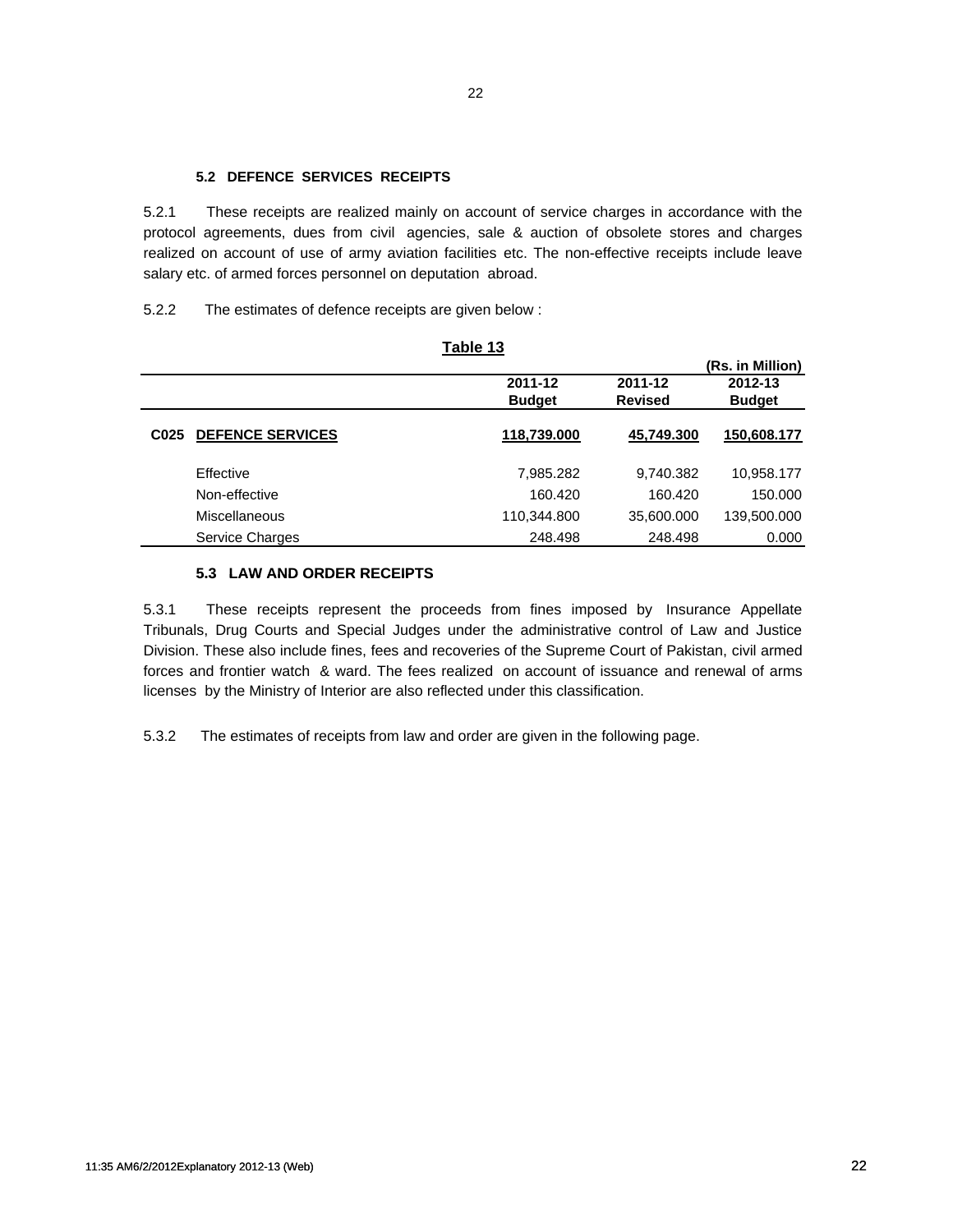| ×<br>I |                   |
|--------|-------------------|
|        | I<br>×<br>w<br>۰. |

**Table 14**

|                                          |               |                | (Rs. in Million) |
|------------------------------------------|---------------|----------------|------------------|
|                                          | 2011-12       | 2011-12        | 2012-13          |
|                                          | <b>Budget</b> | <b>Revised</b> | <b>Budget</b>    |
| <b>LAW AND ORDER</b><br>C <sub>026</sub> | 865.980       | 980.032        | 1,114.633        |
| Supreme Court of Pakistan                | 0.000         | 3.000          | 4.000            |
| Law and Justice Division                 | 70,000        | 70,000         | 75.000           |
| Receipts under Arms Act                  | 290.073       | 290.073        | 290.073          |
| Civil Armed Forces                       | 198.907       | 327.610        | 348,560          |
| <b>Islamabad Capital Territory</b>       | 293,000       | 280.349        | 388,000          |
| <b>Frontier Regions</b>                  | 14.000        | 9.000          | 9.000            |

#### **5.4 COMMUNITY SERVICES RECEIPTS**

5.4.1 The receipts under community services comprise of rents of government buildings, land, guest houses and hostels. Sale proceeds of material of demolished buildings are also credited under this head. These receipts are realized by Housing and Works Division, Overseas Pakistanis Division, Kashmir Affairs and Gilgit Baltistan Division, State and Frontier Division and Interior Division (Frontier Corps). The receipts realized by Survey of Pakistan (Defence Division) for its services and supply of maps are also included here.

5.4.2 Details of the estimates are given in the following page.

|                                                                                                                                                                                              |               |                | (Rs. in Million) |
|----------------------------------------------------------------------------------------------------------------------------------------------------------------------------------------------|---------------|----------------|------------------|
|                                                                                                                                                                                              | 2011-12       | 2011-12        | 2012-13          |
|                                                                                                                                                                                              | <b>Budget</b> | <b>Revised</b> | <b>Budget</b>    |
| <b>COMMUNITY SERVICES</b><br>C027                                                                                                                                                            | 532.134       | 698.730        | 711.580          |
| Rent from government accommodation, land<br>and workshops realized by Housing & Works<br>Division<br>Rent of buildings realized by Frontier Corps.<br>Khyber Pakhtunkhwa, Peshawar (Interior | 508.904       | 677.100        | 687.900          |
| Division)                                                                                                                                                                                    | 1.500         | 1.900          | 1.950            |
| Rent from hostel accommodation realized by<br>Human Resource Development Division                                                                                                            | 0.230         | 0.230          | 0.230            |
| Scientific Research and Survey (Defence<br>Division)                                                                                                                                         | 21.500        | 19.500         | 21.500           |

**Table 15**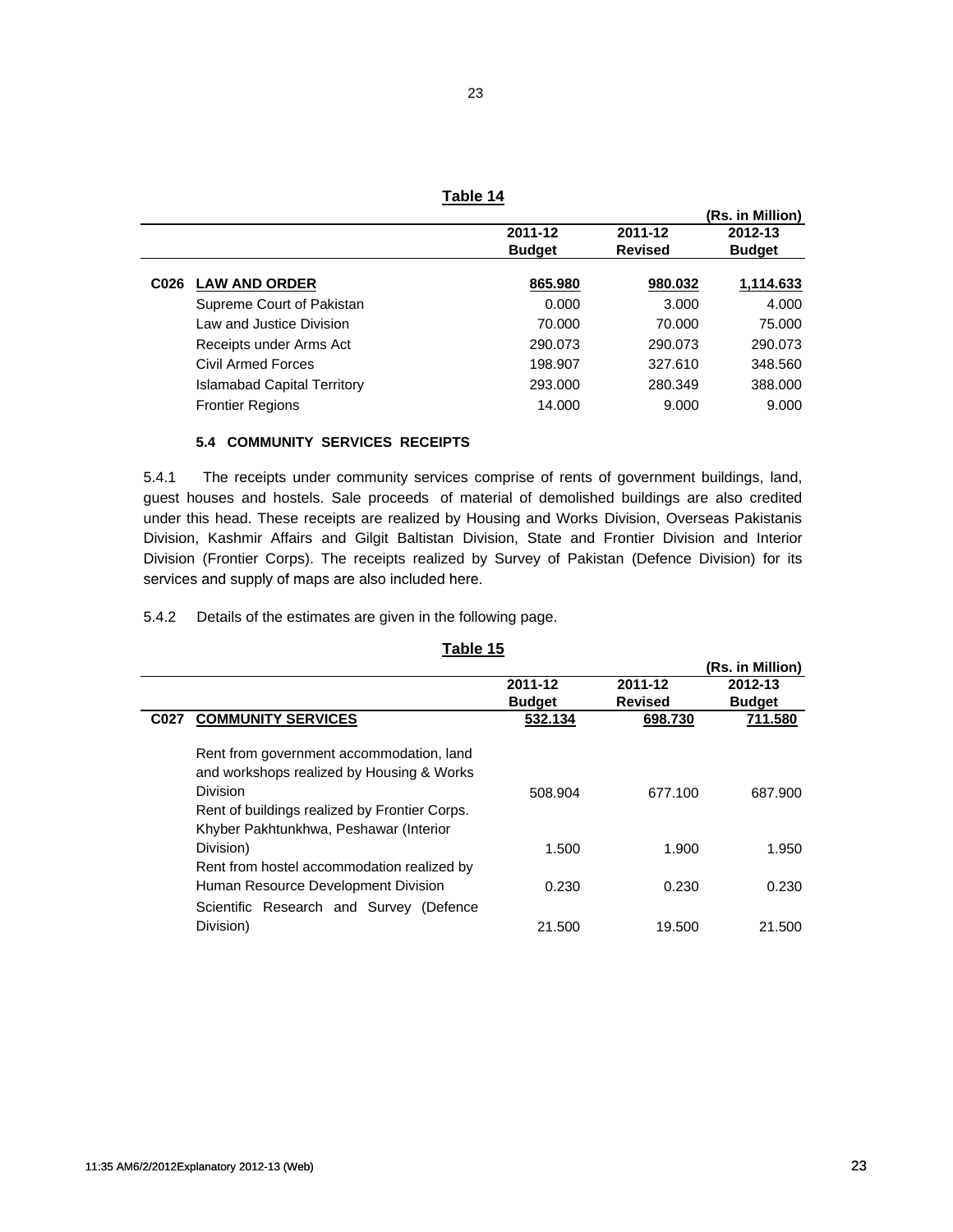#### **5.5 SOCIAL SERVICES RECEIPTS**

5.5.1 The receipts under this head are realized on account of fees charged from students of the educational institutions of various Ministries and Defence Division. The entry fee for historical places and archeological sites collected by National Heritage and Integration Division. The charges for medical services realized by the federal government hospitals and health establishments, and tuition/training fee realized by Human Resources Development Division. The estimates are given in the following table.

| Table 16 |                                        |               |                |                  |
|----------|----------------------------------------|---------------|----------------|------------------|
|          |                                        |               |                | (Rs. in Million) |
|          |                                        | 2011-12       | 2011-12        | 2012-13          |
|          |                                        | <b>Budget</b> | <b>Revised</b> | <b>Budget</b>    |
|          | <b>C028 SOCIAL SERVICES</b>            | 447.157       | 809.619        | 881.495          |
|          | <b>Education Fees from Schools</b>     |               |                |                  |
|          | & Colleges under Federal               | 36.831        | 48.500         | 50.250           |
|          |                                        |               |                |                  |
|          | National Library of Pakistan           | 0.700         | 0.700          | 0.750            |
|          |                                        |               |                |                  |
|          | <b>Education Fees from Schools</b>     |               |                |                  |
|          | and Colleges under the M/o             |               |                |                  |
|          | Defence                                | 78.000        | 80.000         | 86.000           |
|          |                                        |               |                |                  |
|          | Tuition Fee (National Training Bureau) | 2.000         | 0.000          | 0.000            |
|          |                                        |               |                |                  |
|          | Archeology and Museums                 | 11.000        | 0.000          | 0.000            |
|          |                                        |               |                |                  |
|          | Health-Hospital<br>Receipts<br>of      |               |                |                  |
|          | <b>Federal Government</b>              | 317.612       | 92.500         | 98,000           |
|          |                                        |               |                |                  |
|          | Gilgit-Baltistan Division              | 0.888         | 0.888          | 0.945            |
|          |                                        |               |                |                  |
|          | <b>Islamabad Capital Territory</b>     | 0.126         | 0.126          | 0.140            |
|          | <b>Hospital Stoppages</b>              | 0.000         | 577.870        | 635.660          |
|          |                                        |               |                |                  |
|          | M/o National Regulations & Services    |               |                |                  |
|          | (Health Receipts)                      | 0.000         | 9.035          | 9.750            |
|          |                                        |               |                |                  |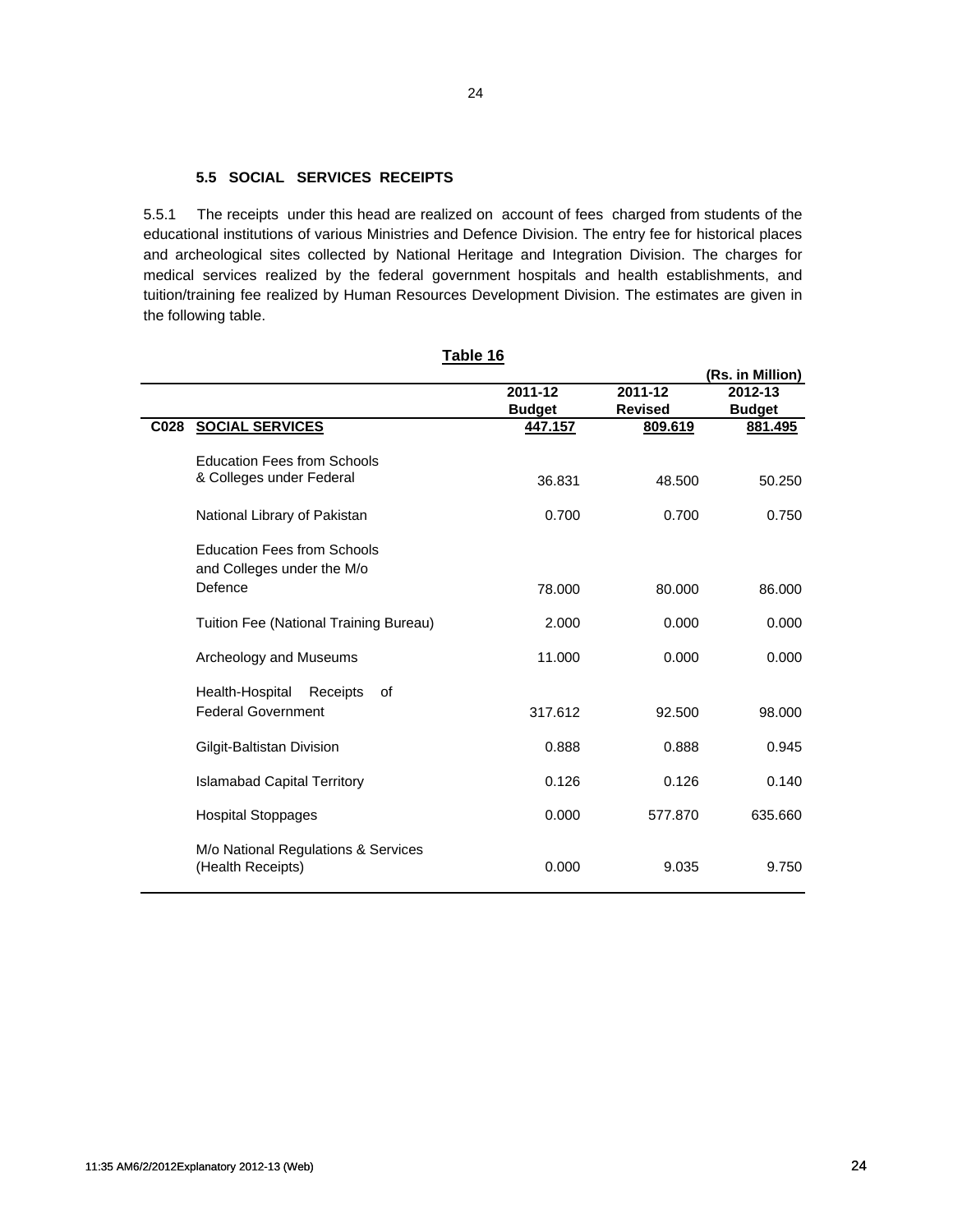#### **6. MISCELLANEOUS RECEIPTS**

Miscellaneous receipts include receipts on account of economic services and other receipts. A brief description of these receipts is given in the following paragraphs.

#### **6.1 ECONOMIC SERVICES RECEIPTS**

#### **Agricultural Receipts :**

6.1.1 These receipts are realized on account of quarantine fee on animal exports/imports by Capital Administration and Development Division.

#### **Receipts from Explosive Department :**

6.1.2 Receipt under this head pertain to the fee charged by the Department of Explosives for granting licenses to the firms dealing in explosives.

#### **Receipts from Cabinet Division :**

6.1.3 The sale proceeds of government publications and stationery by the Controller of Forms and Stationery realized from various government departments/agencies are reflected under this head.

#### **Receipts from Lighthouses and Lightships :**

6.1.4 These receipts comprise of (i) examination, survey and registration fees realized by the Mercantile Marine Department, Karachi, (ii) cargo shipping and discharging fees from the shipping companies, (iii) fines realized from seamen for offences committed by them, (iv) fees realized from cadets under training in the Mercantile Marine Academy, Karachi and Seamen's Training Centre, Karachi and (v) Lighthouse dues realized from the shipping companies operating on the coasts of Pakistan. These receipts are shown under the head of transportation and communications.

#### **Receipts from Special Communications Organization :**

6.1.5 These receipts are collected by the Special Communications Organization for providing telecommunication services in specific areas. The Special Communications Organization mostly operates in the Azad Kashmir and Gilgit-Baltistan.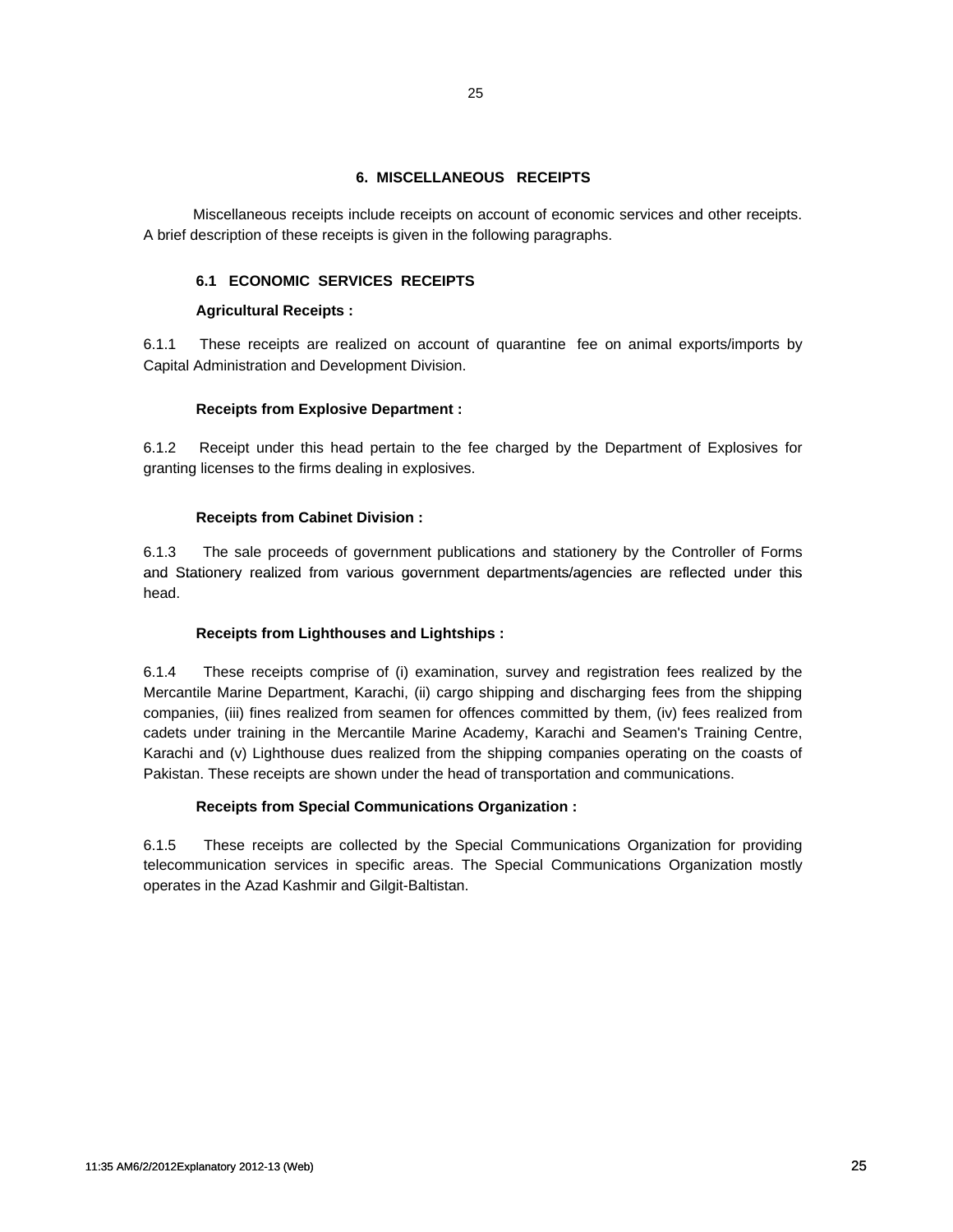6.1.6 The estimates of receipts from economic services are given below.

| Tanie I <i>I</i>                              |               |                |                  |
|-----------------------------------------------|---------------|----------------|------------------|
|                                               |               |                | (Rs. in Million) |
|                                               | 2011-12       | 2011-12        | 2012-13          |
|                                               | <b>Budget</b> | <b>Revised</b> | <b>Budget</b>    |
| <b>C031-35 ECONOMIC SERVICES</b>              | 2,388.254     | 2,404.300      | 2,528.160        |
| Capital Administration & Development Division |               |                |                  |
| Food and Agriculture (CADD)                   | 1.000         | 1.000          | 1.000            |
| Livestock & Diary Development (CADD)          | 185.000       | 175.000        | 185.000          |
| <b>Explosives Department</b>                  | 500.000       | 500.000        | 500.000          |
| <b>Stationery &amp; Forms Department</b>      | 1.500         | 1.500          | 1.500            |
| Transportation & Communications               | 197.650       | 224.540        | 237.750          |
| Special Communications Organization           | 1,500.000     | 1,500.000      | 1,600.000        |
| <b>Islamabad Capital Territory</b>            | 3.104         | 2.260          | 2.910            |

# **6.2 OTHER RECEIPTS**

6.2.1 These receipts are realized by different Ministries, Divisions and Departments. The brief introduction of the main regular receipts under this head are as follows:

#### **CITIZENSHIP, NATURALIZATION AND PASSPORT FEES**

6.2.2 These receipts are realized mainly by the Immigration & Passport Offices in Pakistan and Pakistani Missions abroad on account of issuance, renewal and endorsement of passports and visas. The receipts of Human Resource Development Division on account of registration of overseas employment agencies and deposits by individuals for protection of their visas are also deposited under this head.

**Table 18**

|               |                | (Rs. in Million) |
|---------------|----------------|------------------|
| 2011-12       | 2011-12        | 2012-13          |
| <b>Budget</b> | <b>Revised</b> | <b>Budget</b>    |
|               |                |                  |
| 13,750.000    | 11,760.000     | 14,800.000       |
|               |                |                  |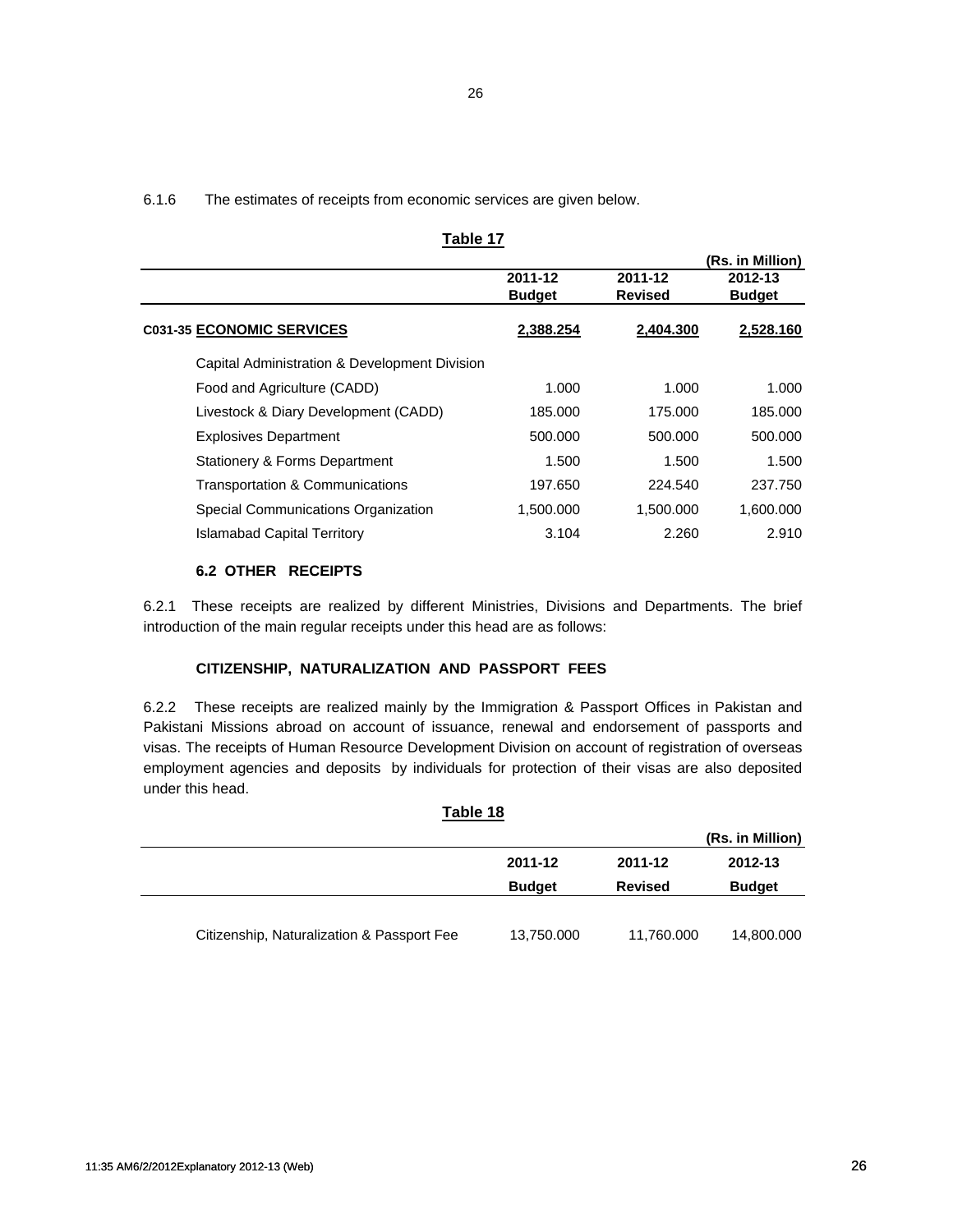#### **ROYALTY, POLLUTION & TREKKING FEES**

6.2.3 The royalty fee is charged from the tourists coming to Pakistan for climbing the mountain peaks having a height of 7000 meters. Whereas, tracking fee is charged from trackers climbing the mountain on the established track less than the height of 7000 meters.

#### **RECEIPTS OF TOURISM DEPARTMENT**

6.2.4 The receipts of the Tourism Department include licenses fee of Hotels, Restaurants and Travel Agencies, Registration Fee of Hotels & Restaurants, Licenses Renewal fee of Hotels, Restaurants and Travel Agencies and the fines/late fee of Hotels, Restaurants and Travel Agencies within Capital Territory by Capital Administration & Development Division.

#### **RECEIPTS COLLECTED BY THE M/O FOREIGN AFFAIRS**

6.2.5 It includes the receipts realized on the auction of vehicles, sale of used machinery and equipments, gains on exchange against the remittances made by the Government for the expenditure of the Pakistan's missions in various countries, recovery of overpayment made to the Government servants posted abroad and the deduction of income tax, GP Fund, Benevolent Fund, House Building and Motor Car Advances of the employees posted in various Pakistan's missions abroad.

#### **KASHMIR AFFAIRS AND GILGIT BALTISTAN DIVISION**

6.2.6 These include the receipts from motor vehicle, forest revenues, agriculture income, rent of building, electricity charges and other indirect taxes collected and deposited directly into the Government Accounts by the administration of the Northern Areas Division.

#### **STATES & FRONTIER REGIONS DIVISION**

6.2.7 There are various receipts which are collected on account of stamp duty, fee and fine, agriculture receipts etc in various agencies in the Federally Administrated Tribal Areas. These receipts are collected by the Political Agents of various Agencies and deposited directly into the Government Account.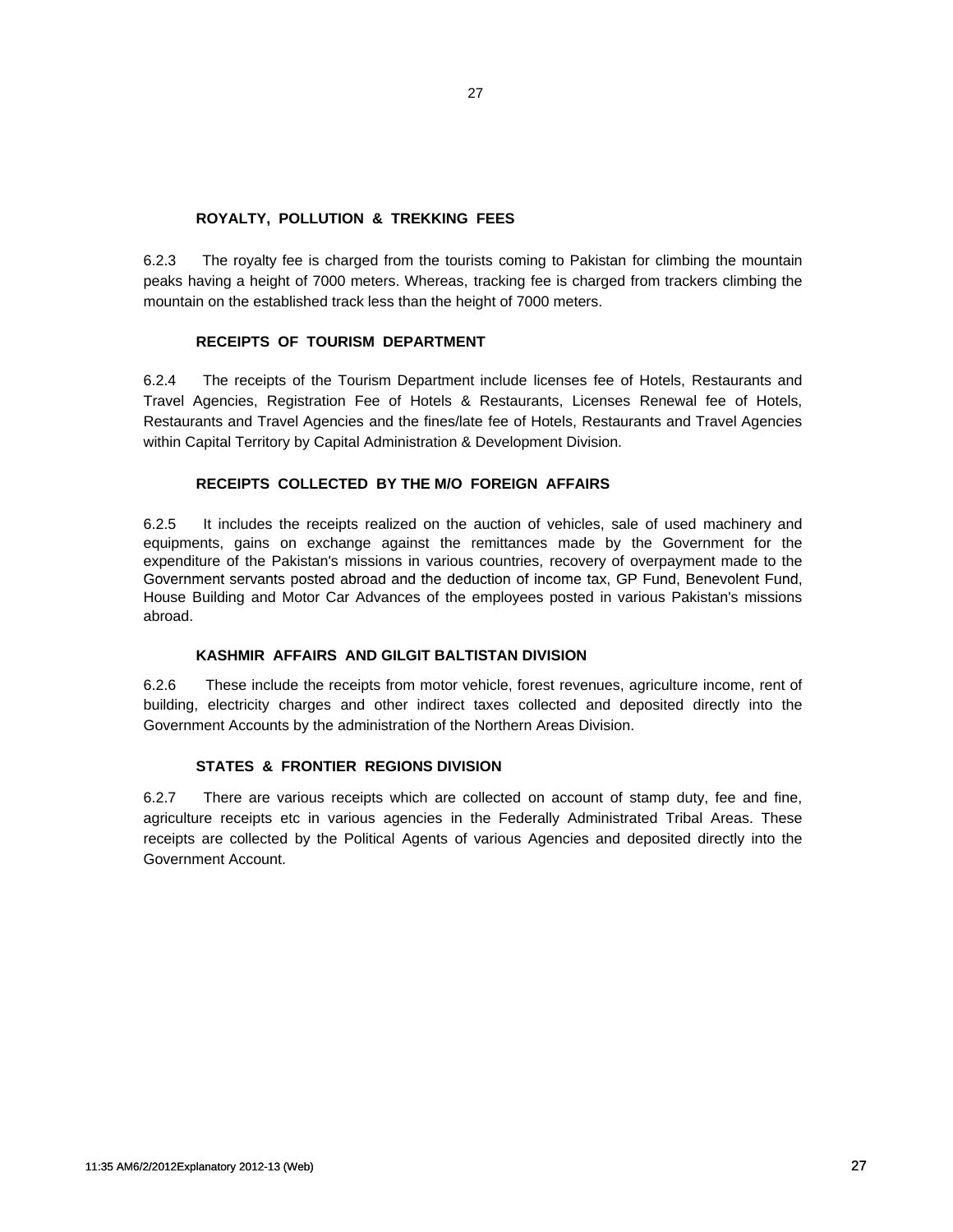# **Table 19**

28

|             | THILD OF UTHER REVEIT TO                                              |               |                | (Rs. in Million) |
|-------------|-----------------------------------------------------------------------|---------------|----------------|------------------|
|             |                                                                       | 2011-12       | 2011-12        | 2012-13          |
|             |                                                                       | <b>Budget</b> | <b>Revised</b> | <b>Budget</b>    |
| <b>C038</b> | <b>OTHER RECEIPTS</b>                                                 | 27,111.976    | 37,719.004     | 32,182.505       |
|             | <b>Emergency Relief Cell</b>                                          | 6.500         | 15.000         | 20.000           |
|             | Toshakhana (Cabinet Division)                                         | 2.500         | 3.000          | 3.500            |
|             | National Archives (Cabinet Division)                                  | 0.065         | 0.065          | 0.065            |
|             | <b>Federal Services Tribunal</b>                                      | 0.900         | 0.900          | 0.900            |
|             | <b>Staff Welfare Organization</b>                                     | 22,000        | 17.000         | 19.000           |
|             | <b>Export Promotion Bureau</b>                                        | 21.025        | 21.012         | 25.014           |
|             | Construction Machinery Training Inst.                                 | 1.500         | 1.500          | 1.500            |
|             | <b>Censorship Fees</b>                                                | 2.700         | 4.000          | 4.000            |
|             | Royalty, Pollution & Trekking fees                                    | 30.000        | 0.000          | 0.000            |
|             | Receipts of Tourist Department                                        | 10.000        | 10.000         | 10.100           |
|             | <b>Airport Security Force</b>                                         | 4.500         | 60.560         | 63.100           |
|             | Pakistan Meteorological Deptt.                                        | 2.350         | 3.000          | 3.500            |
|             | Gains on Exchange (M/o Foreign Affairs)                               | 147.500       | 175.000        | 180.000          |
|             | Recovery of Over Payments                                             | 22,000        | 190.000        | 210.000          |
|             | (M/o Foreign Affairs)                                                 |               |                |                  |
|             | Sale of Property (M/o Foreign Affairs)                                | 5.500         | 5.552          | 17.000           |
|             | Other Receipts of M/o Foreign Affairs                                 | 155.000       | 30.000         | 43.000           |
|             | M/o Information & Broadcasting                                        | 0.250         | 0.250          | 0.150            |
|             | Pakistan Computer Bureau                                              | 0.900         | 2.330          | 2.355            |
|             | <b>PAKSAT</b>                                                         | 55.889        | 250.000        | 0.000            |
|             | <b>Islamabad Capital Territory</b>                                    | 7.896         | 7.445          | 9.430            |
|             | Civil Armed Forces                                                    | 41.000        | 52.750         | 53.800           |
|             | Kashmir Affairs & Gilgit-Baltistan Division                           | 250.723       | 253.776        | 286.468          |
|             | States & Frontier Regions Division                                    | 151.000       | 150.493        | 160.058          |
|             | Fees for Exploration & Prospecting Licensing                          | 2.070         | 1.070          | 1.070            |
|             | Advance Yearly Rent for Exploration &<br><b>Prospecting Licensing</b> | 316.333       | 349.762        | 349.762          |
|             | Population Welfare Division                                           | 0.000         | 0.000          | 0.000            |
|             | National Centre for Rural Development                                 | 0.000         | 0.000          | 0.000            |
|             | <b>Receipts from United Nations</b>                                   | 25,629.425    | 25,462.099     | 30,000.033       |
|             | Pak. Environmental Protection Agency                                  | 0.800         | 0.500          | 0.800            |

### **DETAILS OF OTHER RECEIPTS**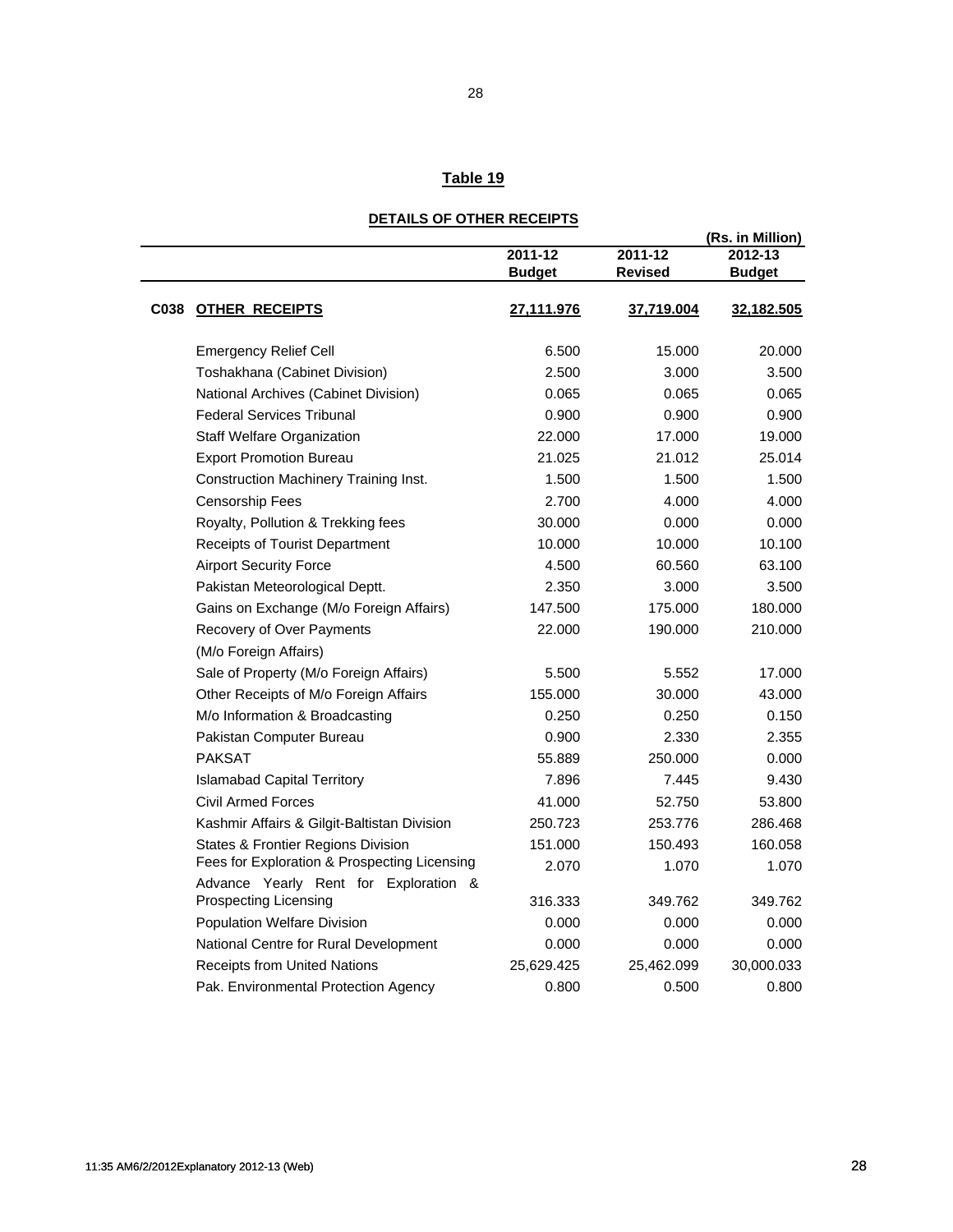|                                              |               |                | (Rs. in Million) |
|----------------------------------------------|---------------|----------------|------------------|
|                                              | 2011-12       | 2011-12        | 2012-13          |
|                                              | <b>Budget</b> | <b>Revised</b> | <b>Budget</b>    |
|                                              |               |                |                  |
| Pakistan National Accreditation Council      | 2.000         | 3.500          | 4.000            |
| Pakistan Public Admn. Research Centre        | 0.700         | 0.500          | 0.500            |
| National Alien Registration Authority        | 2.600         | 1.600          | 1.650            |
| Mercantile Marine Deptt. at Gwadar           | 0.150         | 0.040          | 0.150            |
| National Accountability Bureau               | 60,000        | 120.000        | 150,000          |
| Pakistan Atomic Energy Commission            | 25,000        | 25,000         | 30.000           |
| <b>Competition Commission of Pakistan</b>    | 130.000       | 100.000        | 130,000          |
| National Language Authority                  | 1.200         | 1.300          | 1.600            |
| National Electric Power Regulatory Authority | 0.000         | 400,000        | 400,000          |
| Transfer from PM's Flood Relief Fund 2010    | 0.000         | 10,000.000     | 0.000            |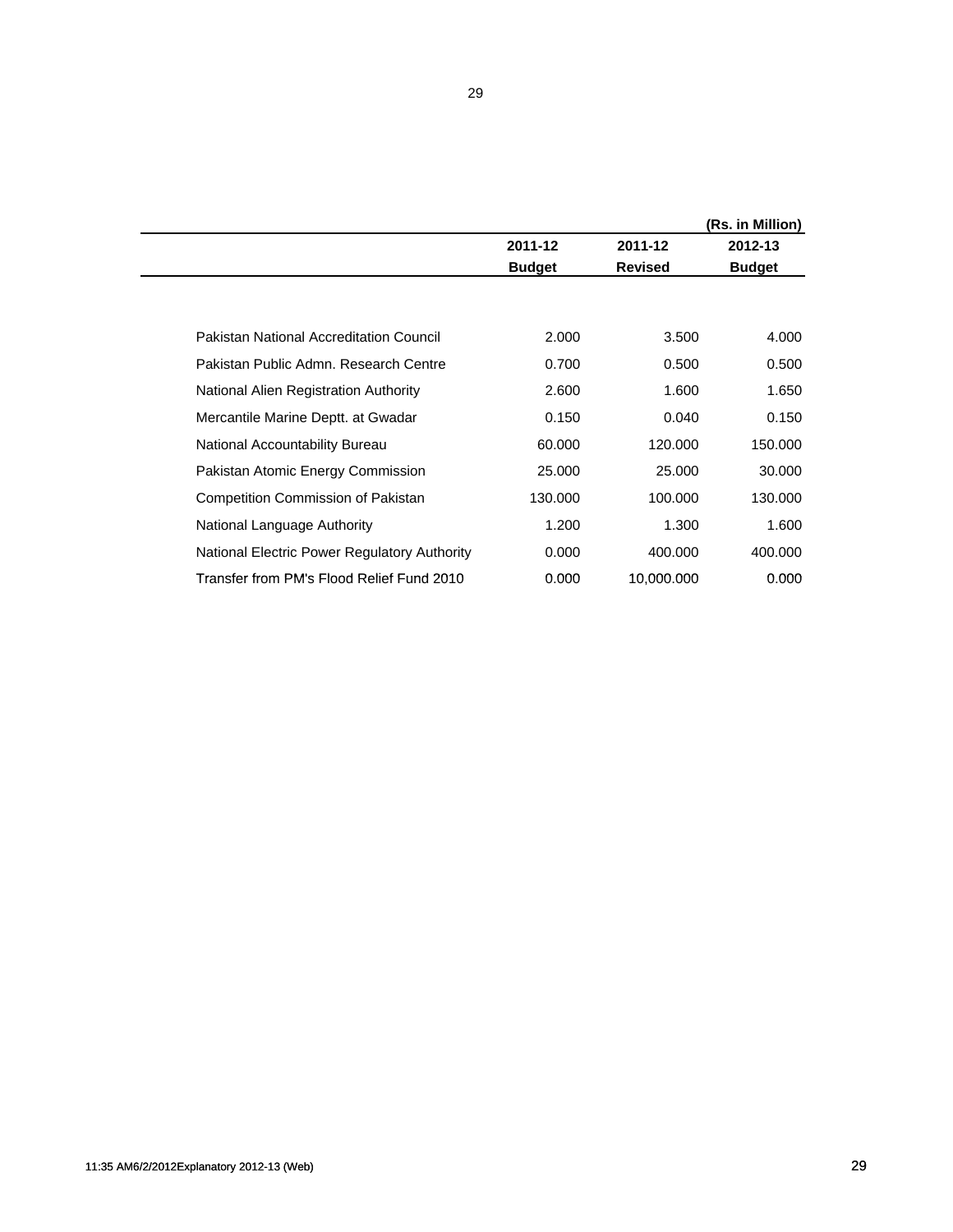#### **7 DEVELOPMENT SURCHARGE AND ROYALTIES**

7.1 A development surcharge on petroleum products was levied under the Petroleum Products (Petroleum Development Levy) Ordinance, 1961 and the rules framed thereunder. The word Development Surcharge was substituted with the word Petroleum Development Levy (PDL) through amendment in the Petroleum Products (Petroleum Development Levy) Ordinance,1961 under the Notification dated 29th June, 2001. On 8th July, 2009 through further amendments were made through Ordinance NO.XV of 2009, it was converted into Petroleum Levy. The Petroleum Products (Petroleum Levy), Ordinance, 1961 was further amended, vide "Pakistan Products (Petroleum Levy) (Amendment) Act, 2011 and Petroleum Levy was also levied on Liquefied Petroleum Gas (LPG).

#### **DEVELOPMENT SURCHARGE ON GAS**

7.2 The development surcharge on natural gas is levied under the Natural Gas Development Surcharge Ordinance, 1967. In pursuance of the said Ordinance, the federal government has to fix the sale price for the consumers and prescribe a price for the gas companies. The difference between the two prices is the margin available to the government as development surcharge. The prescribed prices of the gas companies undergo changes from time to time to cover the wellhead cost and the cost of transmission and distribution of gas. The surcharge on natural gas is transferred to the provinces according to the production of gas in a province.

#### **GAS INFRASTRUCTURE DEVELOPMENT CESS**

7.3 Gas Infrastructure Development Cess was levied vide "Gas Infrastructure Development Cess Act, 2011. The Cess is chargeable from gas consumers, other than domestic sector consumers of the company over and above the fixed sale price. The Cess shall be utilized for or in connection with Infrastructure Development of Iran Pakistan Pipeline Project, Turkmenistan Afghanistan Pakistan India (TAPI) Pipeline Project, LNG or other projects or for equalization of other imported alternative fuel including LPG.

#### **ROYALTY ON OIL**

7.4 The holder of a mining lease granted on or after the commencement of oilfield (Regulations Development) Act, 1969 shall pay royalty in respect of any mineral oil mines, quarried excavated or collected by him from the leased area at a rate specified by the Federal Government from time to time. Each Province shall be paid in each financial year as a share in the net proceeds of the total royalties on crude oil, an amount, which bears to the total net proceeds, the same proportion as a production of crude oil in the province in that year bears to the total production of crude oil.

The details of development surcharges has given below:-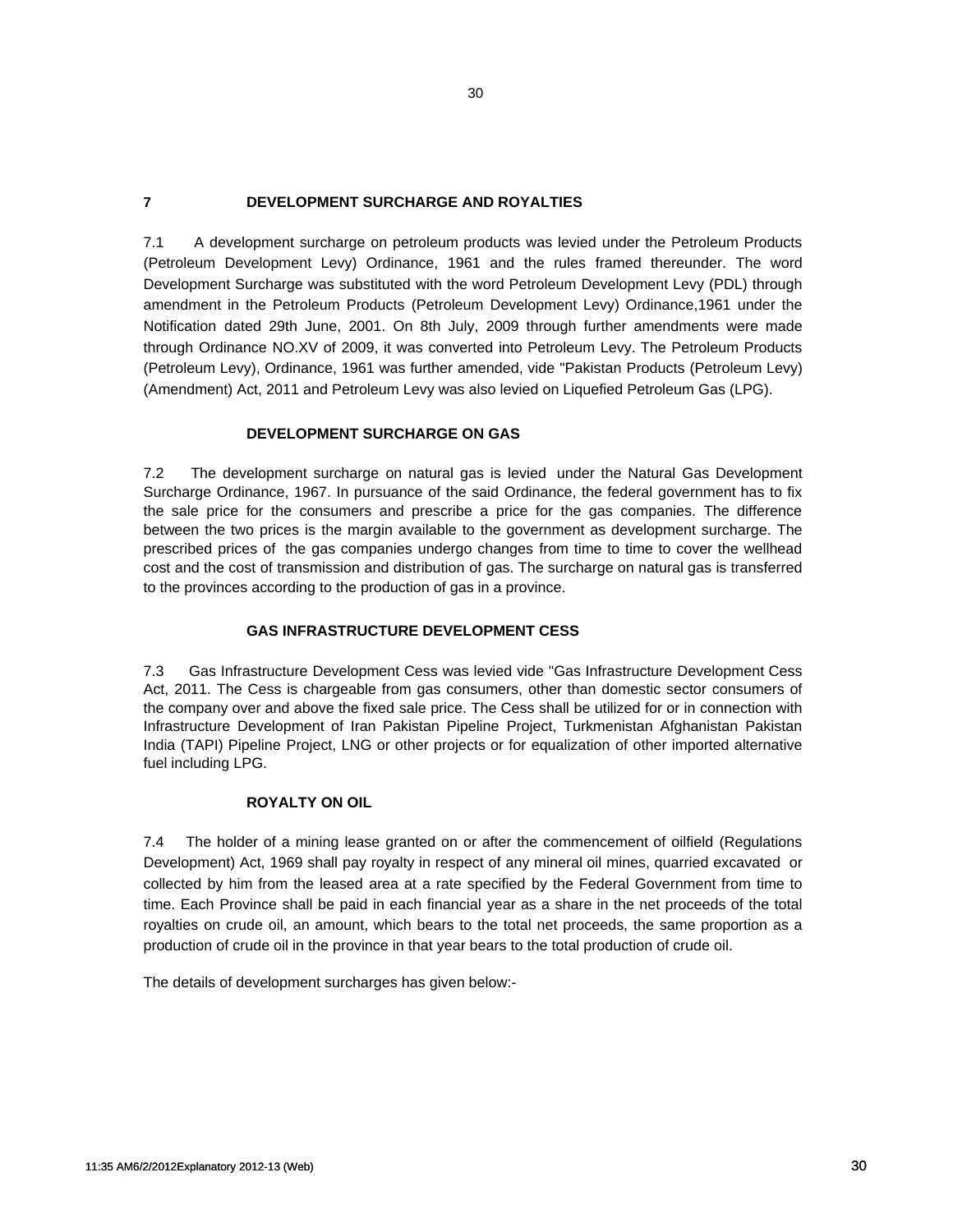31

**Table 20**

|                                             |               |                | (Rs. in Million) |
|---------------------------------------------|---------------|----------------|------------------|
|                                             | 2011-12       | 2011-12        | 2012-13          |
|                                             | <b>Budget</b> | <b>Revised</b> | <b>Budget</b>    |
| DEVELOPMENT SURCHARGE AND ROYALTIES<br>C039 |               |                |                  |
|                                             |               |                |                  |
| Surcharge on Natural Gas                    | 24,925.138    | 23,980.000     | 30,880.000       |
| Royalty on Oil                              | 15,183.130    | 22,773.400     | 22,000.000       |
| Royalty on Gas                              | 32,796.361    | 35,193.000     | 36,164.000       |
| Discount Retained on Local Crude Price      | 25,100.000    | 22,050.000     | 22,500.000       |
| Windfall Levy against Crude Oil             | 0.000         | 5,150.000      | 5,300.000        |
| Gas Infrastructure Development Cess         | 0.000         | 8,000.000      | 30,000.000       |
| Petroleum Levy on LPG.                      | 0.000         | 400.000        | 1,000.000        |
| <b>Total - Development Surcharges and</b>   |               |                |                  |
| <b>Royalties other than Petroleum Levy</b>  | 98,004.629    | 117,546.400    | 147,844.000      |
| <b>TOTAL MISC. RECEIPTS</b>                 | 141,254.859   | 169,429.704    | 197,354.665      |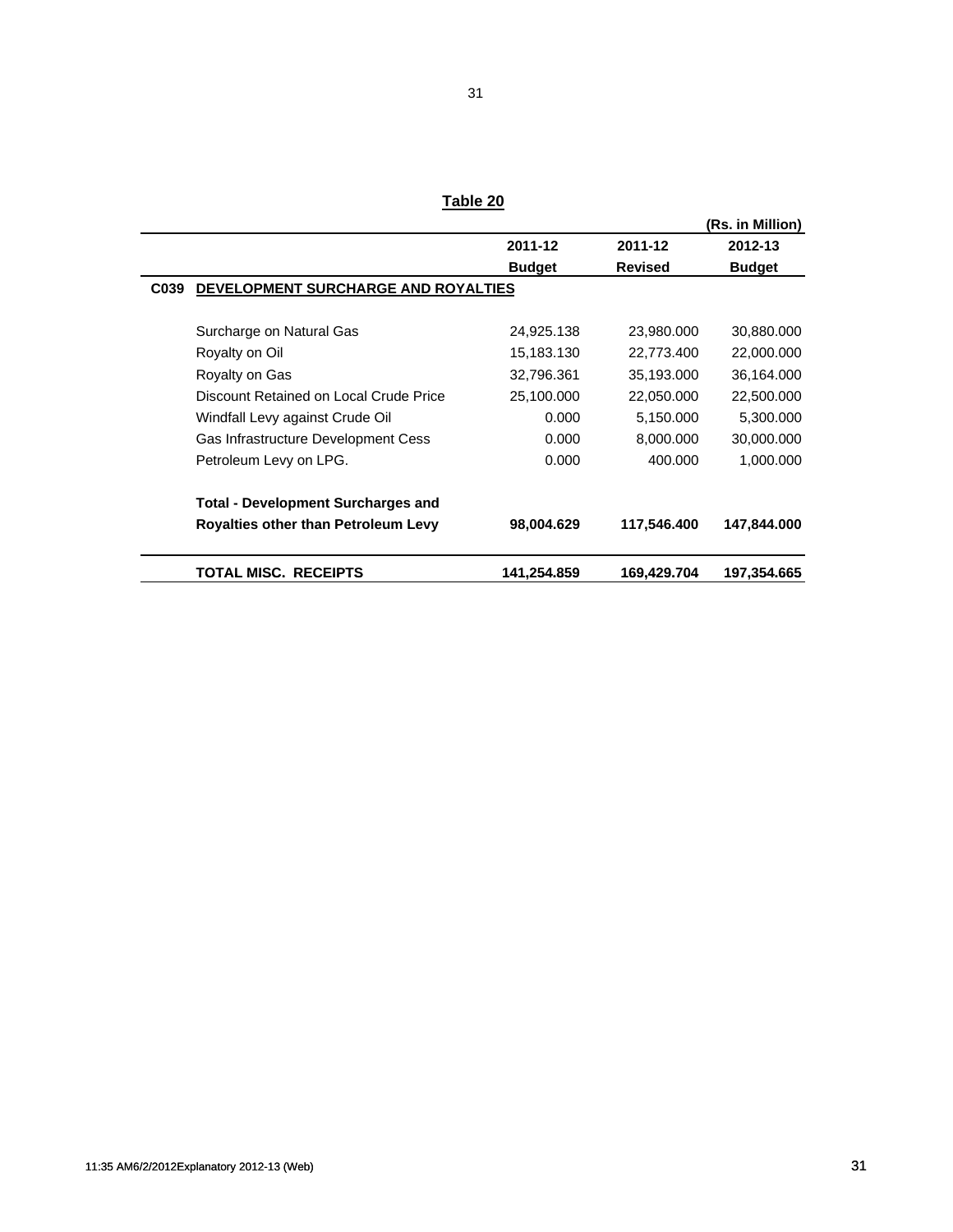#### **8. PROVINCIAL SHARE IN REVENUE RECEIPTS**

8.1 The provincial share of revenues from the divisible pool taxes, straight transfers etc. shall be governed in accordance with the 7th National Finance Commission Award notified through President's Order No.5 of 2010 issued on 10th May, 2010, which is place below:

#### **AN**

#### **ORDER**

to provide for distribution of revenues and certain grants

WHEREAS in pursuance of clause (1) of Article 160 of the Constitution of the Islamic Republic of Pakistan (hereinafter referred to as the Constitution), the President, by the Finance Division's Notification No.S.R.O. 739(I)/2005 dated 21st July, 2005, as modified by the said Division's Notification No.S.R.O.693(I)/2009, dated 24th July, 2009, appointed a National Finance Commission to make recommendations, among other matters, as to the distribution between the Federation and the Provinces of the net proceeds of certain taxes;

AND WHEREAS the said Commission has also submitted its recommendations with regard to the said distribution;

NOW, THEREFORE, **in pursuance of** clauses (4) and (7) of Article 160 of the Constitution, the President is pleased to make the following Order:-

**1. Short title and commencement.**- (1) This Order may be called the Distribution of Revenues and Grant-in-Aid Order, 2010.

(2) It shall come into force on the first day of July, 2010.

**2. Definitions.-** In this Order, unless there is anything repugnant in the subject or context.---

- (a) **"Net Proceeds"** means, in relation to any tax, duty or levy, the proceeds thereof reduced by the cost of collection as ascertained and certified by the Auditor General of Pakistan, and
- (b) **"taxes on income**" **includes corporation tax but does not include taxes on**

**income** consisting of remuneration paid out of the Federal Consolidated Fund.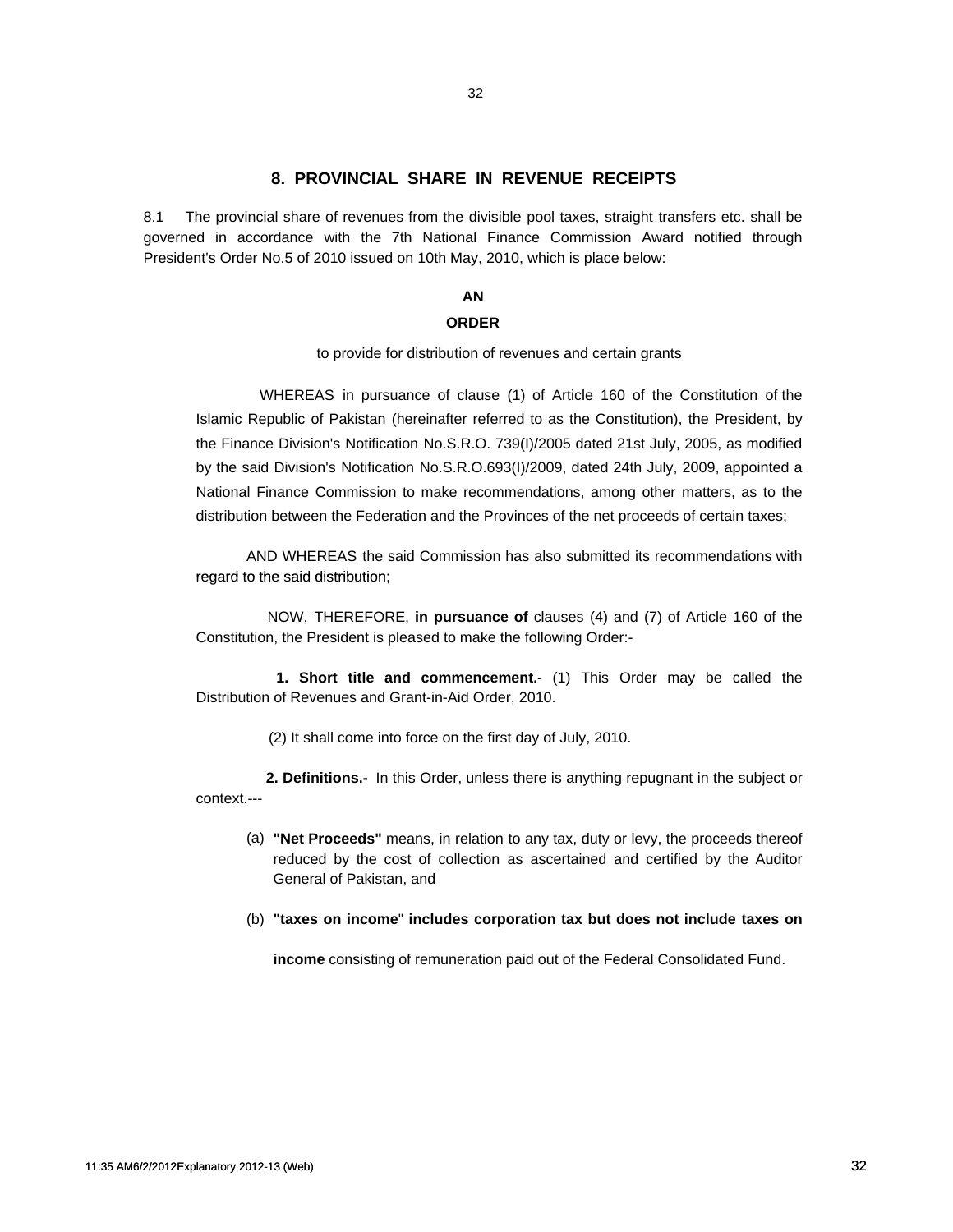**3. Distribution of Revenues.** (I) The divisible pool taxes in each year shall consist

of the following taxes levied and collected by the Federal Government in that year, namely:

- (a) taxes on income;
- (b) wealth tax;
- (c) capital value tax;
- (d) taxes on sales & purchases of goods imported, exported, produced, manufactured or consumed;
- (e) export duties on cotton;
- (f) customs duties;
- (g) federal excise duties excluding the excise duty on gas charged at wellhead; and
- (h) any other tax which may be levied by the Federal Government.

(2) One percent of the net proceeds of divisible taxes shall be assigned to Government of Khyber Pakhtunkhwa to meet the expenses on War on Terror.

(3) After deducting the amount as prescribed in clause (2), of the balance amount of the net proceeds of divisible pool taxes, fifty six percent shall be assigned to the provinces during the financial year 2010-11 and fifty seven and a half percent from the financial year 2011-12 onwards. The share of the Federal Government in the net proceeds of the divisible pool shall be forty-four percent during the financial year 2010-11 and forty -two and half percent from the financial year 2011-12 onwards

4. **Allocation of shares to the Provincial Governments.**(1) The Province -wise ratios given in clause (2) are based on multiple indicators. The indicators and their respective weights as agreed upon are :-

| (a) | Population                       | 82.00 % |  |
|-----|----------------------------------|---------|--|
| (b) | Poverty or backwardness          | 10.30%  |  |
| (c) | Revenue collection or generation | 5.00%   |  |
| (d) | Inverse population density       | 2.70 %  |  |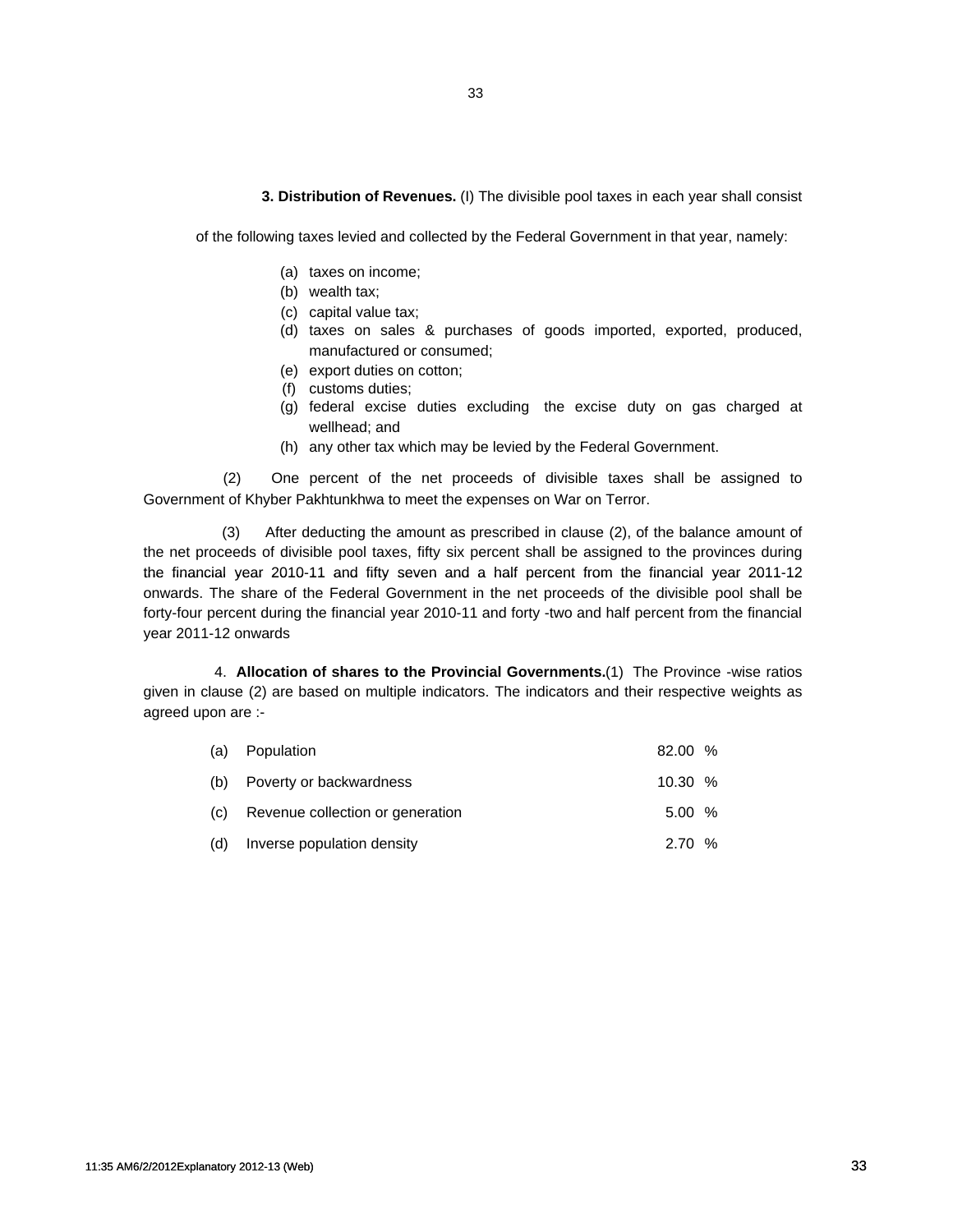(2) The sum assigned to the Provincial Government under Article 3 shall be distributed amongst the Provinces on the basis of the percentage specified against each:-

|     | Total:             | 100.00% |
|-----|--------------------|---------|
| (d) | Sindh              | 24.55%  |
| (c) | Punjab             | 51.74%  |
| (b) | Khyber Pakhtunkhwa | 14.62%  |
| (a) | <b>Balochistan</b> | 9.09%   |

(3) The Federal Government shall guarantee that Balochistan Province shall receive the projected sum of eighty-three billion rupees from the provincial share in the net proceeds of divisible pool taxes in the first year of the Award. Any shortfall in this amount shall be made up by the Federal Government from its own resources. This arrangement for Balochistan shall remain protected throughout the remaining four years of the Award based on annual budgetary projections.

**5. Payment of net proceeds of royalty on crude oil :** Each of the Provinces shall be paid in each financial year as a share in the net proceeds of the total royalties on crude oil an amount which bears to the total net proceeds the same proportion as the production of crude oil in the Province in that year bears to the total production of crude oil.

**6. Payment of net proceeds of development surcharge on natural gas to the provinces :** (1) Each of the Provinces shall be paid in each financial year as a share in net proceeds to be worked out based on average rate per MMBTU of the respective province. The average rate per MMBTU shall be derived by notionally clubbing both the royalty on Natural Gas and Development Surcharge on Gas. Royalty on natural gas shall be distributed in accordance with clause (1) of Article 161of the Constitution whereas the development surcharge on natural gas would be distributed by making adjustments based on this average rate.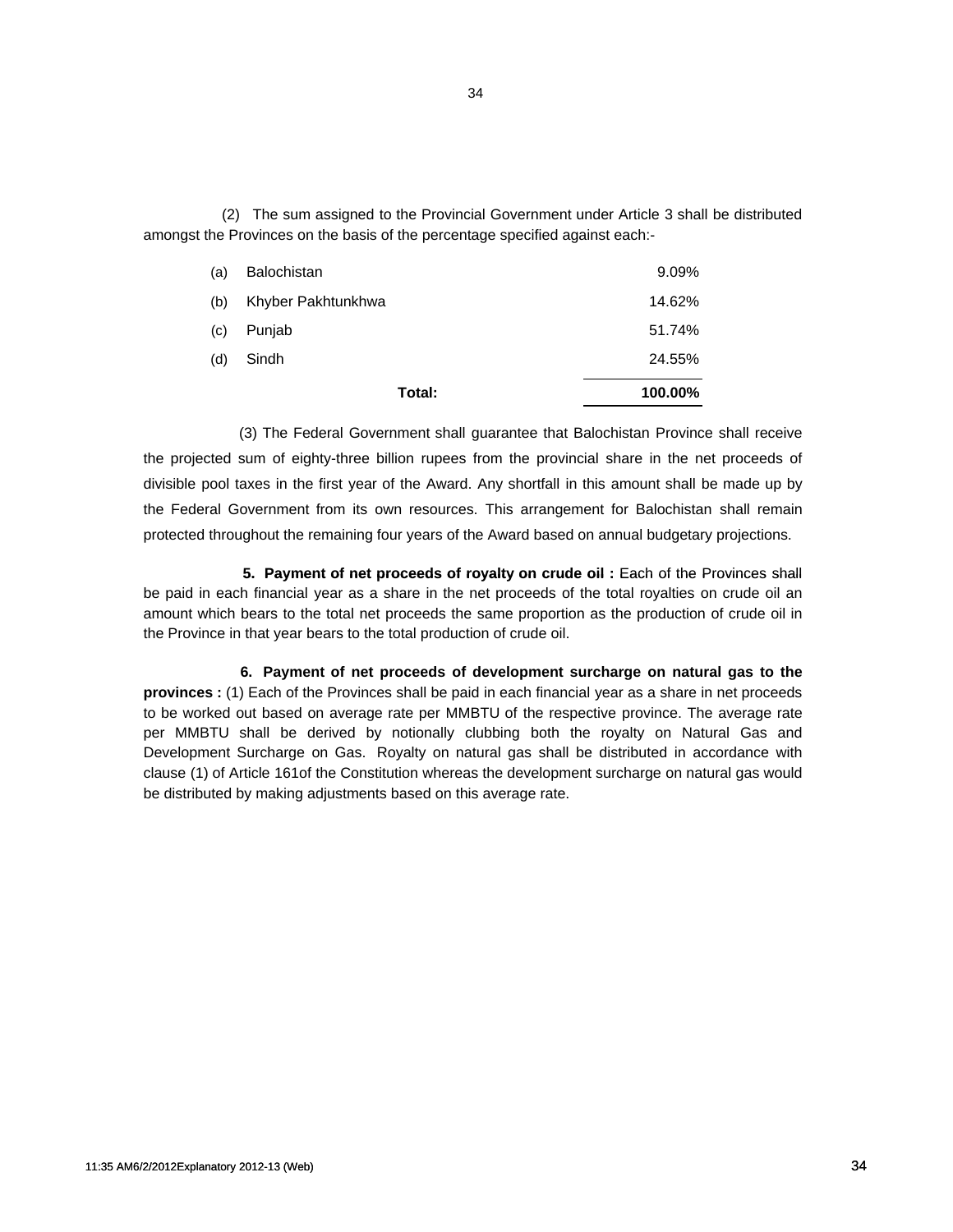(2) The development surcharge on natural gas for Balochistan with effect from Ist July, 2002 shall be reworked out hypothetically on the basis of formula given in clause (1) and the amount, subject to maximum of ten billion rupees, shall be paid in five equal installments by the Federal Government as grants to be charged on the Federal Consolidated Fund.

**7. Grants-in-Aid to the Provinces** There shall be charged upon the Federal Consolidated Fund each year , as grants-in-aid of the revenues of the province of Sindh an amount equivalent to 0.66% of the provincial share in the net proceeds of divisible pool as a compensation for the losses on account of abolition of octroi and zila tax.

**8. Sales Tax on services** NFC recognizes that sales tax on services is a Provincial subject under the Constitution of the Islamic Republic of Pakistan, and may be collected by respective Provinces, if they so desire.

**9. Miscellaneous (1)** NFC also recommended increase in the rate of excise duty on natural gas to Rs. 10.0 per MMBTU. Federal Government may initiate necessary legislation accordingly.

(2) The NFC recommended that the Federal Governments and Provincial Governments should streamline their tax collection systems to reduce leakages and increase their revenues through efforts to improve taxation in order to achieve a 15% tax to GDP ratio by the terminal year i.e. 2014-15. Provinces would initiate steps to effectively tax the agriculture and real estate sector. Federal Government and Provincial Governments may take necessary administrative and legislative steps accordingly.

(3) Federal governments and Provincial Governments would develop and enforce mechanism for maintaining fiscal discipline at the Federal and Provincial levels through legislative and administrative measures.

(4) The Federal Government may assist the Provinces through specific grants in times of unforeseen calamities.

(5) The meetings of the NFC may be convened regularly on a quarterly basis to monitor implementation of the award in letter and spirit.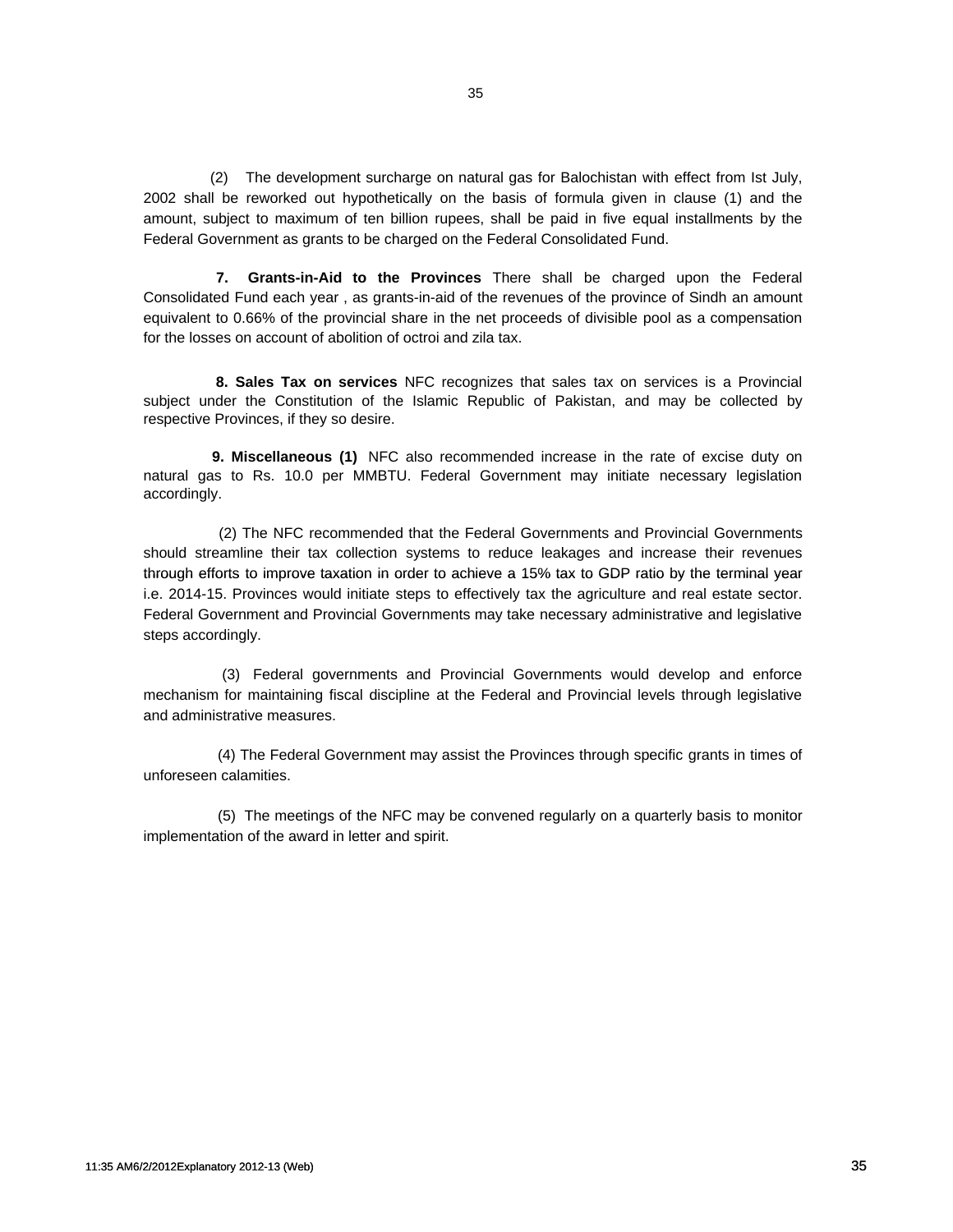10. **Repeal.-** The Distribution of Revenues and Grant-in-Aid Order, 1997 (P.O.No.1 of 1997), and the Distribution of Revenues and Grants-in-Aid, Order, 2010. (P.O. 4 of 2010) are hereby repealed.

#### **ASIF ALI ZARDARI**

President

8.2 The following table shows the estimated transfers to the provincial governments on account of their share in Federal Taxes and by straight transfers during the year 2010-2011

**PROVINCIAL SHARE IN REVENUE RECEIPTS**

**Table 21**

| 2011-12 (BUDGET)                 |             |             |             |                    |                  |
|----------------------------------|-------------|-------------|-------------|--------------------|------------------|
|                                  |             |             |             |                    | (Rs. in Million) |
|                                  | Punjab      | Sindh       | * Khyber    | <b>Balochistan</b> | <b>TOTAL</b>     |
|                                  |             |             | Pakhtunkhwa |                    |                  |
| Divisible Taxes (A)              | 530,806.067 | 251,861.015 | 168,010.251 | 93,255.260         | 1,043,932.593    |
| Taxes on Income                  | 207416.238  | 98416.479   | 65651.198   | 36440.155          | 407,924.070      |
| Capital Value Tax                | 0.000       | 0.000       | 0.000       | 0.000              | 0.000            |
| Sales Tax (excl. GST on Service: | 222405.901  | 105528.892  | 70395.712   | 39073.630          | 437,404.135      |
| Federal Excise (Net of Gas)      | 43716.703   | 20743.043   | 13837.171   | 7680.418           | 85,977.335       |
| <b>Customs Duties</b>            | 57267.225   | 27172.601   | 18126.170   | 10061.057          | 112,627.053      |
| <b>Straight Transfers (B)</b>    | 6146.204    | 53445.847   | 13806.524   | 13406.522          | 86,805.097       |
| Royalty on Crude Oil             | 1720.557    | 13244.718   | 3046.131    | 6415.230           | 24,426.636       |
| Royalty on Natural Gas           | 1361.228    | 22666.004   | 3828.736    | 4284.466           | 32,140.434       |
| <b>Gas Development Surcharge</b> | 2342.159    | 7109.885    | 5424.417    | 3.006              | 14,879.467       |
| Excise Duty on Natural Gas       | 722.260     | 10425.240   | 1507.240    | 2703.820           | 15,358.560       |
| GST on Services (C) **           | 39909.401   | 19101.943   | 10030.027   | 3541.919           | 72,583.290       |
| GST on Services (CE Mode)        | 35736.929   | 15647.338   | 8950.808    | 2850.998           | 63,186.073       |
| G.S.T. on Services (Provincial)  | 4172.472    | 3454.605    | 1079.219    | 690.921            | 9,397.217        |
| Total $(A + B + C)$              | 576861.672  | 324408.805  | 191846.802  | 110203.701         | 1203320.980      |

\* Inclusive 1% War on Terror.

\*\* The indicative shares of GST on Services are strictly provisional at this stage. These shares would be revised and adjusted in the light of decision taken after discussion with the Provinces.

**Contd.**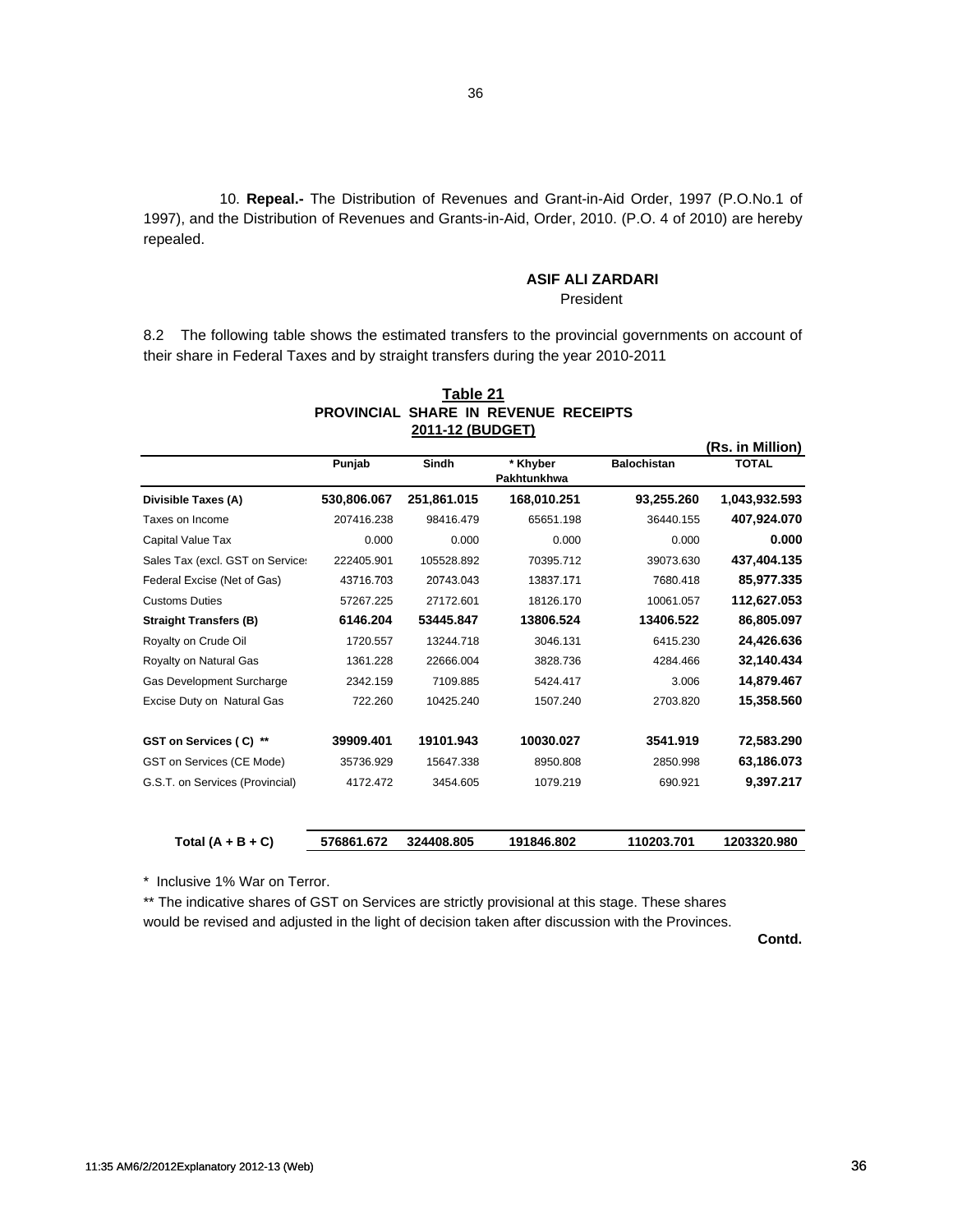### 37

## **Table 22**

#### **PROVINCIAL SHARE IN REVENUE RECEIPTS 2011-12 (REVISED)**

|                                  |            |              |                         |                    | (Rs. in Million) |
|----------------------------------|------------|--------------|-------------------------|--------------------|------------------|
|                                  | Punjab     | <b>Sindh</b> | * Khyber<br>Pakhtunkhwa | <b>Balochistan</b> | <b>TOTAL</b>     |
| Divisible Taxes (A)              | 540527.455 | 256473.695   | 171087.255              | 94963.173          | 1063051.578      |
| Taxes on Income                  | 210706.726 | 99977.776    | 66692.700               | 37018.248          | 414395.450       |
| Sales Tax excl. GST              | 232580.747 | 110356.732   | 73616.245               | 40861.210          | 457414.934       |
| on Services                      |            |              |                         |                    |                  |
| Federal Excise (Net of Gas)      | 36590.375  | 17361.687    | 11581.552               | 6428.421           | 71962.035        |
| <b>Customs Duties</b>            | 60649.607  | 28777.500    | 19196.758               | 10655.294          | 119279.159       |
| <b>Straight Transfers (B)</b>    | 8856.016   | 55105.910    | 17493.778               | 13062.248          | 94517.952        |
| <b>Gas Development Surcharge</b> | 1801.182   | 14589.891    | 2158.795                | 4970.602           | 23520.470        |
| Royalty on Natural Gas           | 1844.821   | 23097.894    | 3950.204                | 5594.251           | 34487.170        |
| Royalty on Crude Oil             | 4517.428   | 7948.496     | 9851.607                | 0.421              | 22317.952        |
| Excise Duty on Natural Gas       | 692.585    | 9469.629     | 1533.172                | 2496.974           | 14192.360        |
| GST on Services (C) **           | 36564.170  | 1895.850     | 8922.767                | 3662.960           | 51045.747        |
| GST on Services (CE Mode)        | 0.000      | 0.000        | 0.000                   | 0.000              | 0.000            |
| G.S.T. on Services (Provincial)  | 0.000      | 0.000        | 0.000                   | 0.000              | 0.000            |
| GST on Services (Telecom)        | 30520.460  | 0.000        | 7359.545                | 2661.840           | 40541.845        |
| G.S.T. on Services (Others)      | 6043.710   | 1895.850     | 1563.222                | 1001.120           | 10503.902        |
| Total $(A + B + C)$              | 585947.641 | 313475.455   | 197503.800              | 111688.381         | 1208615.277      |
|                                  |            |              |                         |                    |                  |

\* Inclusive 1% War on Terror.

\*\* The indicative shares of GST on Services are strictly provisional at this stage. These shares would be revised and adjusted in the light of decision taken after discussion with the Provinces.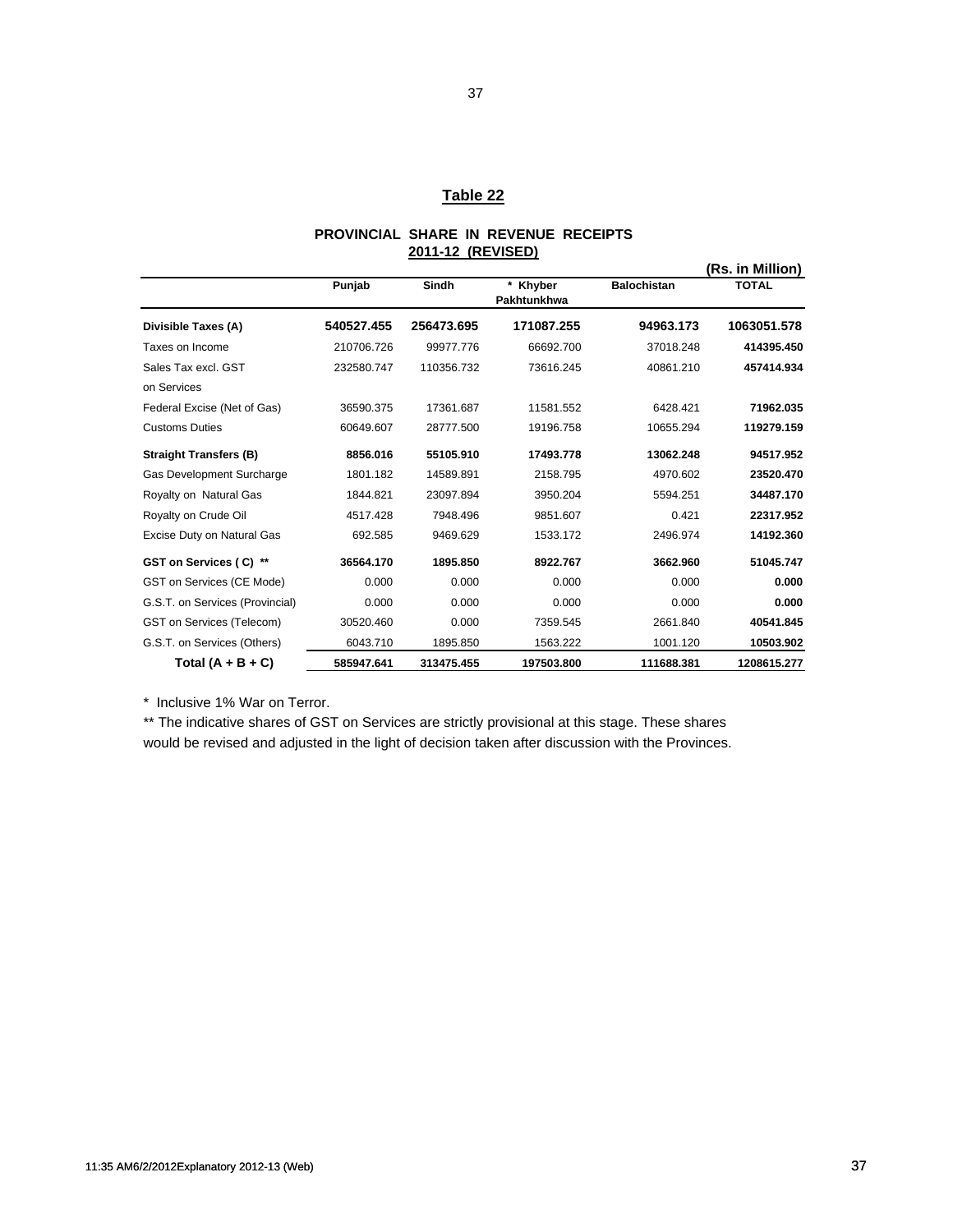# 38

# **Table 23**

#### **PROVINCIAL SHARE IN REVENUE RECEIPTS 2012-13 (BUDGET)**

|                                  |            |            |                         |                    | (Rs. in Million) |
|----------------------------------|------------|------------|-------------------------|--------------------|------------------|
|                                  | Punjab     | Sindh      | * Khyber<br>Pakhtunkhwa | <b>Balochistan</b> | <b>TOTAL</b>     |
| Divisible Taxes (A)              | 662537.965 | 314366.198 | 209705.910              | 116398.726         | 1303008.799      |
| Taxes on Income                  | 263816.367 | 125177.654 | 83502.915               | 46348.875          | 518845.811       |
| Sales Tax excl. GST              | 296945.434 | 140896.993 | 93988.897               | 52169.192          | 584000.516       |
| Federal Excise (Net of Gas)      | 32233.225  | 15294.273  | 10202.431               | 5662.930           | 63392.859        |
| <b>Customs Duties</b>            | 69542.939  | 32997.278  | 22011.667               | 12217.729          | 136769.613       |
| <b>Straight Transfers (B)</b>    | 7262.272   | 59252.354  | 22157.543               | 12785.141          | 101457.310       |
| <b>Gas Development Surcharge</b> | 2100.801   | 18060.736  | 3700.583                | 6402.520           | 30264.640        |
| Royalty on Natural Gas           | 1534.356   | 24828.917  | 4241.290                | 4835.569           | 35440.132        |
| Royalty on Crude Oil             | 2949.935   | 6877.281   | 11747.050               | 12.372             | 21586.638        |
| Excise Duty on Natural Gas       | 677.180    | 9485.420   | 2468.620                | 1534.680           | 14165.900        |
| GST on Services (C) **           | 40496.471  | 0.000      | 9886.394                | 4074.927           | 54457.792        |
| GST on Services (CE Mode)        | 0.000      | 0.000      | 0.000                   | 0.000              | 0.000            |
| G.S.T. on Services (Provincial)  | 0.000      | 0.000      | 0.000                   | 0.000              | 0.000            |
| GST on Services (Telecom)        | 33572.789  | 0.000      | 8095.566                | 2928.047           | 44596.402        |
| G.S.T. on Services (Others)      | 6923.682   | 0.000      | 1790.828                | 1146.880           | 9861.390         |
| TOTAL (A+B+C)                    | 710296.708 | 373618.552 | 241749.847              | 133258.794         | 1458923.901      |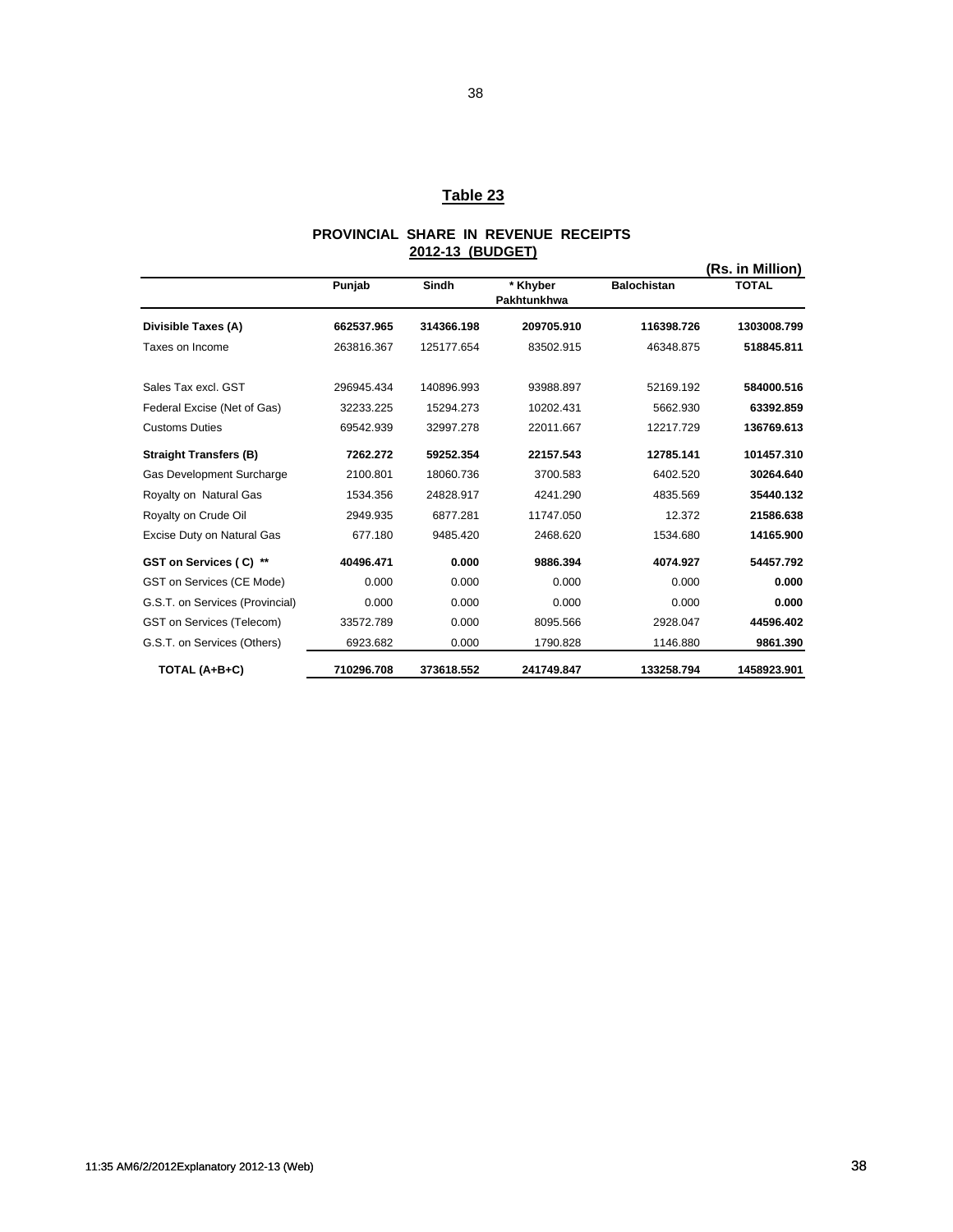# **SECTION II**

39

# **CAPITAL RECEIPTS**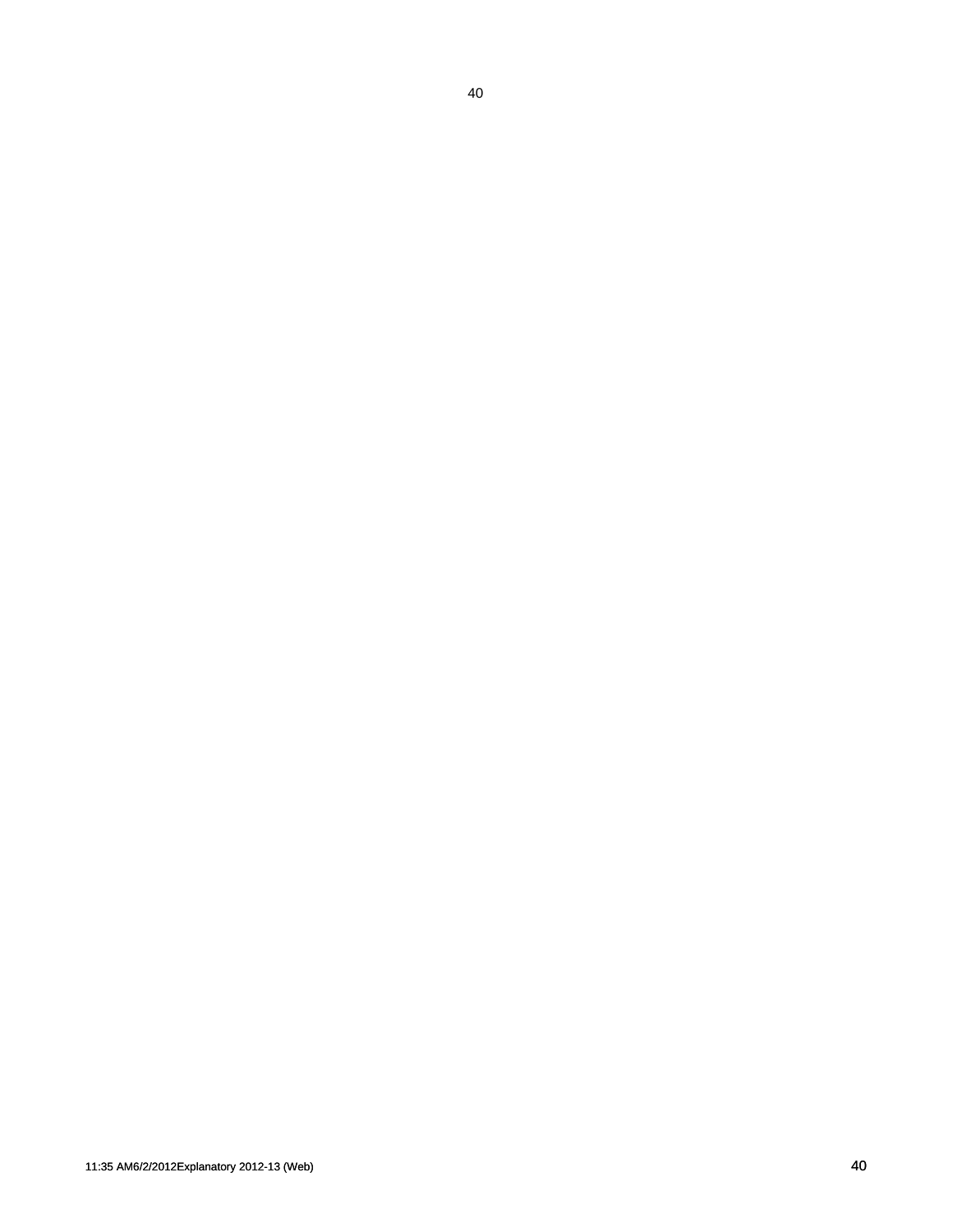#### **9. CAPITAL RECEIPTS**

9.1 These receipts comprise of proceeds of borrowing, money received in repayment of loans, recoveries of advances/investments, proceeds of saving schemes, net receipts from transactions under deposits and remittances heads. The net capital receipts so realized by the federal government generally constitute the available resources for the financing of PSDP. Capital receipts are broadly classified as internal receipts and external receipts. The internal receipts include the transactions taking place under the Federal Consolidated Fund as well as the Public Account of the Federation. External resources mainly comprise of (i) project aid (ii) loans and credits from friendly countries and specialized international agencies, and (iii) grant assistance under food aid convention, World Food Programme and other specific country programmes.

9.2 The following table indicates the position of internal capital receipts for 2010-11 (budget and revised) and 2011-2012 (budget).

#### **Table 24**

#### **CAPITAL RECEIPTS (SUMMARY OF INTERNAL CAPITAL RECEIPTS)**

|    |                                         |               |                | (Rs. in Million) |
|----|-----------------------------------------|---------------|----------------|------------------|
|    |                                         | 2011-12       | 2011-12        | 2012-13          |
|    |                                         | <b>Budget</b> | <b>Revised</b> | <b>Budget</b>    |
| А. | <b>FEDERAL CONSOLIDATED FUND (I+II)</b> | 299,976.734   | 441,590.845    | 353,494.845      |
| L. | <b>Recoveries of Loans and Advances</b> | 51,610.134    | 56,992.345     | 54,058.145       |
|    | <b>Provinces</b>                        | 27,191.542    | 36,083.639     | 31,528.825       |
|    | <b>Others</b>                           | 24,418.592    | 20,908.706     | 22,529.320       |
| Ш. | <b>Public Debt</b>                      | 248,366.600   | 384,598.500    | 299,436.700      |
|    | Domestic Debt (Permanent)               | 130,000.000   | 175,545.500    | 144,000.000      |
|    | Foreign Currency Debt Permanent)        | $-733.400$    | $-165.000$     | $-190.000$       |
|    | <b>Floating Debt</b>                    | 119,100.000   | 209,218.000    | 155,626.700      |
|    |                                         |               |                | contd.           |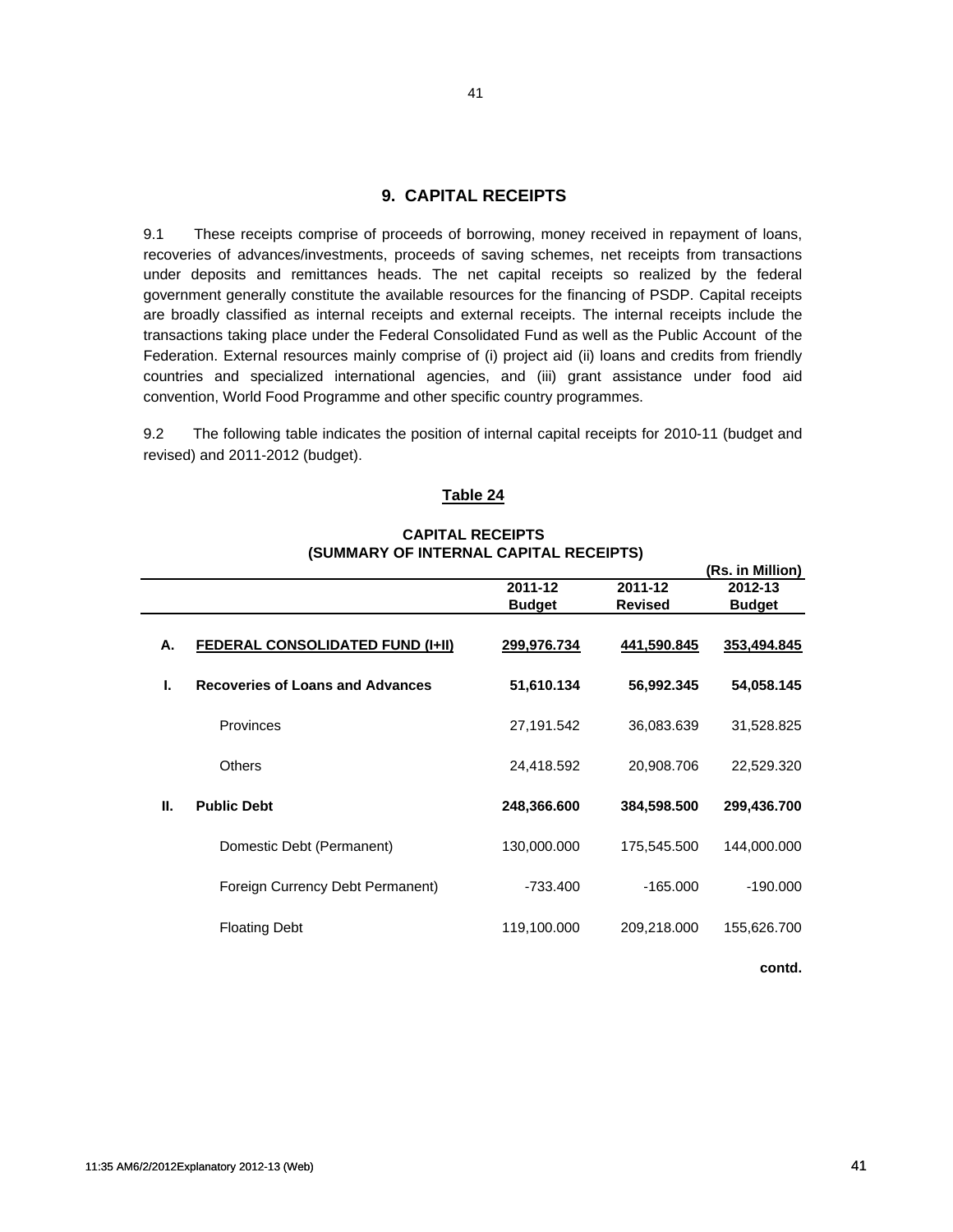|                                         |                          |                           | (Rs. in Million)         |
|-----------------------------------------|--------------------------|---------------------------|--------------------------|
|                                         | 2011-12<br><b>Budget</b> | 2011-12<br><b>Revised</b> | 2012-13<br><b>Budget</b> |
| <b>B. PUBLIC ACCOUNT:</b>               | 218,254.279              | 230,457.495               | 315,268.138              |
| Deferred Liabilities (Net)              | 151,200.000              | 101,107.600               | 181,171.100              |
| Deposits & Reserves                     | 67,054.279               | 129,349.895               | 134,097.038              |
| C. TOTAL (A+B)                          | 518,231.013              | 672,048.340               | 668,762.983              |
| <b>D. DISBURSEMENTS</b>                 | 122,579.065              | 146,552.272               | 190,983.401              |
| Federal Govt, Miscellaneous Investments | 20,649.000               | 11,944.837                | 14,780.225               |
| Loans and Advances                      | 11,679.982               | 12,179.982                | 12,519.583               |
| <b>Short-term Credits</b>               | 36,227.402               | 0.000                     | 36,007.739               |
| Deposits & Reserves                     | 54,021.881               | 122,427.453               | 127,675.854              |
| <b>Other Appropriations</b>             | 0.800                    | 0.000                     | 0.000                    |
| <b>NET CAPITAL RECEIPTS (C-D)</b>       | 395,651.948              | 525,496.068               | 477,779.582              |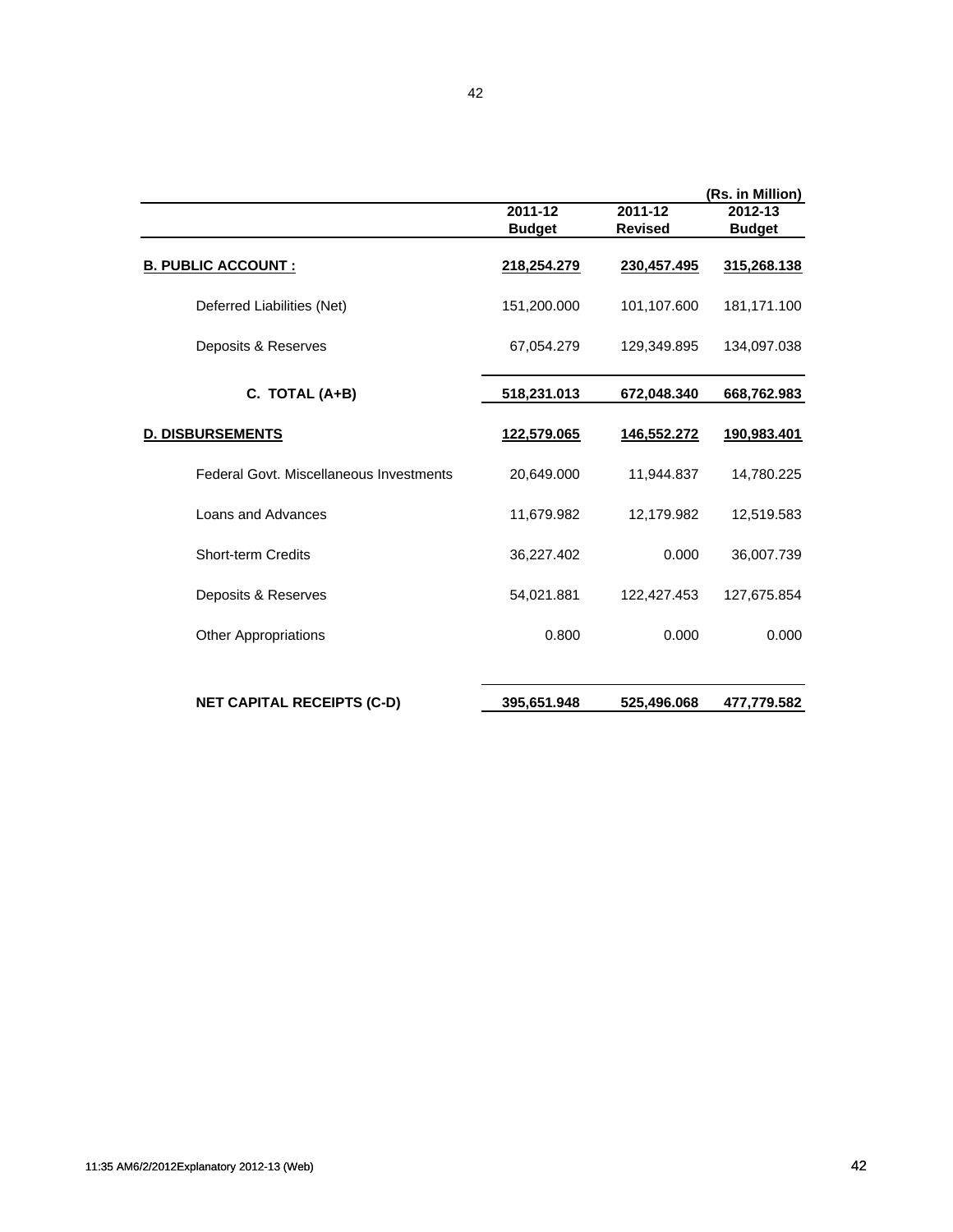10.1 The recovery of principal of loans and advances from provinces, public sector enterprises, financial and non-financial institutions is reflected in this section.

10.2 The estimates of recoveries of loans and advances are given below :

|      |                                           |               |                          | (Rs. in Million) |
|------|-------------------------------------------|---------------|--------------------------|------------------|
|      |                                           | 2011-12       | 2011-12                  | 2012-13          |
|      |                                           | <b>Budget</b> | <b>Revised</b>           | <b>Budget</b>    |
|      |                                           |               | (PROVINCE-WISE BREAK UP) |                  |
| E021 | <b>PROVINCES</b>                          |               |                          |                  |
|      | <b>PUNJAB</b>                             | 13,445.783    | 19,278.233               | 16,464.817       |
|      | Cash Loans                                | 4,489.836     | 4,489.838                | 4,091.481        |
|      | Foreign Loans                             | 8,955.947     | 14,788.395               | 12,373.336       |
|      | <b>SINDH</b>                              | 6,299.065     | 6,775.185                | 7,003.163        |
|      | Cash Loans                                | 939.479       | 889.019                  | 945.963          |
|      | Foreign Loans                             | 5,359.586     | 5,886.166                | 6,057.200        |
|      | <b>Premature Retirement of Cash Loans</b> | 0.000         | 2,500.000                | 0.000            |
|      | <b>KHYBER PAKHTUNKHWA</b>                 | 4,094.654     | 4,059.263                | 4,253.222        |
|      | Cash Loans                                | 480.889       | 480.888                  | 553.230          |
|      | Foreign Loans                             | 3,613.765     | 3,578.375                | 3,699.992        |
|      | <b>BALOCHISTAN</b>                        | 3,352.040     | 3,470.958                | 3,807.623        |
|      | Cash Loans                                | 0.000         | 0.000                    | 0.000            |
|      | Foreign Loans                             | 3,352.040     | 3,470.958                | 3,807.623        |
|      | <b>TOTAL - PROVINCES</b>                  | 27,191.542    | 36,083.639               | 31,528.825       |

#### **RECOVERY OF LOANS AND ADVANCES Table 25**

**Contd.**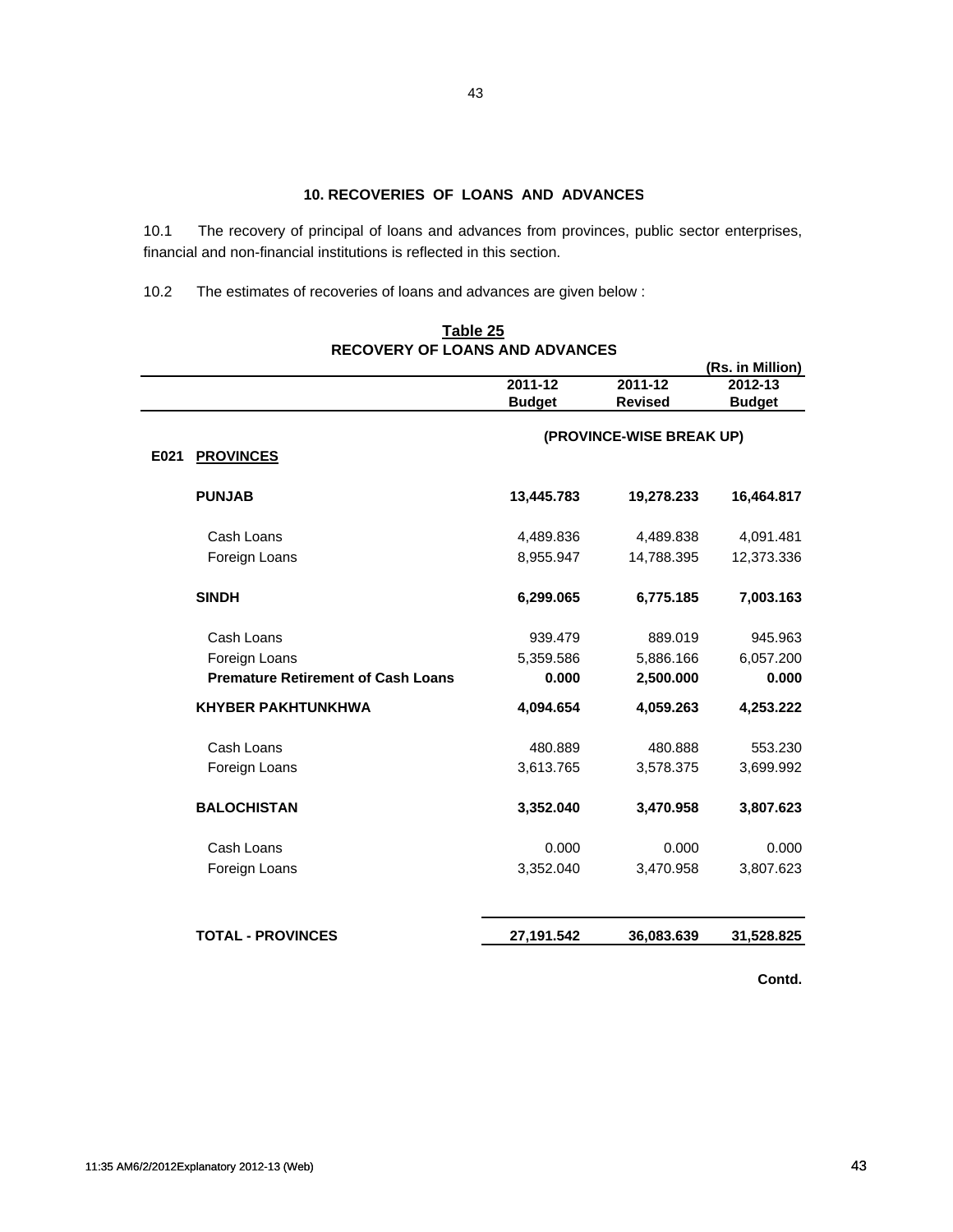|                            |               |                      | (Rs. in Million) |
|----------------------------|---------------|----------------------|------------------|
|                            | 2011-12       | 2011-12              | 2012-13          |
|                            | <b>Budget</b> | <b>Revised</b>       | <b>Budget</b>    |
| E021<br><b>PROVINCES</b>   |               | (LOAN-WISE BREAK UP) |                  |
| <b>Cash Loans</b>          |               |                      |                  |
| Punjab                     | 4,489.836     | 4,489.838            | 4,091.481        |
| Sindh                      | 939.479       | 889.019              | 945.963          |
| Khyber PakhtunKhwa         | 480.889       | 480.888              | 553.230          |
| Balochistan                |               |                      |                  |
| <b>Premature Cash Loan</b> |               | 2,500.000            |                  |
| <b>TOTAL</b>               | 5,910.204     | 8,359.745            | 5,590.674        |
| <b>Foreign Loans</b>       |               |                      |                  |
| Punjab                     | 8,955.947     | 14,788.395           | 12,373.336       |
| Sindh                      | 5,359.586     | 5,886.166            | 6,057.200        |
| Khyber PakhtunKhwa         | 3,613.765     | 3,578.375            | 3,699.992        |
| Balochistan                | 3,352.040     | 3,470.958            | 3,807.623        |
| <b>TOTAL</b>               | 21,281.338    | 27,723.894           | 25,938.151       |
| <b>TOTAL - PROVINCES</b>   | 27,191.542    | 36,083.639           | 31,528.825       |

**contd.**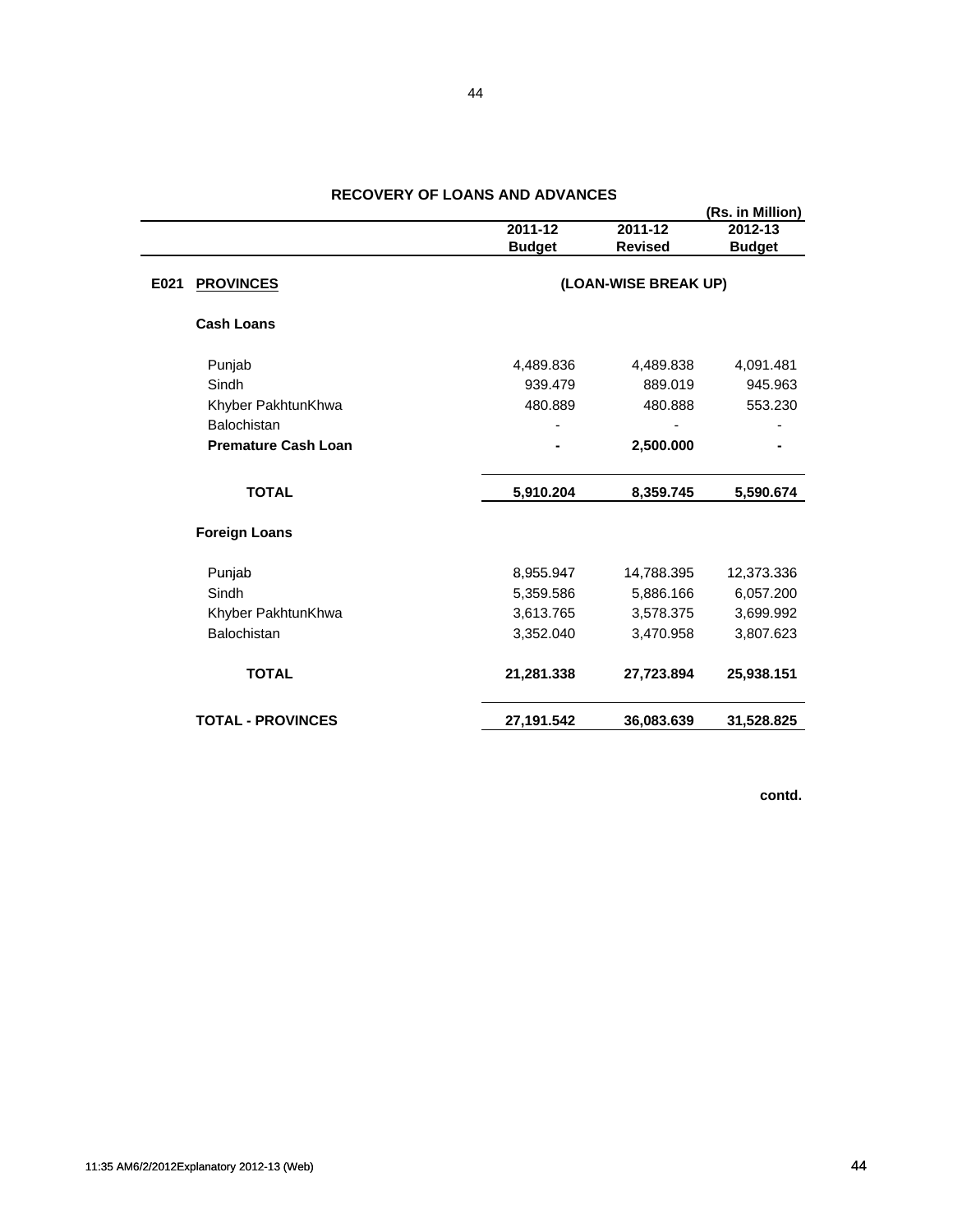|           |                              | (Rs. in Million)              |
|-----------|------------------------------|-------------------------------|
|           |                              | $2012 - 13$                   |
|           |                              | <b>Budget</b>                 |
|           |                              |                               |
| 4,791.502 | 4,834.502                    | 5,736.359                     |
| 15.000    | 58.000                       |                               |
| 3,782.261 | 3,782.261                    | 4,675.197                     |
| 54.914    | 54.914                       | 59.335                        |
| 1.827     | 1.827                        | 1.827                         |
| 937.500   | 937.500                      | 1,000.000                     |
| 3,430.867 | 5,070.178                    | 3,823.391                     |
| 73.181    | 73.181                       | 8.063                         |
| 1.965     | 1.965                        | 1.965                         |
| 933.096   | 946.505                      | 989.057                       |
| 2,277.850 | 3,905.734                    | 2,678.949                     |
| 52.287    | 50.480                       | 52.749                        |
| 6.746     | 6.571                        | 6.866                         |
| 85.742    | 85.742                       | 85.742                        |
| 8,222.369 | 9,904.680                    | 9,559.750                     |
|           |                              |                               |
|           |                              |                               |
| 5,102.919 | 5,245.536                    | 5,343.237                     |
| 17.476    | 17.476                       | 19.267                        |
| 6.659     | 6.659                        | 0.073                         |
| 3.598     | 3.598                        | 3.598                         |
| 19.597    | 19.597                       | 19.597                        |
|           |                              | 212.946                       |
| 5,150.249 | 5,292.866                    | 5,598.718                     |
|           | $2011 - 12$<br><b>Budget</b> | $2011 - 12$<br><b>Revised</b> |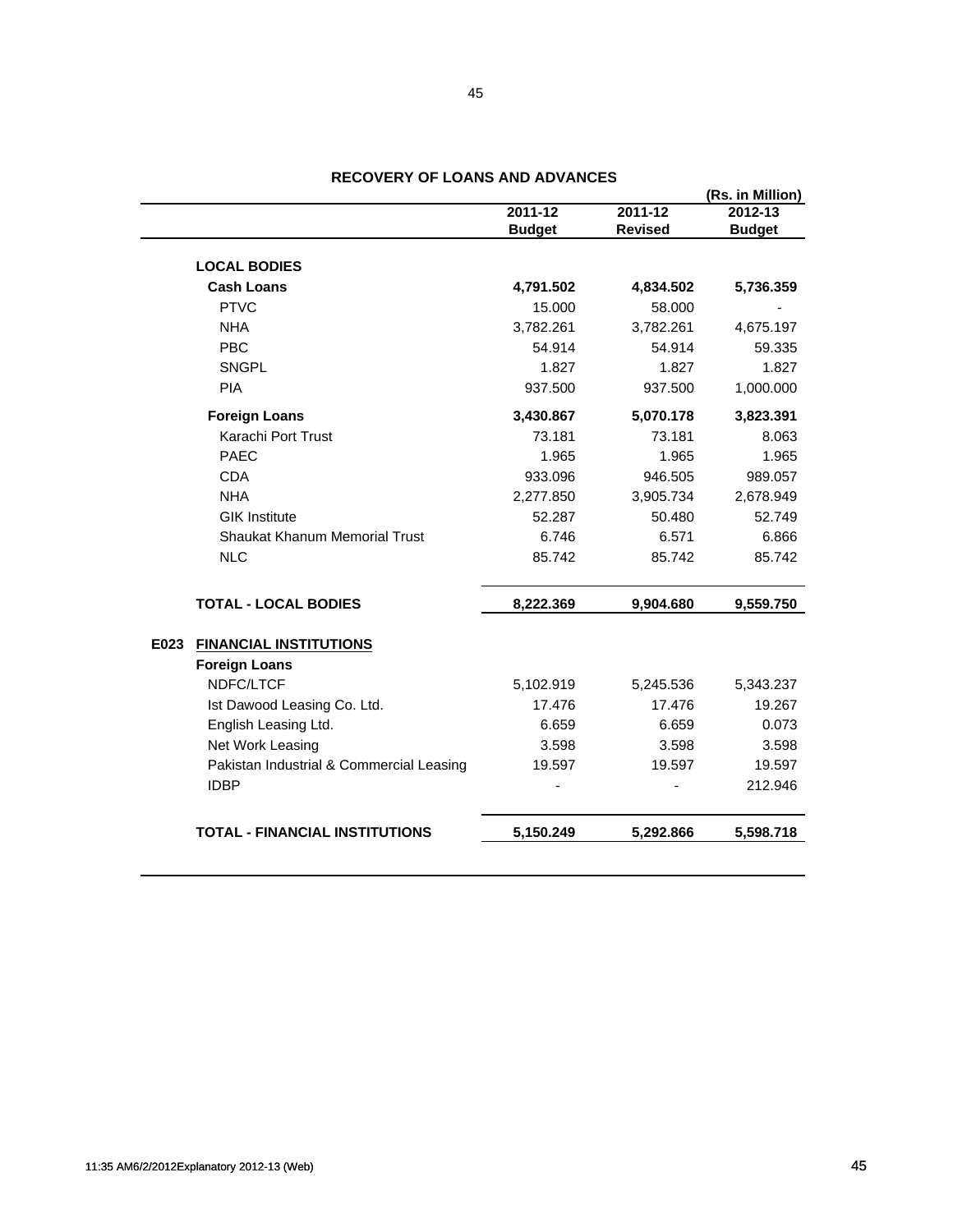|                                                  |               |                | (Rs. in Million) |
|--------------------------------------------------|---------------|----------------|------------------|
|                                                  | 2011-12       | 2011-12        | 2012-13          |
|                                                  | <b>Budget</b> | <b>Revised</b> | <b>Budget</b>    |
| <b>E024</b><br><b>NON-FINANCIAL INSTITUTIONS</b> |               |                |                  |
| A - WAPDA                                        |               |                |                  |
| <b>Cash Ioans</b>                                | 740.857       | 229.590        | 328.025          |
| WAPDA (Power Wing)                               | 158.054       | 117.613        | 206.430          |
| <b>TESCO</b>                                     | 9.773         | 9.773          | 11.468           |
| <b>GENCO-I</b>                                   | 5.102         | 5.102          | 5.994            |
| <b>GENCO-II</b>                                  | 5.278         | 5.278          | 6.202            |
| <b>GENCO-III</b>                                 | 6.895         | 6.900          | 8.100            |
| <b>GENCO-IV</b>                                  | 0.537         | 0.537          | 0.631            |
| <b>NTDC</b>                                      | 26.387        | 26.387         | 26.459           |
| WAPDA (Water Wing)                               | 528.831       | 58.000         | 62.741           |
| <b>Foreign loans</b>                             | 7,586.836     | 7,442.468      | 7,232.184        |
| WAPDA (Power Wing)                               | 4,736.943     | 4,034.573      | 4,375.222        |
| <b>TESCO</b>                                     | 27.672        | 27.672         | 22.247           |
| <b>NTDC</b>                                      | 2,496.570     | 2,870.814      | 2,325.302        |
| <b>GENCO-I</b>                                   | 196.987       | 196.987        | 196.992          |
| <b>GENCO-II</b>                                  | 125.273       | 125.273        | 125.273          |
| <b>GENCO-III</b>                                 | 3.391         | 3.391          | 3.391            |
| <b>GENCO-IV</b>                                  |               |                |                  |
| <b>IESCO</b>                                     |               | 183.758        | 183.757          |
| <b>TOTAL - WAPDA</b>                             | 8,327.693     | 7,672.058      | 7,560.209        |
| <b>B - AUTONOMOUS BODIES/CORPORATIONS</b>        |               |                |                  |
| <b>Foreign Loans</b>                             |               |                |                  |
| Pakistan Railways                                | 1,367.483     | 1,377.670      | 1,410.322        |
| Karachi Fish Harbour Authority                   | 26.584        | 26.584         | 26.584           |
| <b>PTA</b>                                       |               |                |                  |
| <b>PPAF</b>                                      | 288.614       | 288.614        | 467.610          |
|                                                  |               |                |                  |
| <b>TOTAL</b>                                     | 1,682.681     | 1,692.868      | 1,904.516        |
| <b>TOTAL-NON-FINANCIAL INSTITUTIONS</b>          | 10,010.374    | 9,364.926      | 9,464.725        |
|                                                  |               |                |                  |

46

**contd.**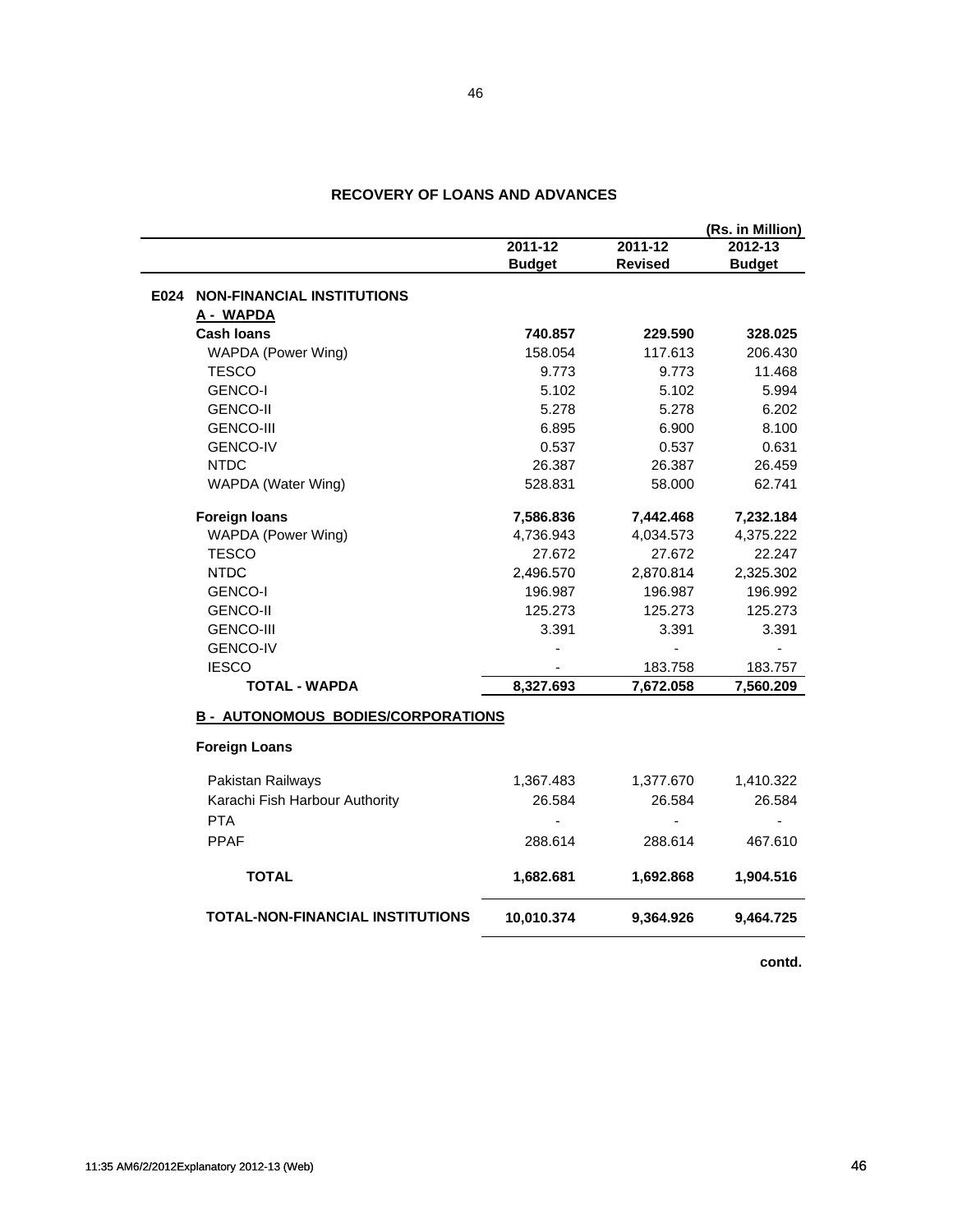|      |                                        |               |                | (Rs. in Million) |
|------|----------------------------------------|---------------|----------------|------------------|
|      |                                        | $2011 - 12$   | $2011 - 12$    | 2012-13          |
|      |                                        | <b>Budget</b> | <b>Revised</b> | <b>Budget</b>    |
| E025 | <b>GOVERNMENT SERVANTS</b>             |               |                |                  |
|      | Cantt./Garrison Edu. Institutions      | 33.654        | 33.928         | 35.543           |
|      | AGPR, Islamabad                        | 841.069       | 816.158        | 1,481.293        |
|      | AGPR, Sub-Office, Lahore               | 194.373       | 193.080        | 180.711          |
|      | AGPR, Sub-Office, Karachi              | 165.652       | 168.834        | 185.717          |
|      | AGPR, Sub-Office, Peshawar             | 128.450       | 121.065        | 128.621          |
|      | AGPR, Sub-Office, Quetta               | 78.503        | 79.850         | 83.835           |
|      | AGPR, Sub-Office, Gilgit               | 63.520        | 81.005         | 90.005           |
|      | Defence                                | 246.249       | 235.800        | 245.650          |
|      | Pakistan Post Office                   | 88.310        | 99.750         | 102.600          |
|      | Pak PWD                                | 17.565        | 19.790         | 20.030           |
|      | <b>Pakistan Mint</b>                   | 5.295         | 5.230          | 7.585            |
|      | Chief Accounts Officer (M/o            |               |                |                  |
|      | Foreign Affairs)                       | 39.597        | 37.381         | 38.154           |
|      | Central Dte. of National Savings       | 28.784        | 36.791         | 40.320           |
|      | Geological Survey of Pakistan          | 2.030         | 5.250          | 5.575            |
|      | Directorate of Food                    | 0.431         | 0.431          |                  |
|      | Special Communications Organization    | 14.260        | 11.404         | 9.977            |
|      | <b>TOTAL - GOVERNMENT SERVANTS</b>     | 1,947.742     | 1,945.747      | 2,655.616        |
|      | E027 OTHERS                            |               |                |                  |
|      | Cash Loans - Govt. of AJK              | 1,738.379     | 1,738.379      | 2,078.721        |
|      | Foreign Loans - Govt. of AJK           | 346.715       | 346.715        | 522.060          |
|      | <b>PNRA</b>                            | 2.764         | 3.388          | 3.876            |
|      |                                        |               |                |                  |
|      | <b>TOTAL - OTHERS</b>                  | 2,087.858     | 2,088.482      | 2,604.657        |
|      | <b>TOTAL (PSEs &amp; OTHERS)</b>       | 27,418.592    | 28,596.701     | 29,883.466       |
|      | <b>ESTIMATED SHORTFALL</b>             | 3,000.000     | 7,687.995      | 7,354.146        |
|      | <b>NET - TOTAL (PSEs &amp; OTHERS)</b> | 24,418.592    | 20,908.706     | 22,529.320       |
|      | <b>TOTAL - PROVINCES</b>               | 27,191.542    | 36,083.639     | 31,528.825       |
|      | <b>GRAND TOTAL</b>                     | 51,610.134    | 56,992.345     | 54,058.145       |

47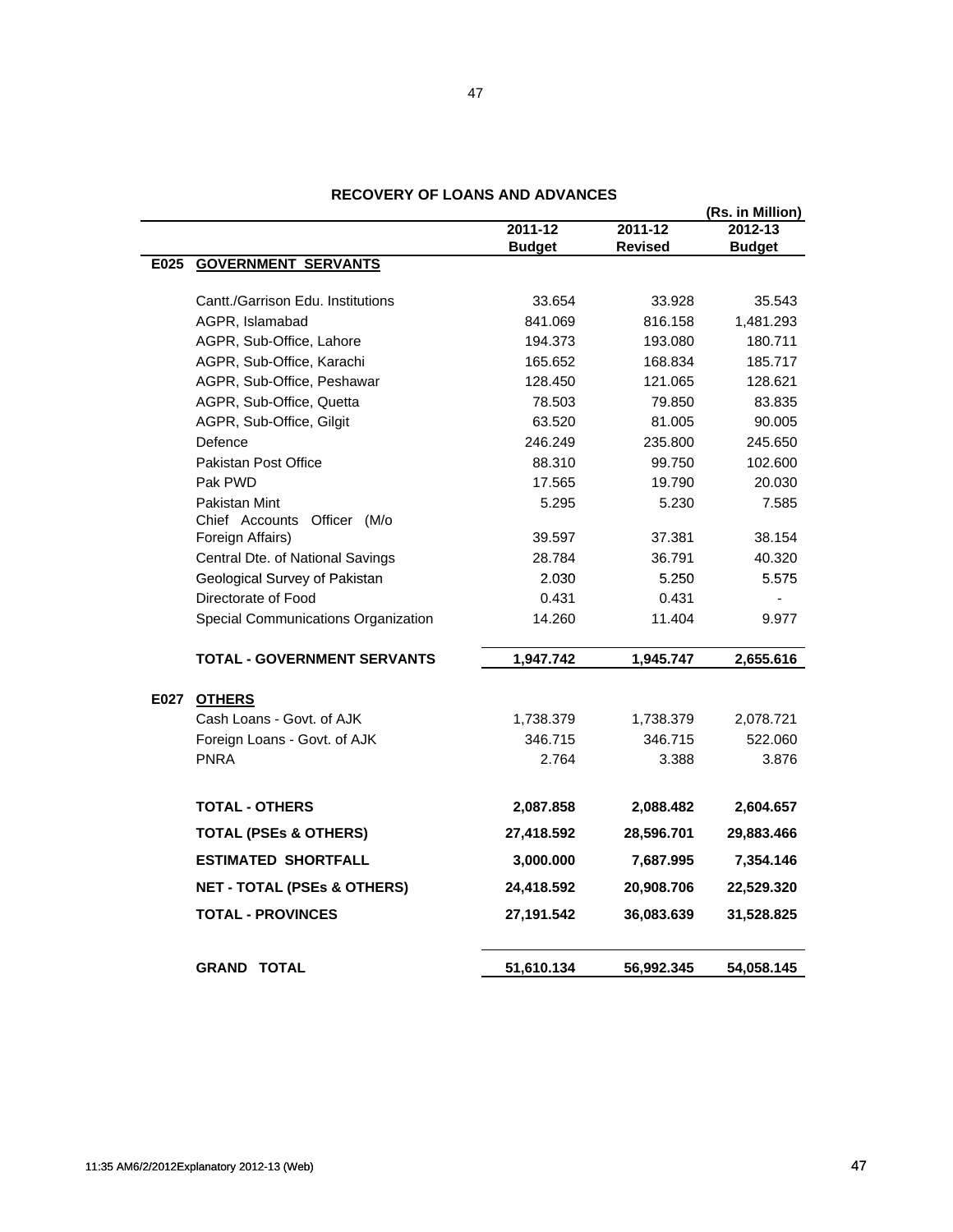### **11. PUBLIC DEBT**

11.1 Public debt of the Federal Government is of two types, namely, domestic debt (permanent debt, floating debt and unfunded debt) and foreign currency debt (long, medium and short term).

#### **DOMESTIC DEBT (PERMANENT)**

11.2 The main features of securities through which domestic debt (permanent) is raised are given below:

#### **11.2.1 Pakistan Investment Bonds**

The Government launched this security under the nomenclature of "Pakistan Investment Bonds" having maturity period of 2, 3, 5, 7, 10, 15, 20 and 30 years. Against the receipt of Rs. 50,000.000 million projected in budget estimates for the year 2011-12, the revised estimates for the year 2011- 12 have been kept at the same level. The budget estimates for the year 2012-13 have been estimated at Rs.54,000.000 million.

#### **11.2.2 Government Ijara Sukuk**

The Government of Pakistan Ijara Sukuk issued through Pakistan Domestic Sukuk Company Limited. Though the maturity period for first Sukuk was three years yet, these Sukuk can be issued for longer or short term maturity period. The Sukuk are not redeemable before maturity. The profit on the Sukuk is payable semi-annually on rental rate to be announced by State Bank of Pakistan. Against the budget estimates of Rs.80,000.000 million for the year 2011-12, the revised estimates for the year 2011-2012 are estimated at Rs.125,545.500 million while the budget estimates for the year 2012-2013 have been projected at Rs.90,000.000 million.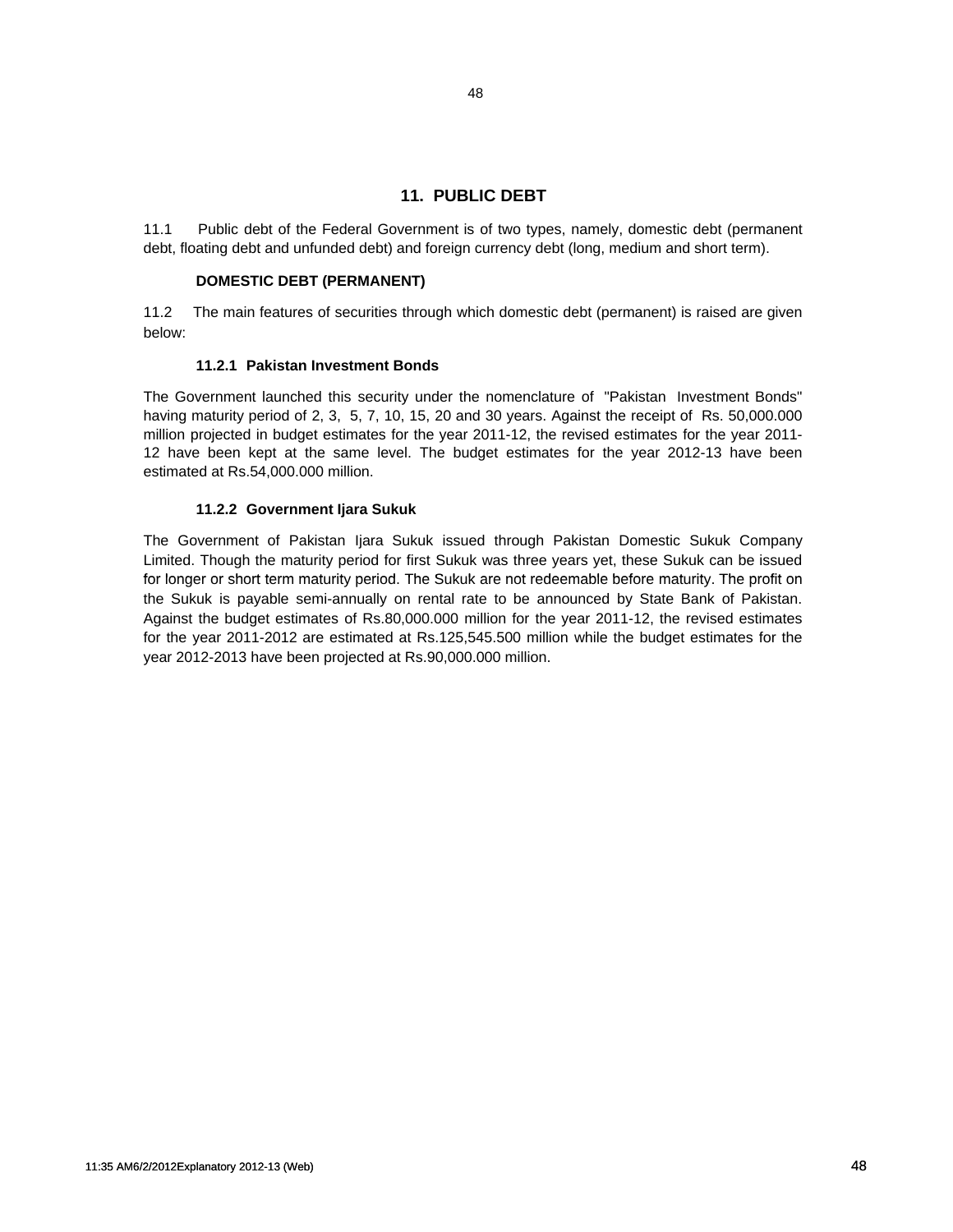11.3 The net receipts from domestic debt (permanent) during the years 2011-2012 (budget & revised) and 2012-2013 (budget) are estimated as under :

|      | Table 26                                                       |                          |                           | (Rs. in Million)         |  |
|------|----------------------------------------------------------------|--------------------------|---------------------------|--------------------------|--|
|      |                                                                | 2011-12<br><b>Budget</b> | 2011-12<br><b>Revised</b> | 2012-13<br><b>Budget</b> |  |
| E031 | <b>Domestic Debt (Permanent)</b>                               |                          |                           |                          |  |
|      | Pakistan Investment Bonds<br>(Non-Bank)                        | 50,000.000               | 50,000.000                | 54,000.000               |  |
|      | Government Bonds issued to<br><b>Public Sector Enterprises</b> |                          |                           |                          |  |
|      | Ijara Sukuk Bonds                                              | 80,000.000               | 125,545.500               | 90,000.000               |  |
|      | Govt. Bonds issued to Low-Yield                                |                          |                           |                          |  |
|      | TOTAL                                                          | 130,000.000              | 175,545.500               | 144,000.000              |  |

#### **FOREIGN CURRENCY DEBT (PERMANENT)**

11.4 It includes the following securities:

#### **11.4.1 Foreign Exchange Bearer Certificates (FEBCs) :**

Against the repayment of Rs. 25.000 million projected in budget estimates for the year 2011-2012, the repayment in revised estimates for the year 2011-2012 and budget estimates for the year 2012- 2013 have been worked out at Rs.5.000 million.

#### **11.4.2 Foreign Currency Bearer Certificates (FCBCs) :**

This security was introduced during the year 1992-1993. Against the budget estimates for the year 2011-2012, the repayment of these bonds for the year 2011-2012(revised) and 2012-2013 (budget) is estimated at Rs.5.000 million . These certificates are in US\$ and Pound Sterling. Profit is payable half yearly at floating rates which is not liable to income tax. The investment in these certificates is exempt from Wealth Tax and compulsory deduction of Zakat.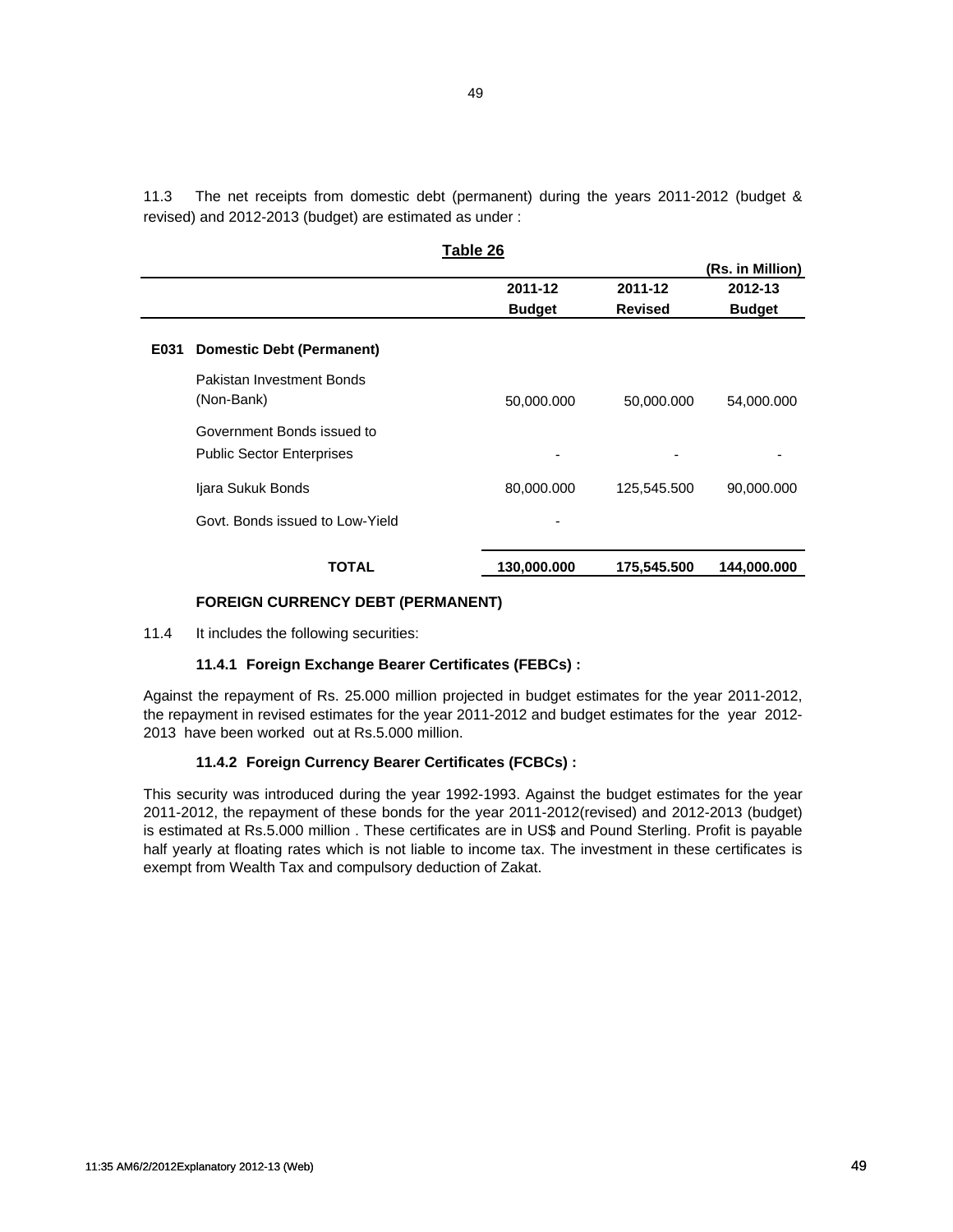# 50

#### **11.4.3 US Dollar Bearer Certificates (DBCs) :**

This security was introduced in the year 1991 and discontinued on 17th November, 1994. The repayment on account of these certificates for the year 2011-2012 (revised) and 2012-2013 (budget) is projected at the same level i.e. Rs. 5.000 million.

#### **11.4.4 Special US Dollar Bonds :**

These bonds were issued under Special US Dollars Bonds Rules, 1998 to the Foreign Currency Accounts holders or Foreign Currency Certificates holders with scheduled banks or non-bank financial institutions out of their foreign currency deposits. Against the repayment of Rs.683.400 million provided in budget estimates 2011-2012, the repayment on account of these bonds in revised estimates 2011-2012 is estimated at Rs.150.000 million while budget estimates for the year 2012- 2013 are projected at Rs.175.000 million.

**Table 27**

|                                          |               | Table 27      |                |                  |
|------------------------------------------|---------------|---------------|----------------|------------------|
|                                          |               |               |                | (Rs. in Million) |
| <b>Name of Security</b>                  |               | 2011-12       | 2011-12        | 2012-13          |
|                                          |               | <b>Budget</b> | <b>Revised</b> | <b>Budget</b>    |
| <b>Foreign Currency Debt (Permanent)</b> |               |               |                |                  |
| Foreign<br>Exchange                      | Bearer        |               |                |                  |
| Certificates (FEBCs)                     |               | $-25.000$     | $-5.000$       | $-5.000$         |
| Foreign<br>Currency                      | <b>Bearer</b> |               |                |                  |
| Certificates (FCBCs)                     |               | $-10.000$     | $-5.000$       | $-5.000$         |
|                                          |               |               |                |                  |
| US Dollar Bearer Certificates (DBCs)     |               | $-15.000$     | $-5.000$       | $-5.000$         |
|                                          |               |               |                |                  |
| Special US Dollar Bonds                  |               | -683.400      | $-150.000$     | $-175.000$       |
| TOTAL                                    |               | -733.400      | $-165.000$     | -190.000         |

11.5 The estimates of foreign currency debt (permanent) are tabulated below.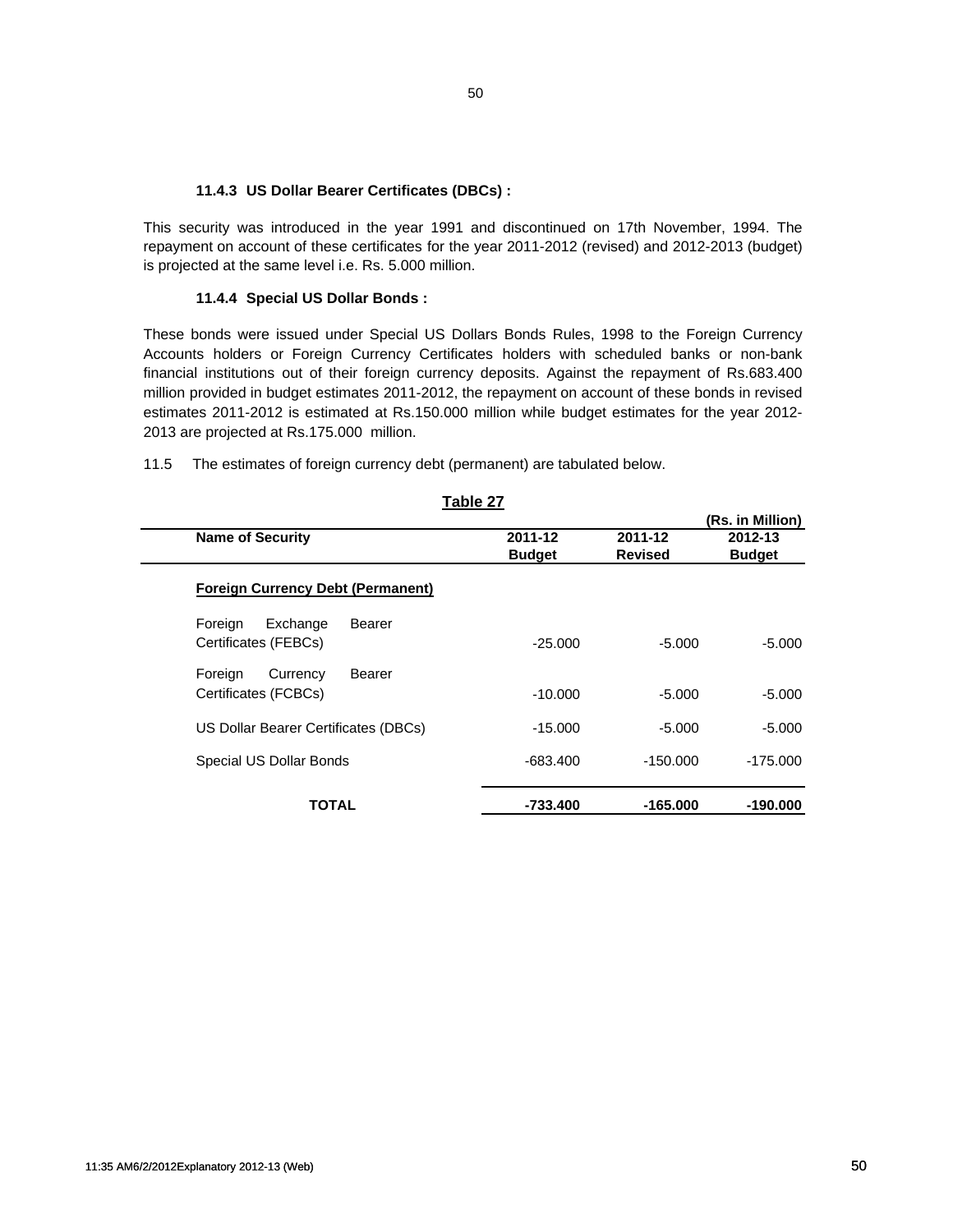# **FLOATING DEBT**

**11.6**  The term "floating debt" is applied to borrowing of purely temporary nature with a currency of not more than twelve months. Market Related Treasury Bills and National Prize Bonds are included in this category.

#### **11.6.1 Market Related Treasury Bills (Auction) :**

These reflect non-bank borrowing of the Federal Government.

#### **11.6.2 National Prize Bonds:**

These are of bearer type non-terminable securities freely encashable and transferable by delivery. These are issued in denominations of Rs.200, Rs.750, Rs.1500, Rs.7500, Rs.15000 and Rs.40000. A new prize bond of Rs.25,000/- denomination has also been launched w.e.f. February, 2012. Receipt of Rs. 49,218.000 million (net) is expected from the sale of these bonds in revised estimates 2011-2012. The budget estimates for the year 2012-2013 are estimated at Rs.45,626.700 million.

**11.7** The estimates of receipts from floating debt during the year 2011-12 (revised) and 2012-2013 (budget) are as under:

|      |                                                                | Table 28      |                |                  |
|------|----------------------------------------------------------------|---------------|----------------|------------------|
|      |                                                                |               |                | (Rs. in Million) |
|      |                                                                | 2011-12       | 2011-12        | 2012-13          |
|      |                                                                | <b>Budget</b> | <b>Revised</b> | <b>Budget</b>    |
| E032 | <b>FLOATING DEBT</b>                                           |               |                |                  |
|      | A. Market Related Treasury Bills<br>through Auction (Non-Bank) |               |                |                  |
|      | Receipts                                                       | 672,153.886   | 744,344.404    | 900,590.422      |
|      | Repayments                                                     | 590,053.886   | 584,344.404    | 790,590.422      |
|      | Net (A):                                                       | 82,100.000    | 160,000.000    | 110,000.000      |
|      | <b>B. Prize Bonds</b>                                          | 37,000.000    | 49,218.000     | 45,626.700       |
|      | Net Total Floating Debt (A+B)                                  | 119,100.000   | 209,218.000    | 155,626.700      |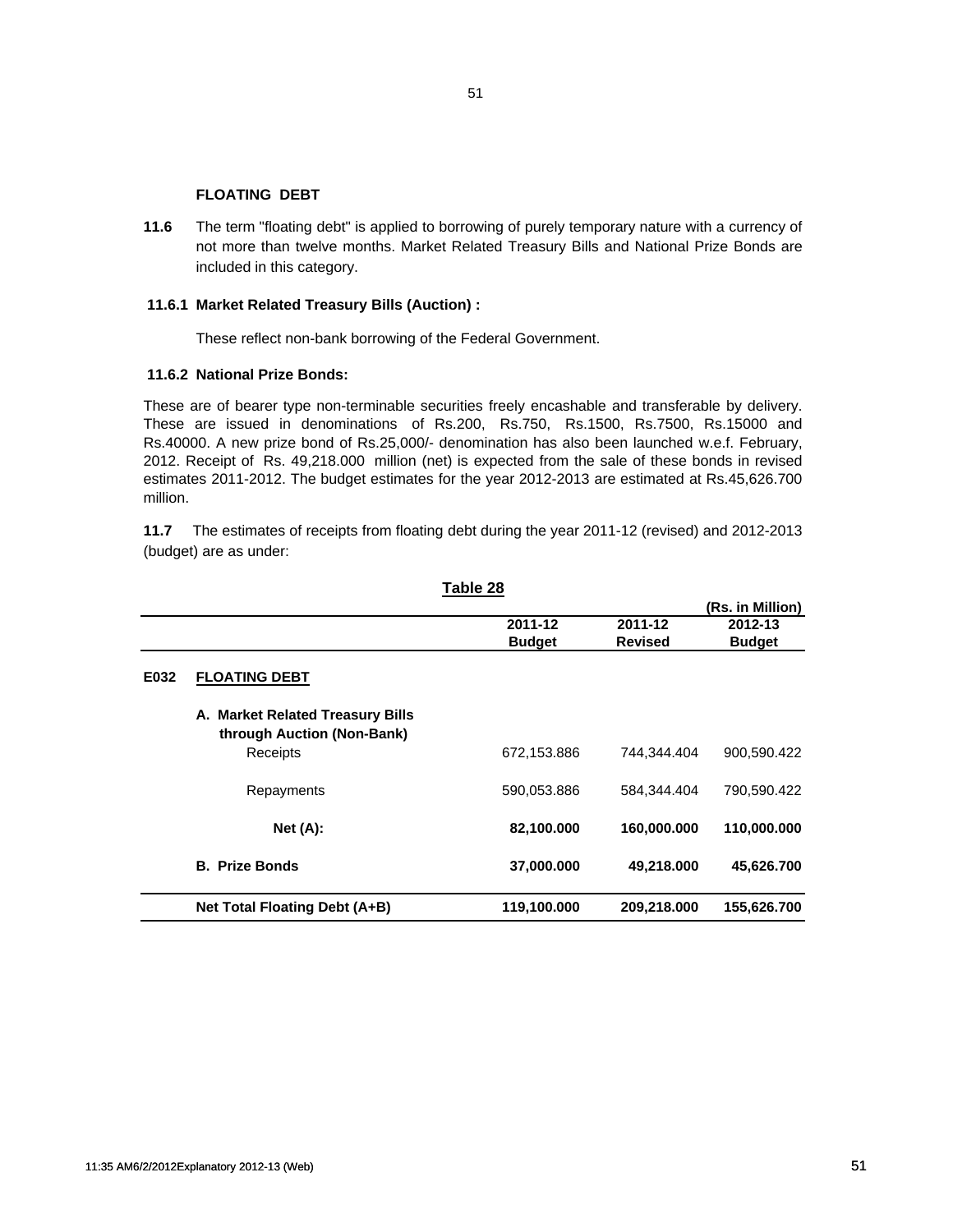#### **12. PUBLIC ACCOUNT**

#### **12.1 DEFERRED LIABILITIES**

**12.1.1** These receipts represent the net proceeds of various savings schemes launched by the Government. Brief introduction of each saving scheme is given below.

#### **a) DEFENCE SAVINGS CERTIFICATES**

It is a ten years scheme. However, the investment can be encashed at any time. The rate of return on Defence Savings Certificates has been linked with the yield of Pakistan Investment Bonds of ten year maturity. The existing rate on this scheme is 12.33% p.a. on maturity. Profit from investment made on or after 1-7-2002 is taxable at source at the rate of 10% of such profit if deposit exceeds Rs.150,000. Institutions may invest their individuals funds such as pension, gratuity, superannuation, contributory provident funds and trusts etc.

#### **b) SPECIAL SAVINGS CERTIFICATES/ACCOUNTS**

Special Savings Certificates (Registered/Accounts) is a three years scheme with profit payable on six monthly basis. The existing rate of profit in this scheme is 11.80% per annum for the first two and half years and 12.20% for the last six months. The rate of profit has been linked with the yield of Pakistan Investment Bonds having three years maturity. The rates are reviewed quarterly. Zakat is deducted at source on principal value once in three years at the time of encashment if declaration in this regard is not filed. Profit from investment made on or after 1-7-2002 is taxable at source at the rate of 10% of such profit if deposit exceeds Rs.150,000. Institutions may invest their individuals funds such as pension, gratuity, superannuation, contributory provident funds and trusts etc.

#### **c) REGULAR INCOME CERTIFICATES**

This scheme was introduced on 2-2-1993 to ensure payment of income on monthly basis. The profit in the scheme is subject to 10% withholding tax and the investment is exempt from compulsory deduction of Zakat at source. The existing profit on this scheme is 12.12% per annum. The rate of profit has been linked with the yield of Pakistan Investment Bonds having five years maturity. The rates are reviewed quarterly. Institutions may invest their individuals funds such as pension, gratuity, superannuation, contributory provident funds and trusts etc. Premature encashments on these certificates carry service charges as under: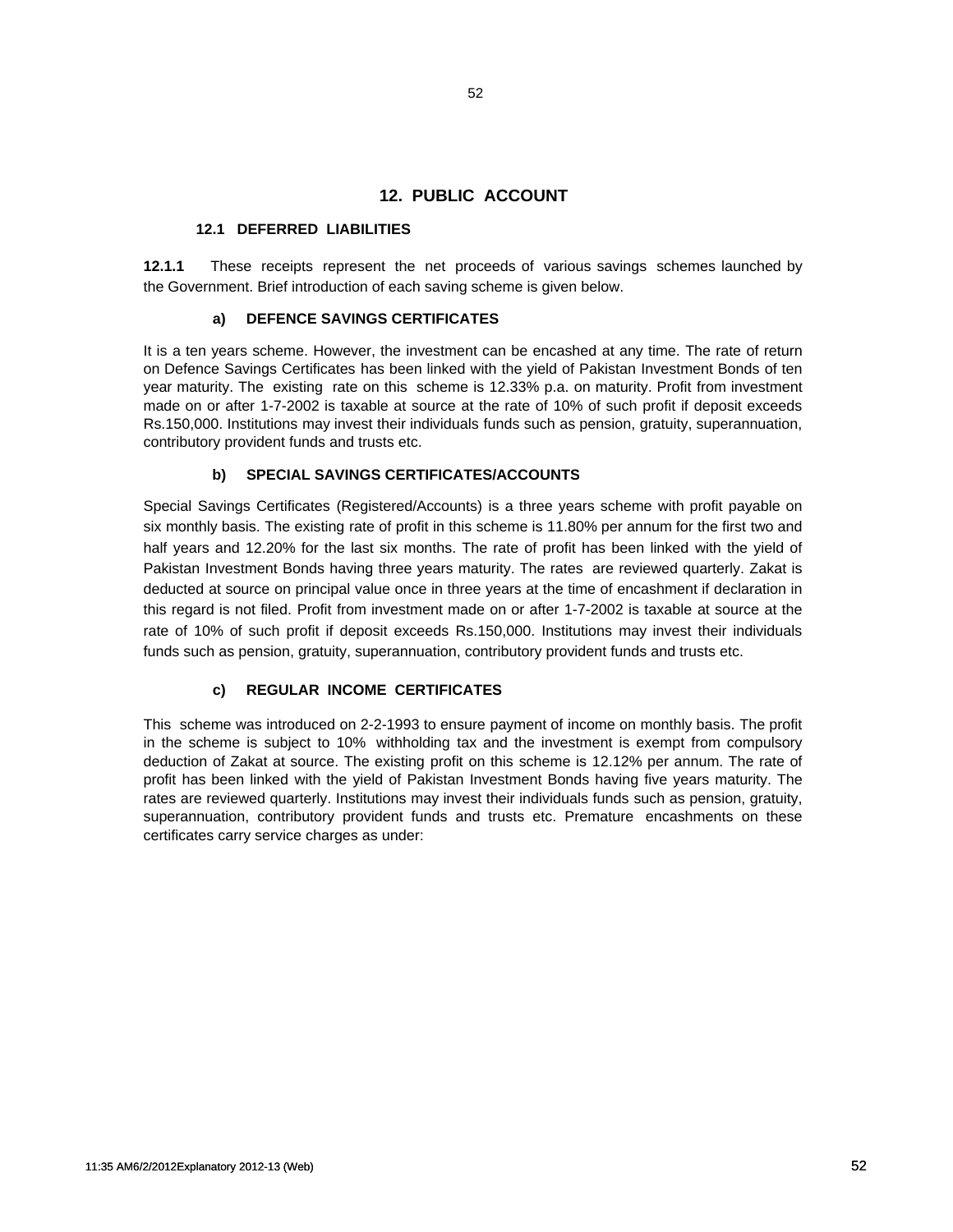- (i) If encashed before completion of one year from the date of issue @ 2% of face value (ii) Before two years @ 1.50% of face value (iii) Before three years **@** 1% of face value
- (iv) Before four years @ 0.5% of face value

#### **d) MAHANA AMDANI ACCOUNTS**

It is a five years scheme in which only individuals can invest from Rs.500 to Rs.5000 each month consecutively for five years and thereafter, the return is paid on monthly basis equal to the amount of monthly deposit for ever. However, the account holders who opened accounts on or after 1-7- 2000 and 1-7-2002 were required to deposit monthly installment for six years and seven years respectively to get monthly profit equal to the amount of monthly deposit so long as the account is not closed. The return up to Rs.1000 is tax free. Zakat is deducted on principal value at the time of payment of return if declaration in this regard is not filed. However, Mahana Amdani Account Scheme has been discontinued after 17th May, 2003.

#### **e) SAVINGS ACCOUNTS**

This is the oldest savings scheme in operation which provides profit on checking accounts and on non-checking accounts. Zakat is deducted @ 2.50% on credit balance on valuation date each year if declaration in this regard is not filed. The existing profit on savings account is 8.40% per annum. Profit from investment made on or after 1-7-2002 is taxable at source at the rate of 10% of such profit if deposit exceeds Rs.150,000. Institutions may invest their individuals funds such as pension, gratuity, superannuation, contributory provident funds and trusts etc.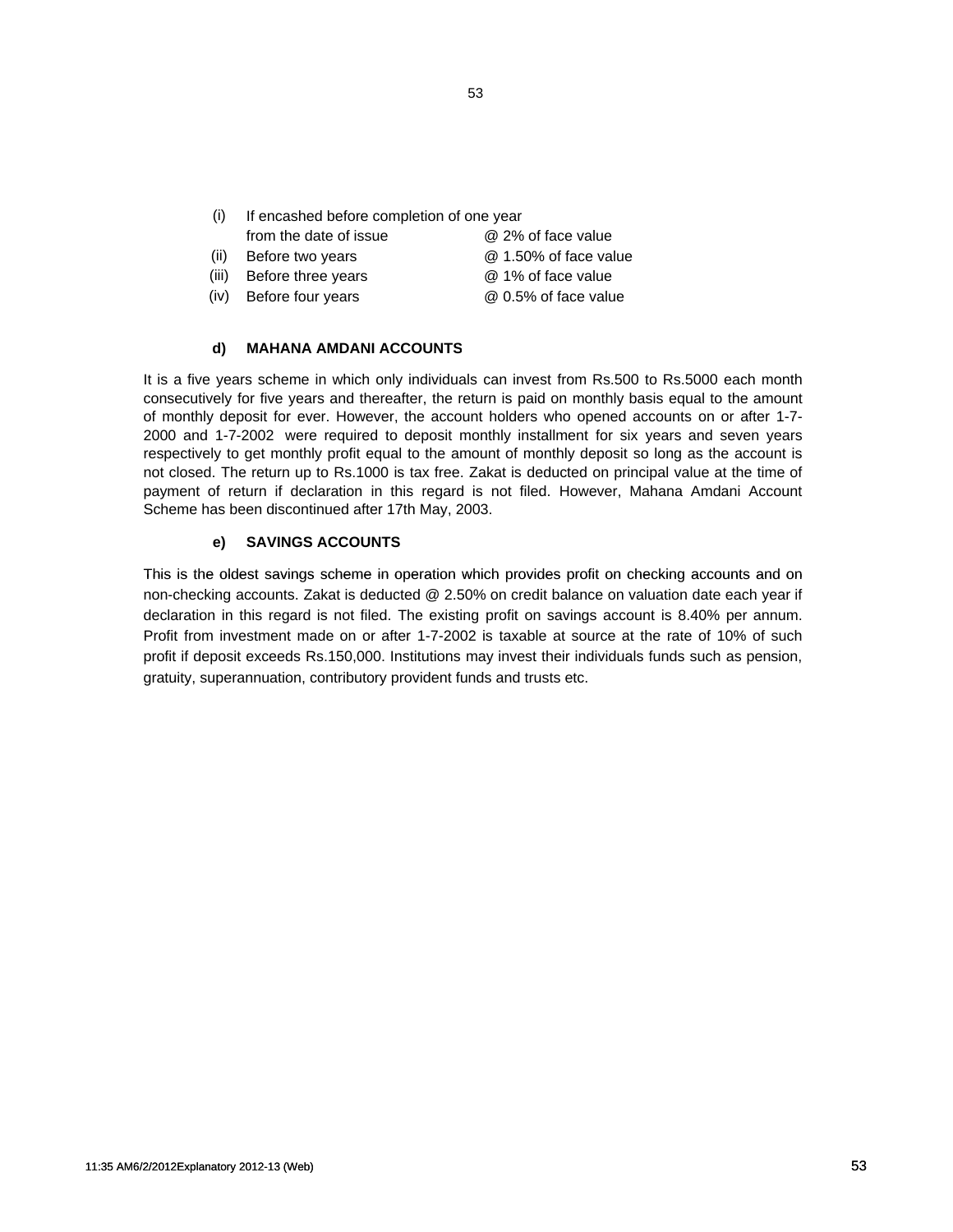#### **f) PENSIONERS' BENEFIT ACCOUNTS**

This scheme has been launched with effect from 20-1-2003 to provide incentive to the retired officials of the Federal, Provincial Governments, Azad Government of the State of Jammu & Kashmir, Armed Forces, Semi Governments and Autonomous Bodies and in case of death, the pensioners' eligible member of the family. Only one account can be opened in the National Savings Centre with a minimum deposit Rs.10,000 and in multiple of one thousand with the facility of two subsequent deposits subject to the maximum limit of three million rupees. It is a ten years scheme and profit is payable on completion of each period of one month reckoned from the date of opening of an account till maturity or encashment whichever is earlier. The existing rate of profit on this scheme is 14.28% p.a. Premature encashment before completion of one, two, three and four years carries service charges at the rate of 1%, 0.75%, 0.50% and 0.25% of principal amount respectively. Profit to be accrued from this scheme is exempt from compulsory deduction of tax. The scheme has been made more attractive as any revision in rate of profit notified after 9-3-2009 shall also be applicable to existing account holders whereas downward revision shall apply to fresh investment only.

#### **g) BAHBOOD SAVINGS CERTIFICATES**

This scheme has been introduced exclusively for widows to cater for their needs with monthly profit payment facility. The scheme has further been extended to the aged persons 60 years or above. The existing rate of profit on this scheme is 14.28% per annum. The maximum deposit limit in this scheme is three million rupees. It is only a compensatory package to enable widows and senior citizens to supplement their income to lead a respectable life. Service charges at the rate of 1%, 0.75%, 0.50% and 0.25% of the face value are deducted if certificates are encashed before completion of one, two, three and four years respectively. Profit to be accrued from this scheme is exempt from complusory deduction of tax. The scheme has been made been made more attractive as any upward revision in rate of profit notified after 9-3-2009 shall also be applicable to existing certificate holders whereas downward revision shall apply to fresh investment only.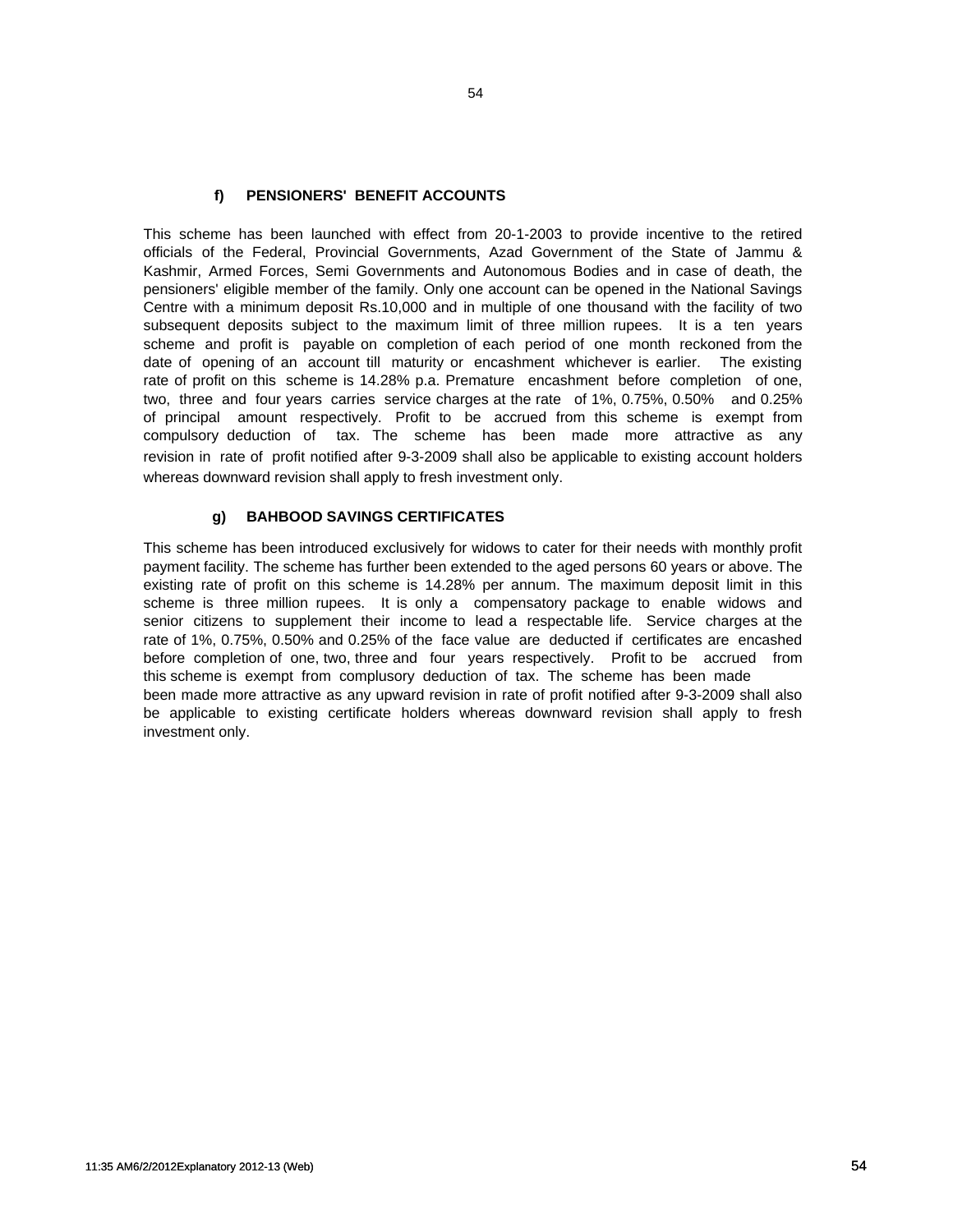12.1.2 The estimates of receipts are tabulated below :-

#### **DEFERRED LIABILITIES Table 29**

|                 |                                                                         |               |                | (Rs. in Million) |
|-----------------|-------------------------------------------------------------------------|---------------|----------------|------------------|
|                 |                                                                         | 2011-12       | 2011-12        | 2012-13          |
|                 |                                                                         | <b>Budget</b> | <b>Revised</b> | <b>Budget</b>    |
| G <sub>03</sub> | <b>Deferred Liabilities</b>                                             | 151,200.000   | 101,107.600    | 181,171.100      |
|                 | <b>Provident Fund</b>                                                   | 2,000.000     | 3,500.000      | 3,000.000        |
|                 | <b>Saving/Deposit Account/Certificates</b>                              | 147,200.000   | 95,607.600     | 176,171.100      |
|                 | Savings Bank Accounts                                                   | $-3,000.000$  | 2,002.800      | 4,696.600        |
|                 | Khas Deposit Accounts                                                   | $-5.000$      | $-5.000$       | $-5.000$         |
|                 | Mahana Amdani Accounts                                                  | $-85.000$     | 81.000         | $-40.000$        |
|                 | Pensioners' Benefit Accounts                                            | 18,300.000    | 15,309.800     | 16,074.500       |
|                 | Defence Savings Certificates                                            | 10,000.000    | 7,123.800      | 10,264.900       |
|                 | <b>Bahbood Savings Certificates</b>                                     | 62,000.000    | 51,641.500     | 54,060.300       |
|                 | <b>National Deposit Certificates</b>                                    | $-7.000$      | $-11.200$      | $-9.000$         |
|                 | <b>Khas Deposit Certificates</b><br><b>Special Savings Certificates</b> | $-3.000$      | $-3.000$       | $-3.000$         |
|                 | (Registered)<br><b>Special Savings Accounts</b>                         | 3,800.000     | $-23,558.900$  | 21,924.000       |
|                 | (Term Deposit)                                                          | 1,200.000     | $-8,757.800$   | 8,150.100        |
|                 | <b>Regular Income Certificates</b><br>National Savings Bonds/           | 40,000.000    | 41,784.600     | 46,057.700       |
|                 | <b>New Savings Schemes</b>                                              | 15,000.000    | 10,000.000     | 15,000.000       |
|                 | <b>Postal Life Insurance Fund</b>                                       | 2,000.000     | 2,000.000      | 2,000.000        |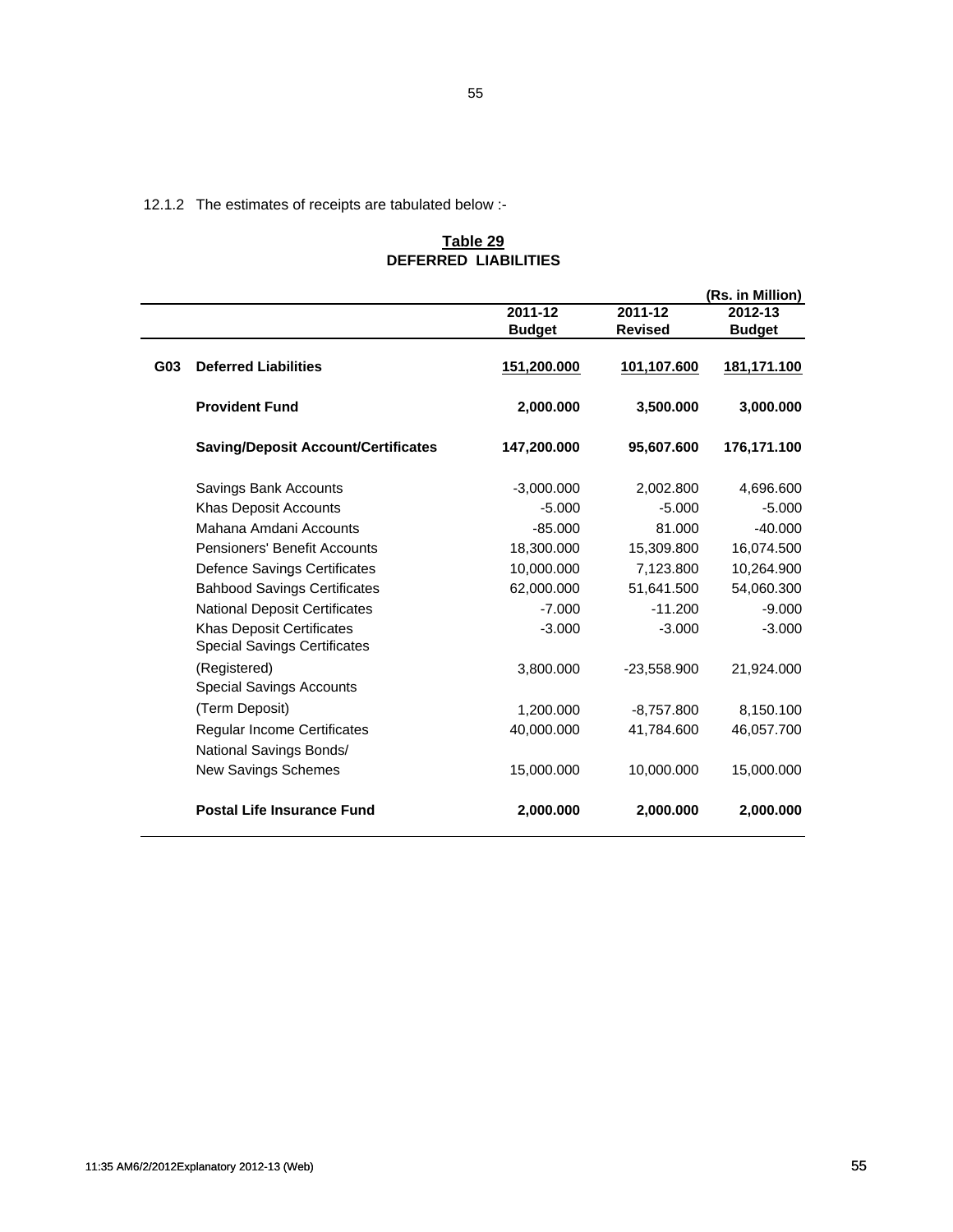#### **12.2 PUBLIC ACCOUNT DEPOSIT RECEIPTS**

12.2.1 The public account deposit receipts are broadly of two types known as (i) Reserve funds and (ii) Other deposits. The reserve funds, falling in the category of renewal reserve and depreciation funds, are designed to meet the cost of renewal and replacement of assets of the commercial departments and undertakings to which they relate. These are fed by annual contribution from these departments and organizations, calculated either on commercial principle or on ad-hoc basis. The expenditure on renewal and replacement in a year is initially booked as expenditure under the relevant capital head of account but at the end of the year, it is transferred to the appropriate depreciation or renewal reserve fund per contra-credit to the expenditure head.

12.2.2 Reserve funds and deposit accounts, other than the renewal reserve and depreciation funds, are intended to provide for liabilities and requirements of funds for specific purposes for which they have been created. Like renewal reserve and depreciation funds, these are fed by regular yearly payment or ad-hoc contributions from the current revenues. Such transfers generally pass through the budget grant of the concerned Ministry or Division.

12.2.3 The reserve funds and deposit accounts in respect of which provision for contributions have been made in the revised estimates for 2011-2012 and budget estimates for 2012-2013 are tabulated on the following pages.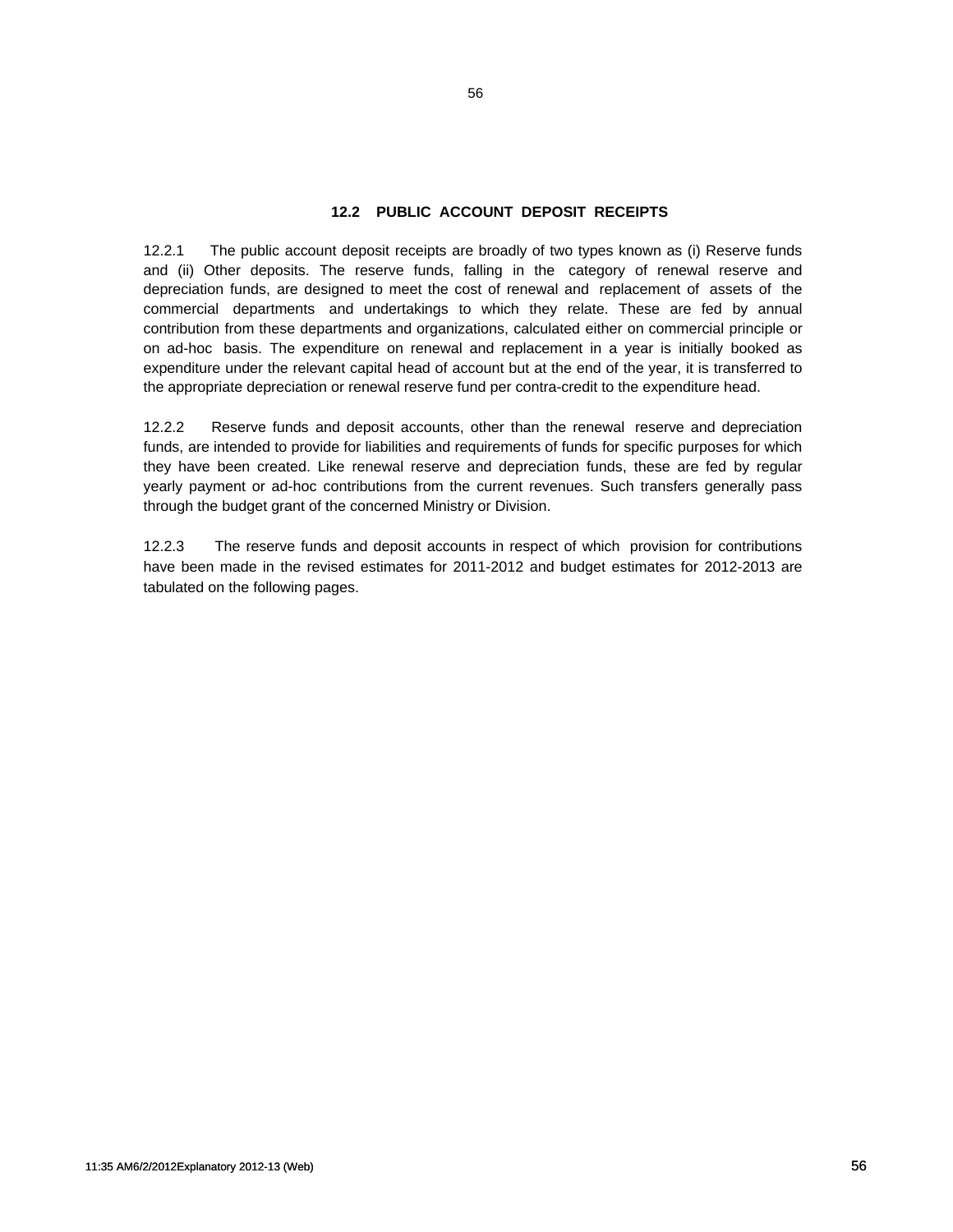|        |                                                                     |               |                | (Rs. in Million) |
|--------|---------------------------------------------------------------------|---------------|----------------|------------------|
|        |                                                                     | 2011-12       | 2011-12        | 2012-13          |
|        |                                                                     | <b>Budget</b> | <b>Revised</b> | <b>Budget</b>    |
| G06202 | Employees<br>Federal<br>Govt.                                       |               |                |                  |
|        | Benevolent Fund (Civil)                                             | 331.786       | 365.120        | 368.771          |
| G06205 | F.G. Employees B.F.(PPO)                                            | 47.600        | 76.507         | 77.272           |
| G06206 | F.G. Employees B.F. (Pak. PWD)                                      | 1.862         | 2.920          | 2.949            |
| G06209 | Federal<br>Govt.<br>Employees<br>Benevolent Fund (National Savings) | 3.486         | 3.933          | 3.973            |
| G06210 | <b>Benevolent Fund (Mint)</b>                                       | 1.526         | 1.693          | 1.710            |
| G06212 |                                                                     | 1.680         | 1.720          | 1.737            |
|        | F.G.Employees B. Fund(GSP)                                          |               |                |                  |
| G06304 | <b>Workers Welfare Fund</b>                                         | 1600.000      | 20277.613      | 20480.389        |
| G06305 | Mines Labor Housing General<br><b>Welfare Fund</b>                  | 3.752         | 0.000          | 0.000            |
| G06401 | F.G.E Group Insurance Fund Pak PWD                                  | 29.274        | 0.000          | 0.000            |
| G06402 | F.G.E. Group Insurance                                              | 48.762        | 64.160         | 64.802           |
|        | (Foreign Affairs)                                                   |               |                |                  |
| G07101 | Post Office Renewal Reserve Fund                                    | 55.000        | 48.000         | 28.000           |
| G07102 | Post Office Welfare Fund                                            | 0.000         | 0.507          | 0.512            |
| G07104 | PPO Group Insurance Fund                                            | 0.000         | 5.160          | 5.212            |
| G08117 | Railways Reserve Fund                                               | 25000.000     | 30647.000      | 31000.000        |
| G08121 | Railways Depreciation Reserve Fund                                  | 14500.000     | 4098.628       | 8117.209         |
| G10101 | Pak PWD Receipts & Collection                                       | 0.000         | 506.800        | 511.868          |
|        | Account                                                             |               |                |                  |
| G10102 | Foreign Office Receipts &                                           | 0.000         | 4523.840       | 4569.078         |
|        | <b>Collection Account</b>                                           |               |                |                  |
| G10106 | Deposits Works of Survey of Pakistan                                | 0.000         | 18.907         | 19.096           |
| G10113 | Pak PWD Deposits Fund                                               | 0.000         | 55000.000      | 55000.000        |
| G10301 | Reserve Fund for Lighthouses and                                    | 0.265         | 0.265          | 0.268            |
|        | and Lightships                                                      |               |                |                  |
| G10304 | <b>Zakat Collection Account</b>                                     | 1431.948      | 1453.307       | 1467.840         |
| G11210 | Agriculture Produce Cess Fund                                       | 43.246        | 0.000          | 0.000            |
| G11220 | Deposit in connection with Election                                 | 1.078         | 0.000          | 0.000            |
| G11227 | <b>Unclaimed Deposits</b>                                           | 6.734         | 0.000          | 0.000            |
| G11237 | Deposit Local Bodies to meet                                        |               |                |                  |
|        | <b>Claims of Contractors</b>                                        | 3.318         | 2.587          | 2.613            |
| G11238 | Security Deposit of Supply Cell                                     | 2.240         | 12.933         | 13.063           |
| G11276 | Security Deposit of Private Co.                                     | 0.714         | 0.000          | 0.000            |
| G11281 | Deposits on account of Fee                                          |               |                |                  |
|        | realized by PNAC                                                    | 3.122         | 6.067          | 6.127            |
| G11290 | Security Deposit of Private Co.                                     | 0.000         | 177.347        | 179.120          |
|        |                                                                     |               |                | Contd.           |

#### **DEPOSITS AND RESERVE FUNDS Table 30**

57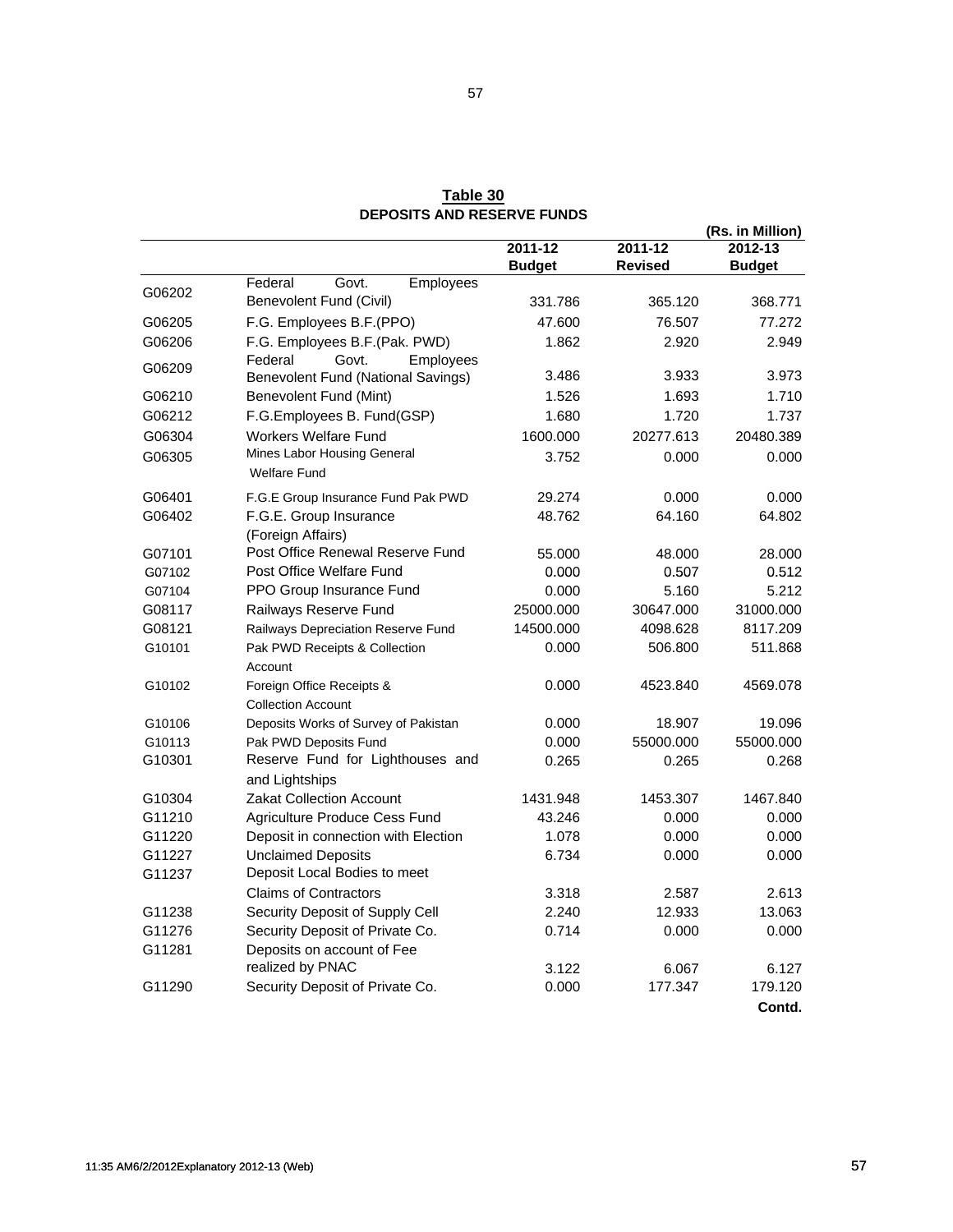| <b>DEPOSITS AND RESERVE FUNDS</b> |  |  |  |
|-----------------------------------|--|--|--|
|-----------------------------------|--|--|--|

|               |                                        |               |                | (Rs. in Million) |
|---------------|----------------------------------------|---------------|----------------|------------------|
|               |                                        | 2011-12       | 2011-12        | 2012-13          |
|               |                                        | <b>Budget</b> | <b>Revised</b> | <b>Budget</b>    |
| G12123        | <b>Chief Executive Draught Relief</b>  |               |                |                  |
|               | <b>Funds 2000</b>                      | 7.000         | 0.000          | 0.000            |
| G12130        | President's Relief Fund for            |               |                |                  |
|               | Earthquake Victims 2005                | 19.684        | 55.480         | 56.035           |
| G12135        | PM's Special Fund for Victims          |               |                |                  |
|               | of Terrorism                           | 47.740        | 7.693          | 7.770            |
| G12140        | PM Flood Relief Fund 2010              | 11401.292     | 1017.480       | 1027.655         |
| G12145        | PM Flood Relief Fund 2011              | 0.000         | 1332.000       | 1345.320         |
| G12205        | Pakistan Minorities Welfare Fund       | 15.680        | 0.000          | 0.000            |
| G12206        | Special Fund for Welfare & Uplift of   |               |                |                  |
|               | of Minorities                          | 7165.494      | 5.507          | 5.562            |
| G12305        | <b>Export Development Fund</b>         | 0.000         | 5018.000       | 5068.180         |
| G12308        | Reserve Fund for Exchange Risk         | 3012.980      | 241.827        | 244.245          |
|               | on Foreign Loans                       |               |                |                  |
| G12412        | Pakistan Oil Seed Dev. Fund            | 197.260       | 88.160         | 89.042           |
| G12504        | <b>Workers Children Education Fund</b> | 0.672         | 0.547          | 0.552            |
| G12510        | <b>Education Welfare Fund</b>          | 0.000         | 0.240          | 0.242            |
| G12729        | <b>Fund for Social Services</b>        | 1297.576      | 1413.453       | 1427.588         |
| G12738        | National Fund for Control of           | 13.496        | 34.680         | 35.027           |
|               | Drug Abuse                             |               |                |                  |
| G12745        | Central Research Fund                  | 90.006        | 28.147         | 28.428           |
| G12774        | National Disaster Management           | 468.006       | 2666.667       | 2693.333         |
|               | Fund                                   |               |                |                  |
| G14100        | Coinage Account                        | 200.000       | 145.000        | 146.450          |
| <b>TOTAL:</b> |                                        | 67054.279     | 129349.895     | 134097.038       |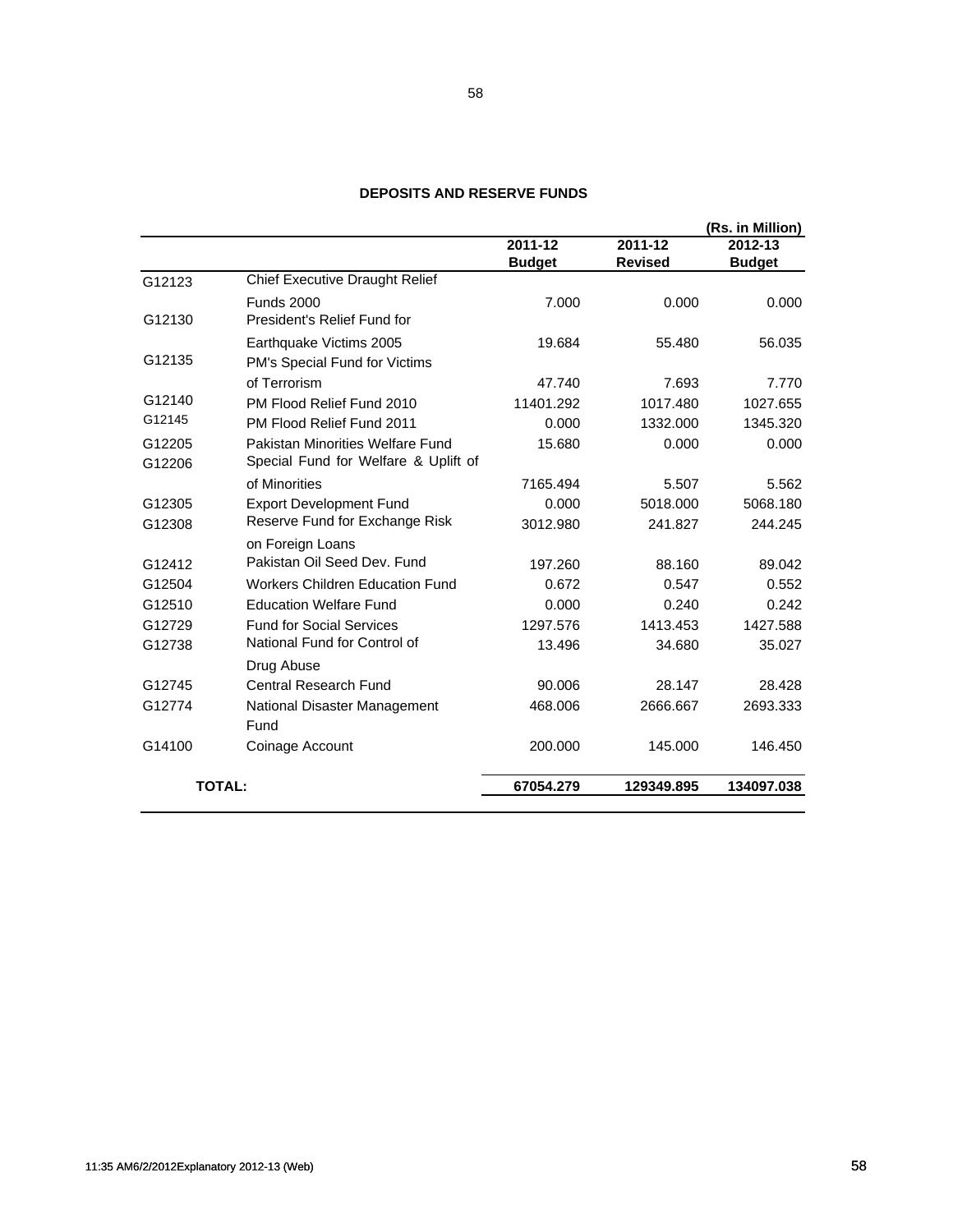12.2.4 A brief description of the main deposits/reserve funds are given below.

#### **Post Office Renewal Reserve Fund**

12.2.5 The objective of establishing this reserve fund is to secure the payment of annual contribution from general revenues, to provide funds to meet the actual cost of renewing and replacing assets. The fund also bears the cost of relieving capital of the value of an asset, other than land, which is sold, abandoned or otherwise disposed off without being replaced. The fund receives credit for an annual contribution from working expenses of such amount fixed from time to time as a depreciation charge based on the life of assets as well as sale proceeds of unserviceable materials, block value of dismantled assets etc.

#### **Railways Depreciation Reserve Fund**

12.2.6 The Railways Depreciation Reserve Fund provides for the cost of renewals and replacement of assets as and when it becomes necessary. The Fund was to provide the amount of original cost of the assets replaced and its scope was restricted to the replacement of complete units of certain classes of wasting assets. With a view to providing safeguard against over capitalization, the entire cost of the replacement of an asset including the improvement elements is charged to the Fund. Presently, the contribution to the fund is made by adopting "Straight Line Method".

#### **Railways Reserve Fund**

12.2.7 The objective of establishing this Fund is to secure the payment of annual contribution of general revenues to provide, if necessary, for arrears of depreciation and for writing off capital and to strengthen the financial position of the Railways. The Fund was also used for temporary borrowings for the purposes of meeting the expenditure for which there was no provision or insufficient provision in the revenue budget. The receipts in this Fund consist of the surplus which remain out of the profit of Railways after payment to general revenues of the contribution fixed under the Convention.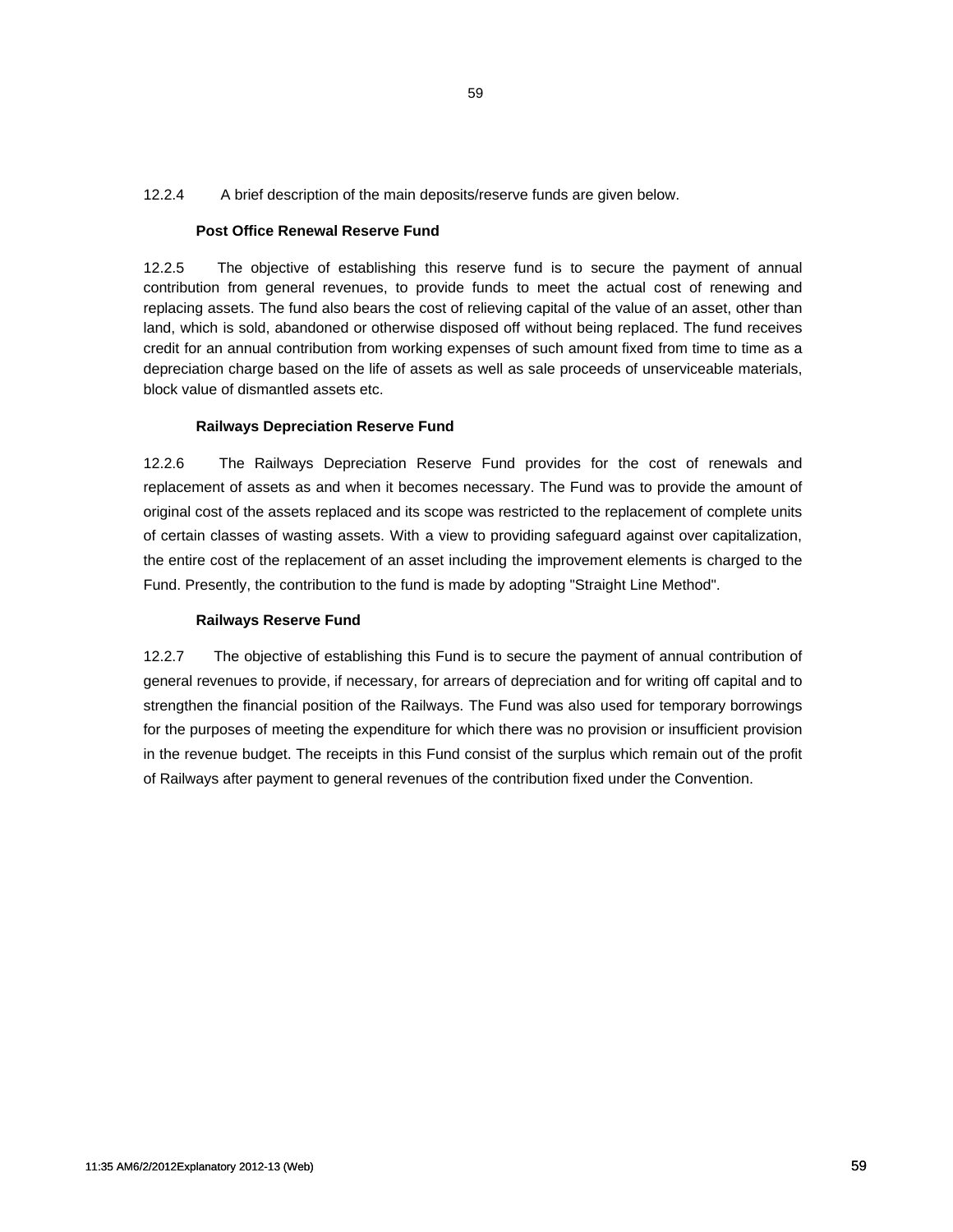#### **Workers' Welfare Fund**

12.2.8 This Fund was created for provision of housing facilities and other amenities to industrial workers. Initial contribution of Rs.100 million was made by the federal government. Further contributions to the Fund are being made in the form of Workers Welfare Tax @ 2% per annum of the total assessable income of industrial units whose income is not less than Rs.100,000 and the amount transferred to the Fund from time to time, under clause (d) of Section 4 of the scheme set out in the schedule to the "Companies' Profit (Workers' Participation ) Act, 1968 (XII of 1968). The workers welfare tax is initially collected with income tax and later on contributed to the Fund by means of block provision of equivalent amount in the relevant budget grant of the Human Resources Division. Disbursements from the Fund are made in the shape of grants-in-aid placed at the disposal of provincial governments for carrying out the purposes of the fund.

60

#### **Fund for Exchange Risk on Foreign Loans**

12.2.9 The federal government pays the difference of exchange rate fluctuations on behalf of borrowers, and charges an exchange risk fee. The rate of this fee is different for different foreign currencies.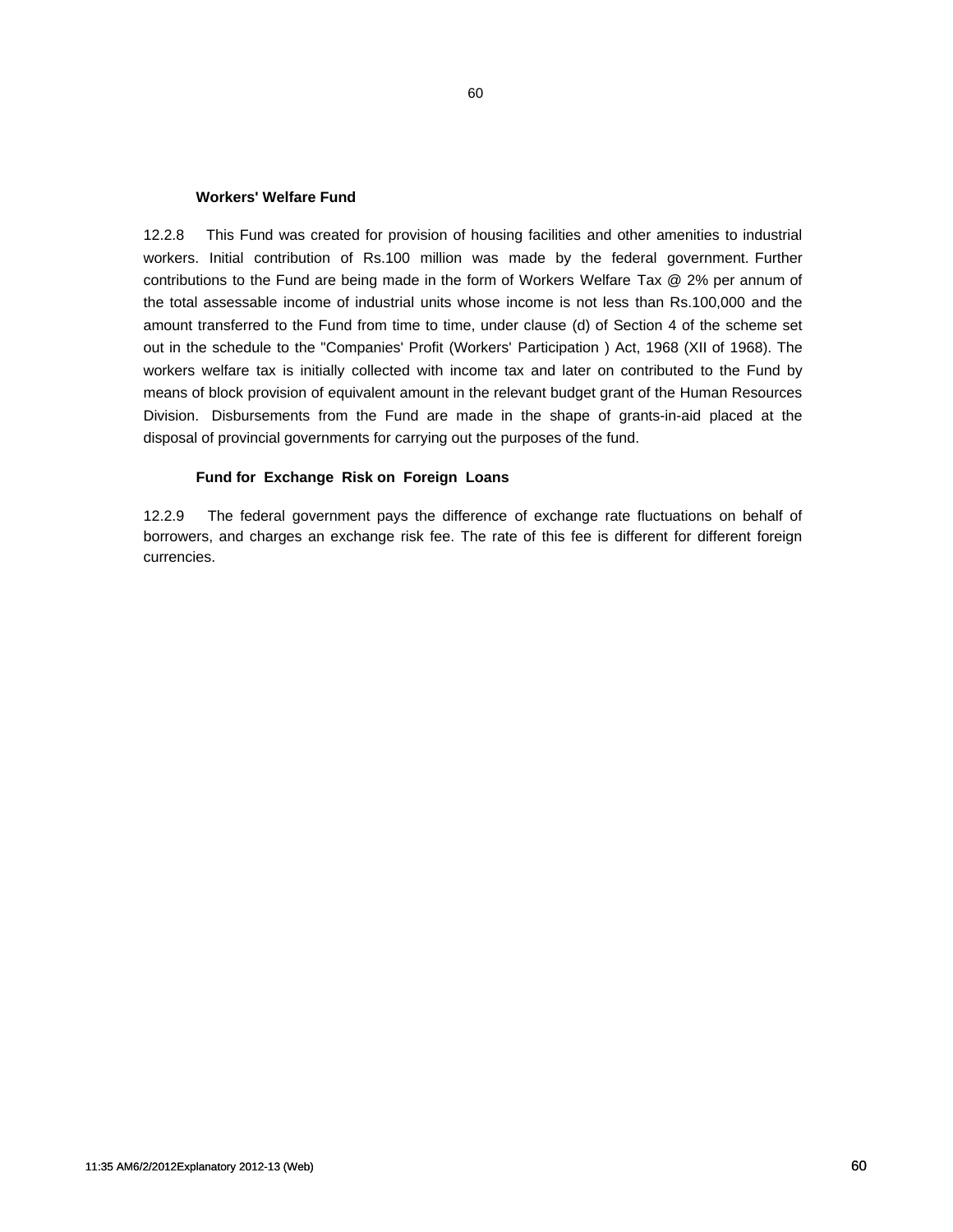#### **13. EXTERNAL RESOURCES**

13.1 External resources comprise of (i) project loans (ii) loans and credits from friendly countries and specialized international agencies and (iii) grant assistance under Food Aid Convention, World Food Programme and other specific country programmes. The loans, credits and grant assistance, collectively described as foreign aid, fall into four broad categories. These are project aid, commodity aid, food aid and other aid.

#### **Project Loans**

13.2 Project loans are of two types. These are explained below :

#### **(a) Federal Loans :**

Loans contracted by the federal government for public or private sector projects are generally termed as federal loans.

#### **(b) Guaranteed Loans :**

Loans contracted directly by public or private sector agencies but guaranteed by the federal government for payment of interest and repayment of principal are called guaranteed loans.

13.3 Sometimes, commodities received under foreign aid generate rupee counterpart funds which either by prior agreement at the time of commitment of commodity assistance or subsequently after generation of rupee counterpart by mutual agreement, are made available for specific projects as loan or grant assistance. This is another form of project aid.

#### **Commodity Aid**

13.4 Commodity aid as a rule is utilized for commercial imports of commodities. The goods imported under this aid generally are industrial raw materials, equipment & spares, consumer goods, chemicals, fertilizer and such commodities as may be specified or may have been generally agreed to or, if the aid is untied, as the country may actually need. Beside enabling the country to meet its requirements of essential commodities, commodity aid also helps to generate rupee funds which augment the country's rupee resources to meet development needs.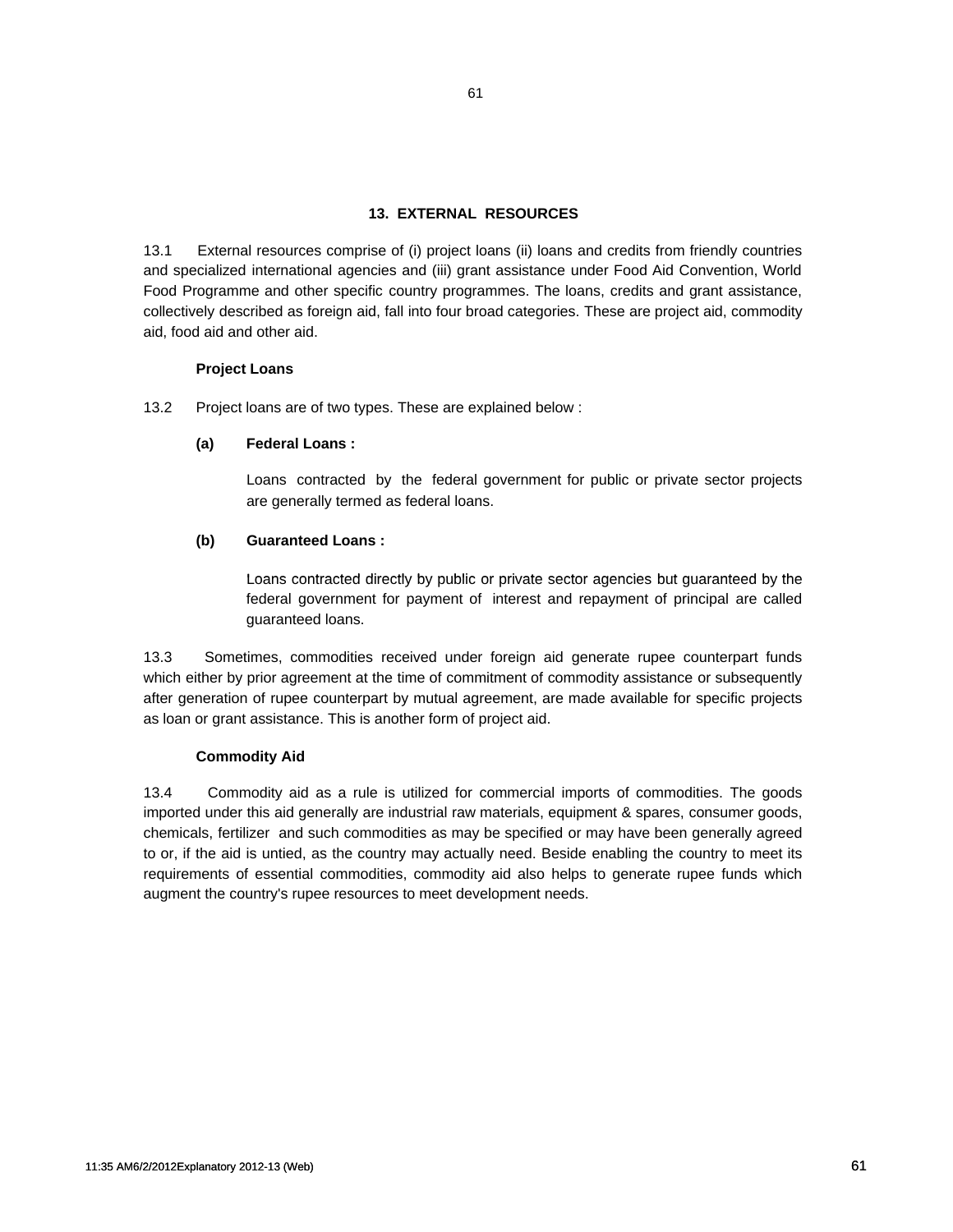#### **Food Aid**

13.5 Food aid comprises of foodstuff such as wheat, edible oil etc. Bulk of the rupee counterpart funds generated by this aid is available to Pakistan as loans or grants for specific development projects. Food aid from other sources comprises of Food Aid Convention grants from member countries and grants under the World Food Programme of the United Nations Food and Agriculture Organization. In most of the cases, the net sale proceeds of this type of food aid are deposited as counterpart funds which eventually become available for the country's use in accordance with the agreement.

#### **Other Aid**

13.6 Other aid comprises of loans and grants from non-traditional sources generally by way of balance of payment support.

13.7 The estimates of external resources for the year 2011-2012 (budget and revised) and 2012- 2013 (budget) are tabulated on the following page.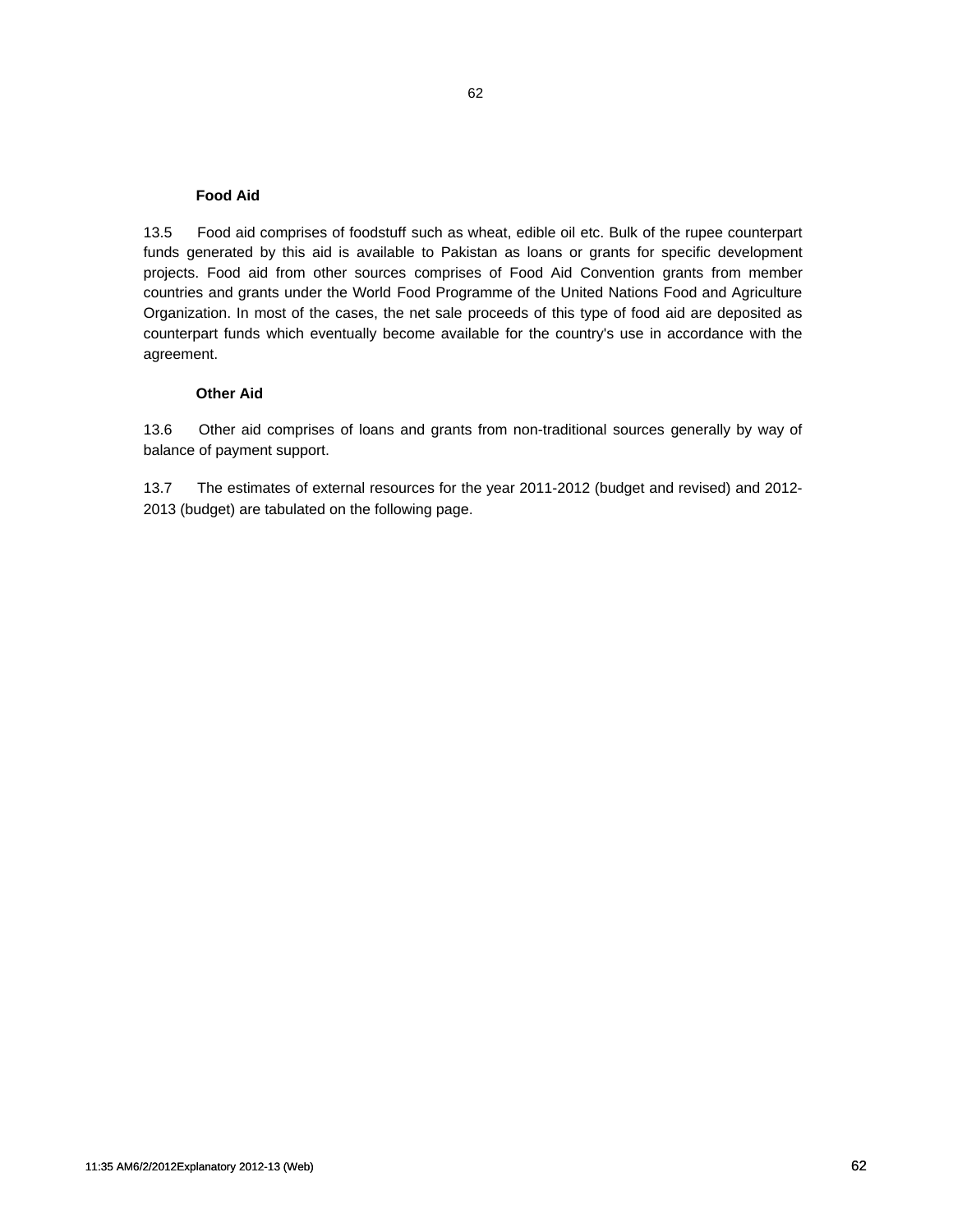|   |                                    | EXTERNAL RESOURCES |                |                  |
|---|------------------------------------|--------------------|----------------|------------------|
|   |                                    |                    |                | (Rs. in Million) |
|   |                                    | $2011 - 12$        | 2011-12        | 2012-13          |
|   |                                    | <b>Budget</b>      | <b>Revised</b> | <b>Budget</b>    |
|   | <b>EXTERNAL RECEIPTS</b>           |                    |                |                  |
| A | PROJECT AID(1 + 2)                 | 76,806.917         | 184,472.370    | 165,857.536      |
|   | <b>Federal Government</b><br>1.    | 38,567.917         | 136,629.370    | 99,873.875       |
|   | Divisions/Departments              | 18,926.566         | 71,248.370     | 52,093.975       |
|   | <b>Autonomous Bodies</b>           | 19,641.351         | 65,381.000     | 47,779.900       |
|   | <b>Provinces</b><br>2.             | 38,239.000         | 47,843.000     | 65,983.661       |
| B | <b>COMMODITY AID</b><br>(NON-FOOD) | 127,001.600        | 10,118.140     | 44,398.200       |
|   | Loans                              | 117,832.000        | 4,554.787      | 41,478.000       |
|   | Grants                             | 9,169.600          | 5,563.353      | 2,920.200        |
| C | <b>TOKYO PLEDGES</b>               | 17,556.000         | 4,983.000      | 1,023.000        |
|   | Loans                              | 13,895.200         | 4,004.000      | 0.000            |
|   | Grants                             | 3,660.800          | 979.000        | 1,023.000        |
| D | <b>KERRY LUGAR</b>                 | 34,164.152         | 20,356.139     | 8,200.400        |
|   | Grants                             | 34,164.152         | 20,356.139     | 8,200.400        |
| E | <b>OTHER AID</b>                   | 158,400.000        | 6,230.000      | 93,000.000       |
|   | Loans                              | 88,000.000         | 6,230.000      | 93,000.000       |
| F | <b>PRIVATIZATION</b>               | 70,400.000         | 0.000          | 74,400.000       |
|   | <b>TOTAL EXTERNAL RESOURCES</b>    | 413,928.669        | 226,159.649    | 386,879.136      |

 **EXTERNAL RESOURCES Table 31**

63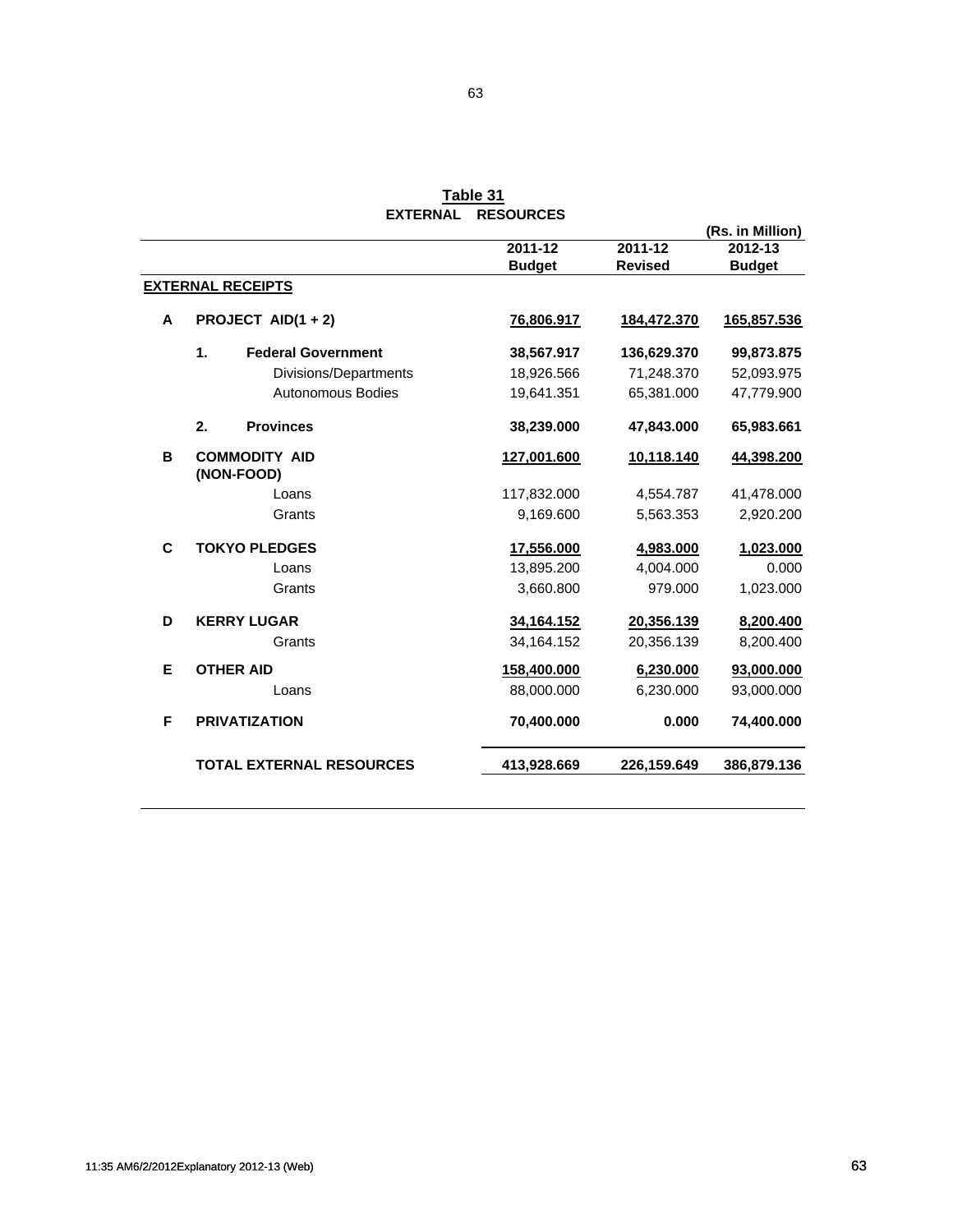#### **14 PRIVATIZATION PROCEEDS**

14.1 The Privatization Commission Ordinance, 2000 was promulgated on 28th September, 2000 to establish "Privatization Commission" for implementation of privatization policy of the federal government.

14.2 Section 16(2) of the said Ordinance envisages that the privatization proceeds shall be utilized by the Federal Government as follows :-

- (a) ten percent shall be used for poverty alleviation programmes ; and
- (b) the remaining ninety percent for retirement of the Federal Government debt.
- 14.3 The estimates of privatization proceeds are given below:

|                               |               |                | (Rs. in Million) |
|-------------------------------|---------------|----------------|------------------|
|                               | 2011-12       | 2011-12        | 2012-13          |
|                               | <b>Budget</b> | <b>Revised</b> | <b>Budget</b>    |
| <b>Privatization Proceeds</b> | 0.00          | 6725.00        | 0.00             |

| L | וטו<br> |  |
|---|---------|--|
|   |         |  |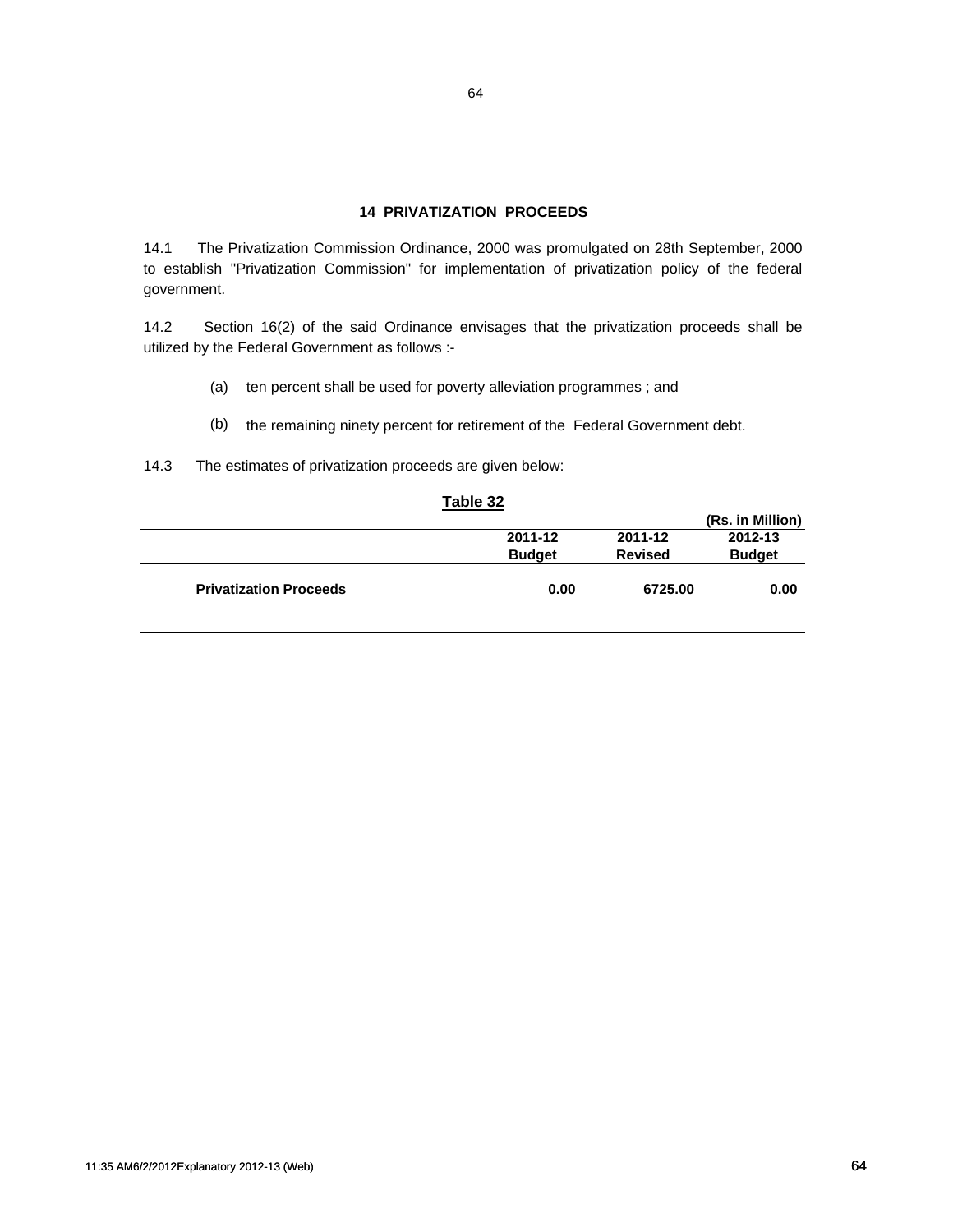#### **15. SELF-FINANCING OF PSDP BY PROVINCES**

The following table shows contribution by the Provinces for their Public Sector Development Programme in 2011-2012 (Budget & Revised) and 2012-2013 (Budget).

|                               | Table 33      |                |                  |
|-------------------------------|---------------|----------------|------------------|
|                               |               |                | (Rs. in Million) |
|                               | 2011-12       | 2011-12        | 2012-13          |
|                               | <b>Budget</b> | <b>Revised</b> | <b>Budget</b>    |
|                               |               |                |                  |
| <b>Self-Financing of PSDP</b> |               |                |                  |
| by Provinces                  | 375038.500    | 377527.891     | 436150.472       |
|                               |               |                |                  |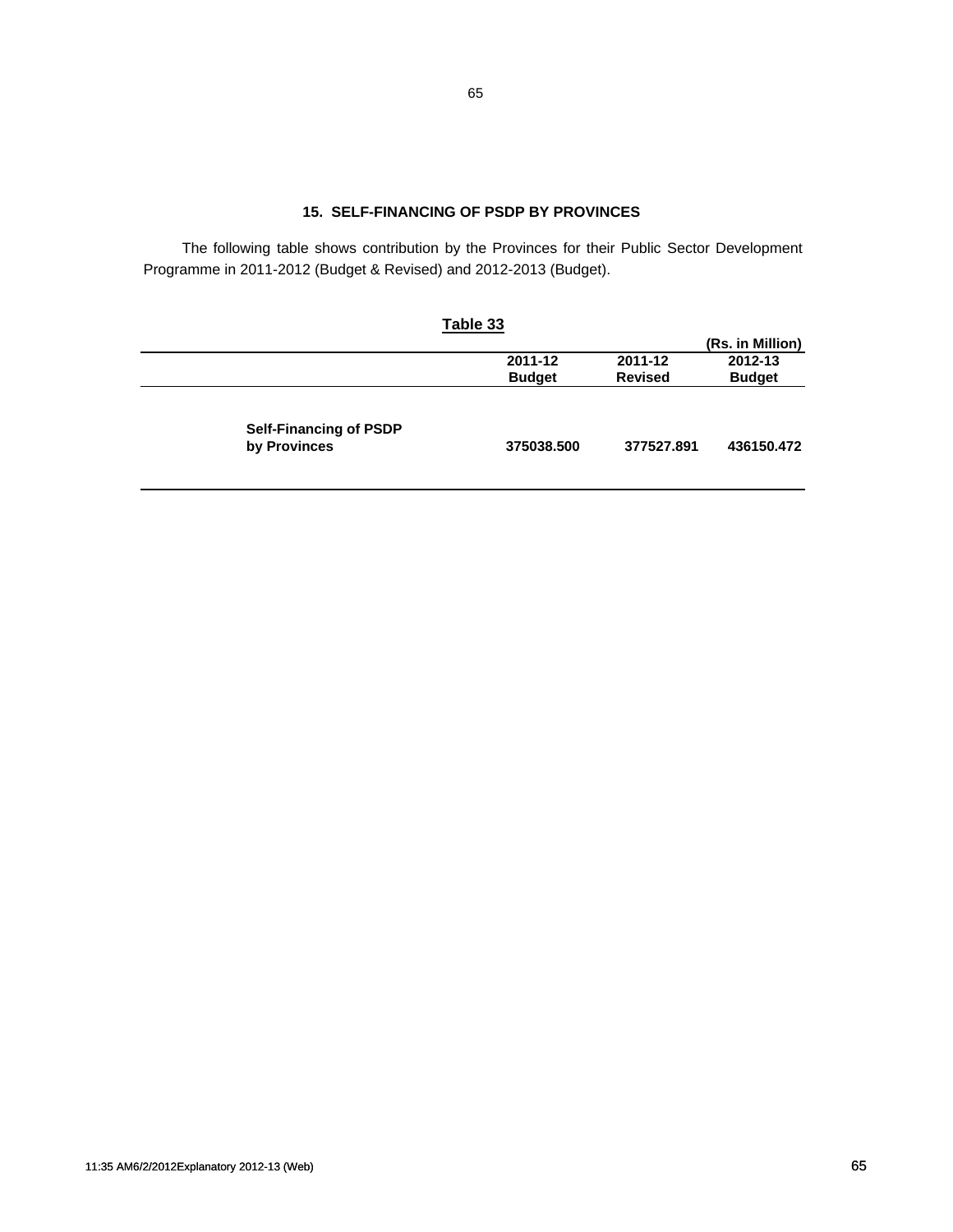#### **16. FINANCING TABLES OF PROVINCIAL ADPs**

Province wise details of financing of provincial annual development programmes are given in the following tables:

#### **FINANCING OF ADP OF PUNJAB Table 34**

|    |                                     |               |                | (Rs. in Million) |
|----|-------------------------------------|---------------|----------------|------------------|
|    |                                     | 2011-12       | 2011-12        | 2012-13          |
|    |                                     | <b>Budget</b> | <b>Revised</b> | <b>Budget</b>    |
|    |                                     |               |                |                  |
|    | <b>Development Programme</b>        | 222715.000    | 131542.526     | 234593.425       |
|    | <b>Less Provincial Contribution</b> | 189948.000    | 117604.204     | 213072.000       |
|    | <b>Federal Assistance</b>           | 32767.000     | 13938.322      | 21521.425        |
| L. | <b>Cash Assistance</b>              | 32.000        | 32,000         | 0.000            |
|    | Japanese Grant                      | 32,000        | 32.000         | 0.000            |
|    | Programme Loans                     | 12232.000     | 1557.322       | 8370.000         |
| н. | <b>Foreign Project Assistance</b>   | 20503.000     | 12349.000      | 13151.425        |
|    | Loans                               | 18610.000     | 11397.000      | 11954.425        |
|    | Grants                              | 1893.000      | 952.000        | 1197.000         |
|    |                                     |               |                |                  |

|    |                                     | ⊺able 35                         |                |                  |
|----|-------------------------------------|----------------------------------|----------------|------------------|
|    |                                     | <b>FINANCING OF ADP OF SINDH</b> |                |                  |
|    |                                     |                                  |                | (Rs. in Million) |
|    |                                     | 2011-12                          | 2011-12        | 2012-13          |
|    |                                     | <b>Budget</b>                    | <b>Revised</b> | <b>Budget</b>    |
|    |                                     |                                  |                |                  |
|    | <b>Development Programme</b>        | 93060.000                        | 72118.000      | 129679.807       |
|    | <b>Less Provincial Contribution</b> | 79182.500                        | 46272.213      | 91545.000        |
|    | <b>Federal Assistance</b>           | 13877.500                        | 25845.787      | 38134.807        |
|    | <b>Cash Assistance</b>              | 27.500                           | 11.000         | 59,807           |
|    | Japanese Grant                      | 27.500                           | 11.000         | 59.807           |
|    | Programme Loans                     | 4400.000                         | 2997.787       | 2418,000         |
| Ш. | <b>Foreign Project Assistance</b>   | 9450.000                         | 22837.000      | 35657.000        |
|    | Loans                               | 9450.000                         | 22687.000      | 30684.000        |
|    | Grants                              | 0.000                            | 150.000        | 4973,000         |

# **Table 35**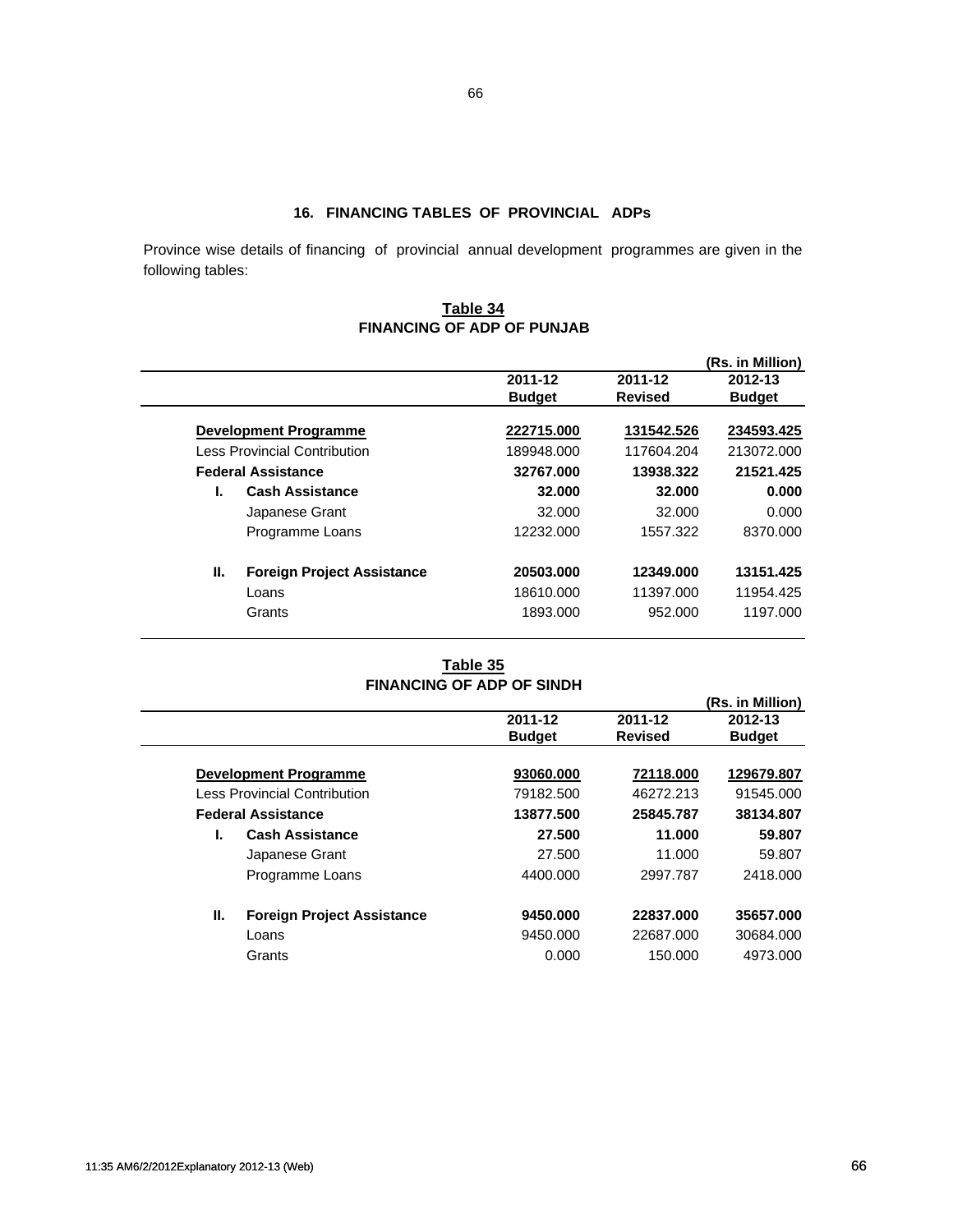|                                     |           |               | (Rs. in Million)         |
|-------------------------------------|-----------|---------------|--------------------------|
|                                     | 2011-12   | 2011-12       | 2012-13                  |
|                                     |           |               | <b>Budget</b>            |
| <b>Development Programme</b>        | 74478.500 | 58405.047     | 89387.296                |
| <b>Less Provincial Contribution</b> | 68308.000 | 48139.547     | 74815.300                |
| <b>Federal Assistance</b>           | 6170.500  | 10265.500     | 14571.996                |
| <b>Cash Assistance</b>              | 15.500    |               | 8.760                    |
| Japanese Grant                      | 15.500    | 15.500        | 8.760                    |
| <b>Foreign Project Assistance</b>   | 6155.000  | 10250.000     | 14563.236                |
| Loans                               | 3318.220  | 3237.000      | 3695.354                 |
| Grants                              | 2836.780  | 7013.000      | 10867.882                |
|                                     |           | <b>Budget</b> | <b>Revised</b><br>15.500 |

# **FINANCING OF ADP OF KHYBER PAKHTUNKHAWA Table 36**

#### **FINANCING OF ADP OF BALOCHISTAN Table 37**

|                                     |                                   |               |                | (Rs. in Million) |
|-------------------------------------|-----------------------------------|---------------|----------------|------------------|
|                                     |                                   | 2011-12       | 2011-12        | 2012-13          |
|                                     |                                   | <b>Budget</b> | <b>Revised</b> | <b>Budget</b>    |
|                                     | <b>Development Programme</b>      | 39746.500     | 24923.000      | 43803.572        |
| <b>Less Provincial Contribution</b> |                                   | 37600.000     | 22500.500      | 41182.272        |
| <b>Federal Assistance</b>           |                                   | 2146.500      | 2422.500       | 2621.300         |
|                                     | <b>Cash Assistance</b>            | 15.500        | 15.500         | 9.300            |
|                                     | Japanese Grant                    | 15.500        | 15.500         | 9.300            |
| Н.                                  | <b>Foreign Project Assistance</b> | 2131.000      | 2407.000       | 2612.000         |
|                                     | Loans                             | 1631.000      | 1245.000       | 1670.000         |
|                                     | Grants                            | 500.000       | 1162.000       | 942.000          |
|                                     |                                   |               |                |                  |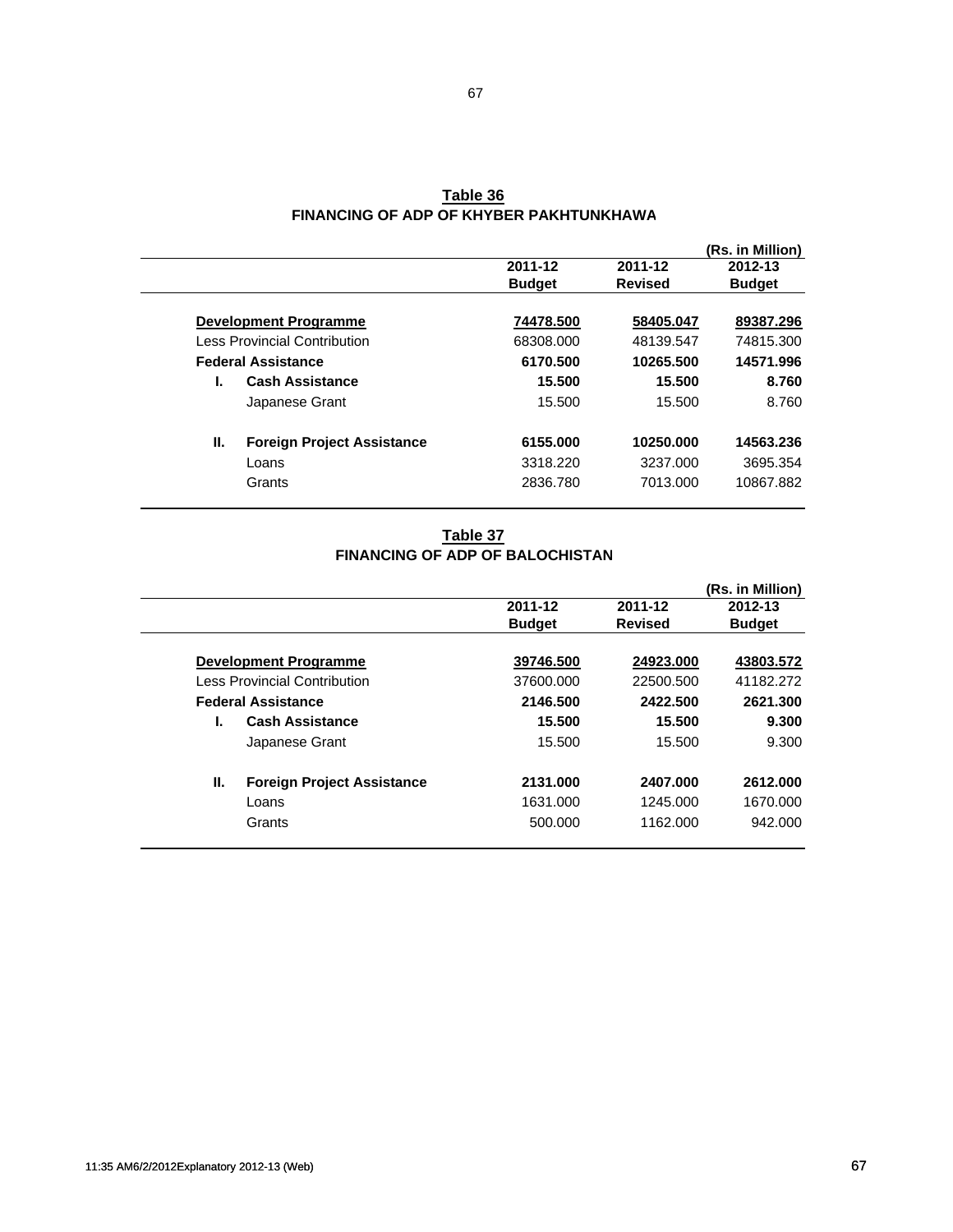| <b>ESTIMATES)</b><br><b>DURING 2011-12 (BUDGET)</b> |                    |              |               |                    |                  |  |
|-----------------------------------------------------|--------------------|--------------|---------------|--------------------|------------------|--|
|                                                     |                    |              |               |                    | (Rs. in Million) |  |
|                                                     | Punjab             | <b>Sindh</b> | <b>Khyber</b> | <b>Balochistan</b> | <b>TOTAL</b>     |  |
|                                                     | <b>Pakhtunkhwa</b> |              |               |                    |                  |  |
|                                                     |                    |              |               |                    |                  |  |
| <b>Development Programme</b>                        | 222715.00          | 93060.00     | 74478.50      | 39746.50           | 430000.00        |  |
| Less Provincial Contributic                         | 189948.00          | 79182.50     | 68308.00      | 37600.00           | 375038.50        |  |
| <b>Federal Assistance</b>                           | 32767.00           | 13877.50     | 6170.50       | 2146.50            | 54961.50         |  |
| <b>Cash Assistance</b>                              | 12264.00           | 4427.50      | 15.50         | 15.50              | 90.50            |  |

Japanese Grant 32.00 27.50 15.50 15.50 90.50 Programme Loans 12232.00 4400.00 0.00 0.00 1**6632.00** 

Loans 18610.00 9450.00 3318.22 1631.00 33009.22 Grants 1893.00 0.00 2836.78 500.00 5229.78

| Table 38                                        |  |  |  |  |  |
|-------------------------------------------------|--|--|--|--|--|
| DEVELOPMENT ASSISTANCE TO PROVINCIAL GOVERNMENT |  |  |  |  |  |
| DURING 2011-12 (BUDGET ESTIMATES)               |  |  |  |  |  |

| Table 39                                        |  |  |  |  |  |  |
|-------------------------------------------------|--|--|--|--|--|--|
| DEVELOPMENT ASSISTANCE TO PROVINCIAL GOVERNMENT |  |  |  |  |  |  |
| DURING 2011-2012 (REVISED ESTIMATES)            |  |  |  |  |  |  |

 **Assistance 20503.00 9450.00 6155.00 2131.00 38239.00**

|                              |            |              |            |                    | (Rs. in Million) |
|------------------------------|------------|--------------|------------|--------------------|------------------|
|                              | Punjab     | <b>Sindh</b> | <b>KPK</b> | <b>Balochistan</b> | <b>TOTAL</b>     |
|                              |            |              |            |                    |                  |
| <b>Development Programme</b> | 131542.526 | 72118.000    | 58405.047  | 24923.000          | 430000.000       |
| Less Prov. Contribution      | 117604.204 | 46272.213    | 48139.547  | 22500.500          | 377527.891       |
| <b>Federal Assistance</b>    | 13938.322  | 25845.787    | 10265.500  | 2422.500           | 52472.109        |
| <b>Cash Assistance</b>       | 32.000     | 11.000       | 15.500     | 15.500             | 74.000           |
| Japanese Grant               | 32,000     | 11.000       | 15.500     | 15.500             | 74.000           |
| Programme Loans              | 1557.322   | 2997.787     | 0.000      | 0.000              | 4555.109         |
| <b>Foreign Project</b>       |            |              |            |                    |                  |
| Assistance                   | 12349.000  | 22837.000    | 10250.000  | 2407.000           | 47843.000        |
| Loans                        | 11397.000  | 22687.000    | 3237.000   | 1245.000           | 38566.000        |
| Grants                       | 952.000    | 150,000      | 7013.000   | 1162.000           | 9277.000         |

 **Foreign Project**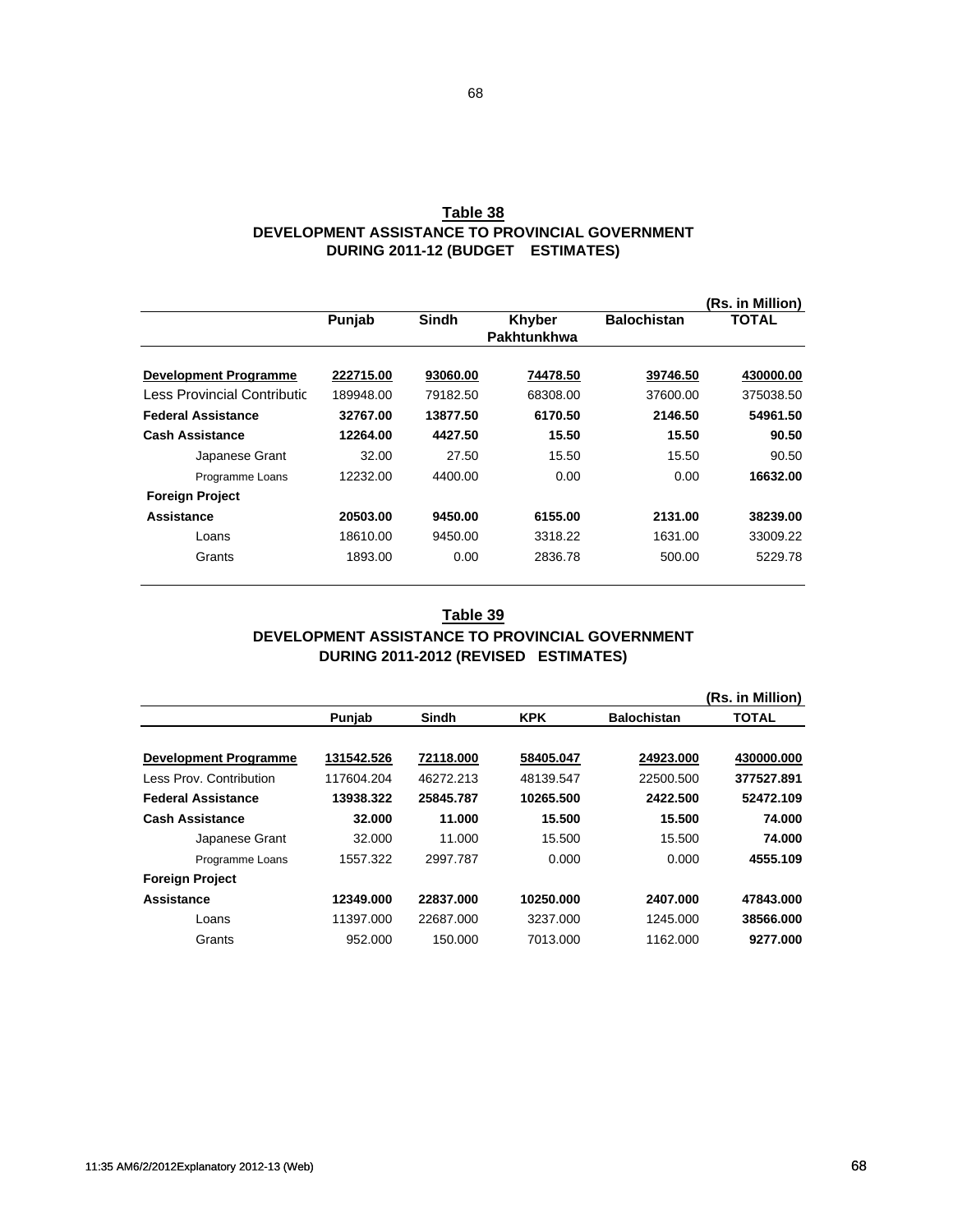| Table 40                                        |  |  |  |  |  |  |
|-------------------------------------------------|--|--|--|--|--|--|
| DEVELOPMENT ASSISTANCE TO PROVINCIAL GOVERNMENT |  |  |  |  |  |  |
| DURING 2012-2013 (BUDGET ESTIMATES)             |  |  |  |  |  |  |

|                              |            |            |            |                    | (Rs. in Million) |
|------------------------------|------------|------------|------------|--------------------|------------------|
|                              | Punjab     | Sindh      | <b>KPK</b> | <b>Balochistan</b> | TOTAL            |
|                              |            |            |            |                    |                  |
| <b>Development Programme</b> | 234593.425 | 129679.807 | 89387.296  | 43803.572          | 513000.000       |
| Less Prov. Contribution      | 213072.000 | 91545.000  | 74815.300  | 41182.272          | 436150.472       |
| <b>Federal Assistance</b>    | 21521.425  | 38134.807  | 14571.996  | 2621.300           | 76849.528        |
| <b>Cash Assistance</b>       | 0.000      | 59.807     | 8.760      | 9.300              | 77.867           |
|                              |            |            |            |                    |                  |
| Japanese Grant               | 0.000      | 59.807     | 8.760      | 9.300              | 77.867           |
| Programme Loans              | 8370.000   | 2418.000   | 0.000      | 0.000              | 10788.000        |
|                              |            |            |            |                    |                  |
| <b>Foreign Project</b>       |            |            |            |                    |                  |
| Assistance                   | 13151.425  | 35657.000  | 14563.236  | 2612.000           | 65983.661        |
| Loans                        | 11954.425  | 30684.000  | 3695.354   | 1670.000           | 48003.779        |
| Grants                       | 1197.000   | 4973.000   | 10867.882  | 942.000            | 17979.882        |
|                              |            |            |            |                    |                  |